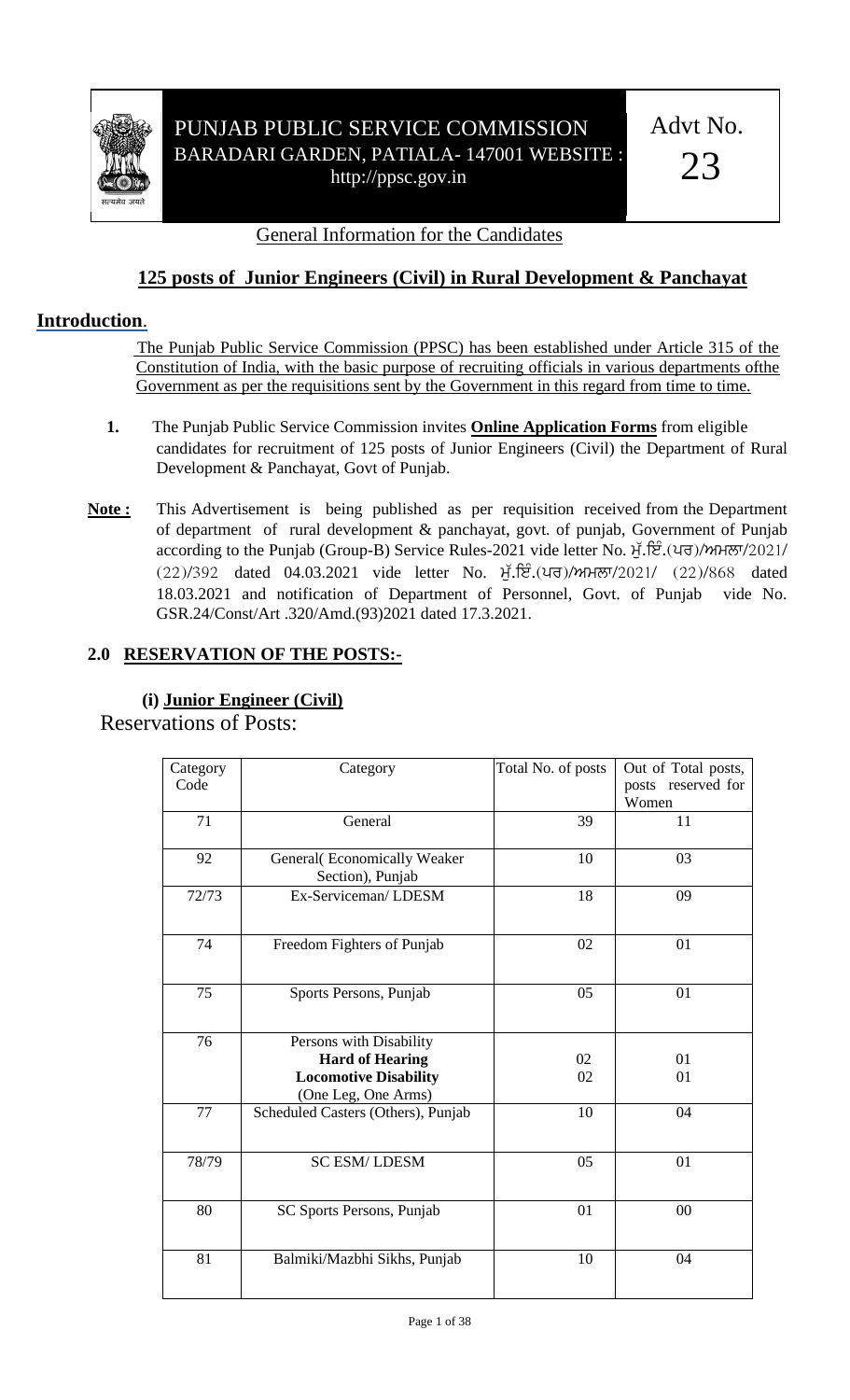| 82/83 | Balmiki/Mazbhi Sikhs Ex-<br>Serviceman/LDESM           | 05  | 01 |
|-------|--------------------------------------------------------|-----|----|
| 84    | Balmiki/Mazbhi Sikhs Sports Persons,<br>Punjab         | 02  | 00 |
| 85    | Backward Classes Punjab                                | 10  | 04 |
| 86/87 | <b>Backward Classes Ex-</b><br>Serviceman/LDESM Punjab | 04  | 01 |
|       | <b>Total</b>                                           | 125 | 42 |

Note 1: The number of posts may be increased or decreased by the Govt. at any time before the selection process is complete without giving any prior notice to the candidates.

Note 2:The Punjab Civil Services (Reservation for women) Rules 2020 issued by the Department of Social Security that provides for 33% reservation for women is attached as **ANNEXURE-F** with General Information for candidates.

#### **3.0 PAY SCALE:** Rs. **35400/**- initial Pay.

The minimum pay admissible for the ibid posts shall be as per the notification of rural development & panchayat department dated 04/11/2020 and as per Notification No. 7/204/2012- 4FP1/66, Dated 15/01/2015 Govt. of Punjab, Department of Finance (Finance Personnel-I Branch) Chandigarh, and Notification No. 1/62016-4P.P.1/834680/1 dated 07/09/2016 Govt. of Punjab,Department of Personnel PP-I Branch Chandigarh, fixed emolument equal to Minimum Pay without any allowance will be paid during the probation period of 3 years.

#### **4.0 ESSENTIAL QUALIFICATIONS :-**

| 4.1 | (i)  | <b>Junior Engineers (Civil),</b>                                                |
|-----|------|---------------------------------------------------------------------------------|
|     |      | 1. Should possess Diploma in Civil Engineering of the State Board of            |
|     |      | Technical Education or it is equivalent or any other equivalent/higher          |
|     |      | qualification recognized by the Govt                                            |
|     |      |                                                                                 |
|     | (ii) | Punjabi of Matric or its equivalent Standard.                                   |
|     |      |                                                                                 |
|     |      | Provided further that where a ward of Defence Service Personnel, who is a       |
|     |      | bonafide resident of Punjab State, is appointed by direct appointment, he shall |
|     |      | have to pass an examination of Punjabi Language equivalent to Matriculation     |
|     |      | Standard or he shall have to qualify a test conducted by the Language Wing of   |
|     |      | the Department of Education of Punjab Government within a period of two         |
|     |      | years from the date of his appointment. Provided further that where a War       |
|     |      | Hero, who has been discharged from defence services or paramilitary forces      |
|     |      |                                                                                 |
|     |      | on account of disability suffered by him and his widow or dependent member      |
|     |      | of his family, is appointed under the instructions issued in this behalf by the |
|     |      | Government, the person so appointed will not be required to possess aforesaid   |
|     |      | knowledge of Punjabi language:                                                  |

**Important Note:** The candidates MUST possess the requisite qualification **before 30.04.2021**

#### 5.0 **AGE**

- (i) Candidates should not be below 18 years and above 37 years of age as on 01.01.2021
- (ii) The Upper age limit may be relaxed up to 42 years for Scheduled Castes and Backward Classes of Punjab.
- (iii) Upper age limit may be relaxed up to 45 years for Punjab Govt. and its Board/Corporation/Commission and Authorities employees, all States/ Central Government employees.
- (iv) Ex-servicemen of Punjab Domicile shall be allowed to deduct the period of his service in the Armed Forces of Union from his actual age and if the resultant age does not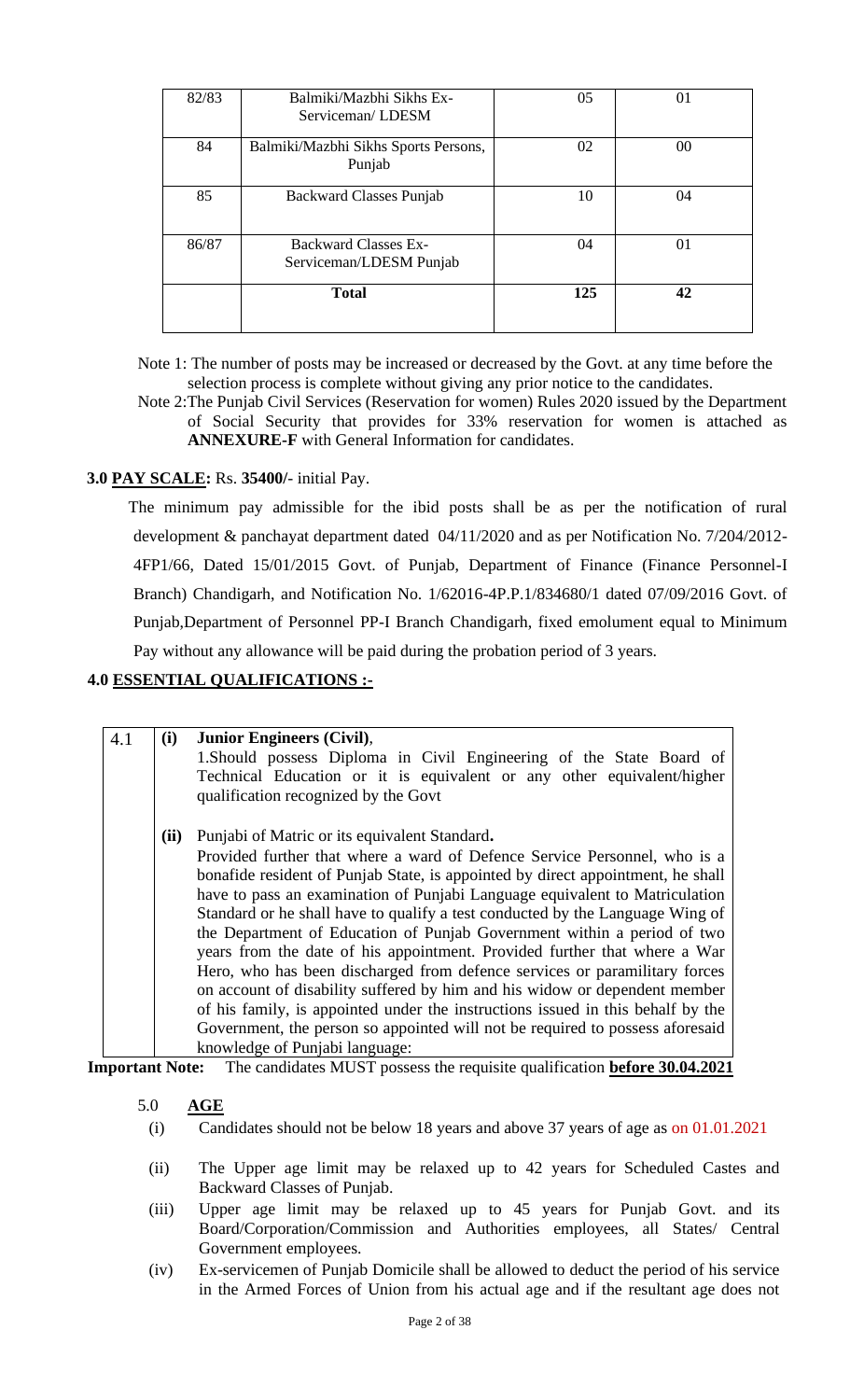exceed the maximum age limit prescribed for direct appointment to such a vacancy in the Service Rules concerned by more than three years, he shall be deemed to satisfy the condition regarding age limit.

- (v) Upper age limit is also relaxable up to 42 years for Widows, Divorcees and certain other Categories of Women.
- (vi) Upper age limit is also relaxed upto 47 years for Persons with Disability of Punjab.

#### 6.0 **Competitive Examination for selection**

(a) The written competitive examination for the post will be scheduled tentatively in end of **MAY 2021**. The procedure for Competitive Examination for selection of candidates for the post of 125 posts of Junior Engineers (Civil) in Punjab Rural Development  $\&$ Panchayat, Punjab is in following sequence:-

| Total Marks for Competitive Examination | 300 |
|-----------------------------------------|-----|
|                                         |     |

(b) The pattern for written exam comprising of 120 questions (@ 2.5 marks for each question and Time allotted ( 2 Hours) would be as below:

| <b>Questions from the Subject</b>                                                                 | 100 | 250 marks |
|---------------------------------------------------------------------------------------------------|-----|-----------|
| (Syllabus of Subject is<br>attached as ANNEXURE-A)                                                |     |           |
| <b>Questions from Logical</b><br><b>Reasoning, Mental ability and</b><br><b>General Knowledge</b> | 20  | marks     |

#### **7.0 (a) There will be negative marking (0.5 marks for each question) in the written examination for questions wrongly answered.**

- (b ) After the answer key is put on the PPSC website (after written examination), candidates will be permitted to raise objections if any. Candidates will be given four days to deliberate before putting up objections..
- (c) As per the instructions of Govt. of Punjab Department of Personnel issued vide its letter No. 12/152/2015-5PP2/720133/1 dated 28.03.2016, the selection for these posts will be finalised on the basis of written examination only.
- (d) No interview shall be conducted for selection to these posts.
- (e) No candidate shall be eligible to be appointed unless he/she obtains 45% marks in the competitive examination (read 40% for the candidates belonging to Schedules Caste of Punjab and Backward Classes of Punjab).
- (f) Final result shall be prepared on the basis of the net marks obtained by the Candidates in the Written Competitive Examination.
- 8.0 Information about the examination centre(s) shall be mentioned on Admit Cards of all candidates. The Public Notice to download the admit cards will be uploaded shortly.
- 8.1 All candidates who apply for ibid posts will be treated "provisionally eligible" for appearing in the competitive exam. Acceptance of applications at this stage and allotment of Roll Numbers by PPSC does not indicate acceptance of candidature by the PPSC, since there is no scrutiny of documents before the written test.
- 8.2 The scrutiny of application forms shall be done after the conduct of the examination during the process of scrutiny, the application forms and other relevant documents, certificates, etc of the candidates shall be examined to determine their eligibility as on **30.04.2021** Candidates not meeting the eligibility criteria will be rejected after the scrutiny process or any time thereafter if found ineligible.
- Page 3 of 38 8.3 The candidates applying for the Competitive Examination should ensure that they fulfill all the eligibility conditions for admission to the examination. Their admission at all the stages of examination for which they are admitted by the Commission will be purely provisional, subject to satisfying the prescribed eligibility conditions. If on checking at any time before or after the Competitive Examination, it is found that they do not fulfill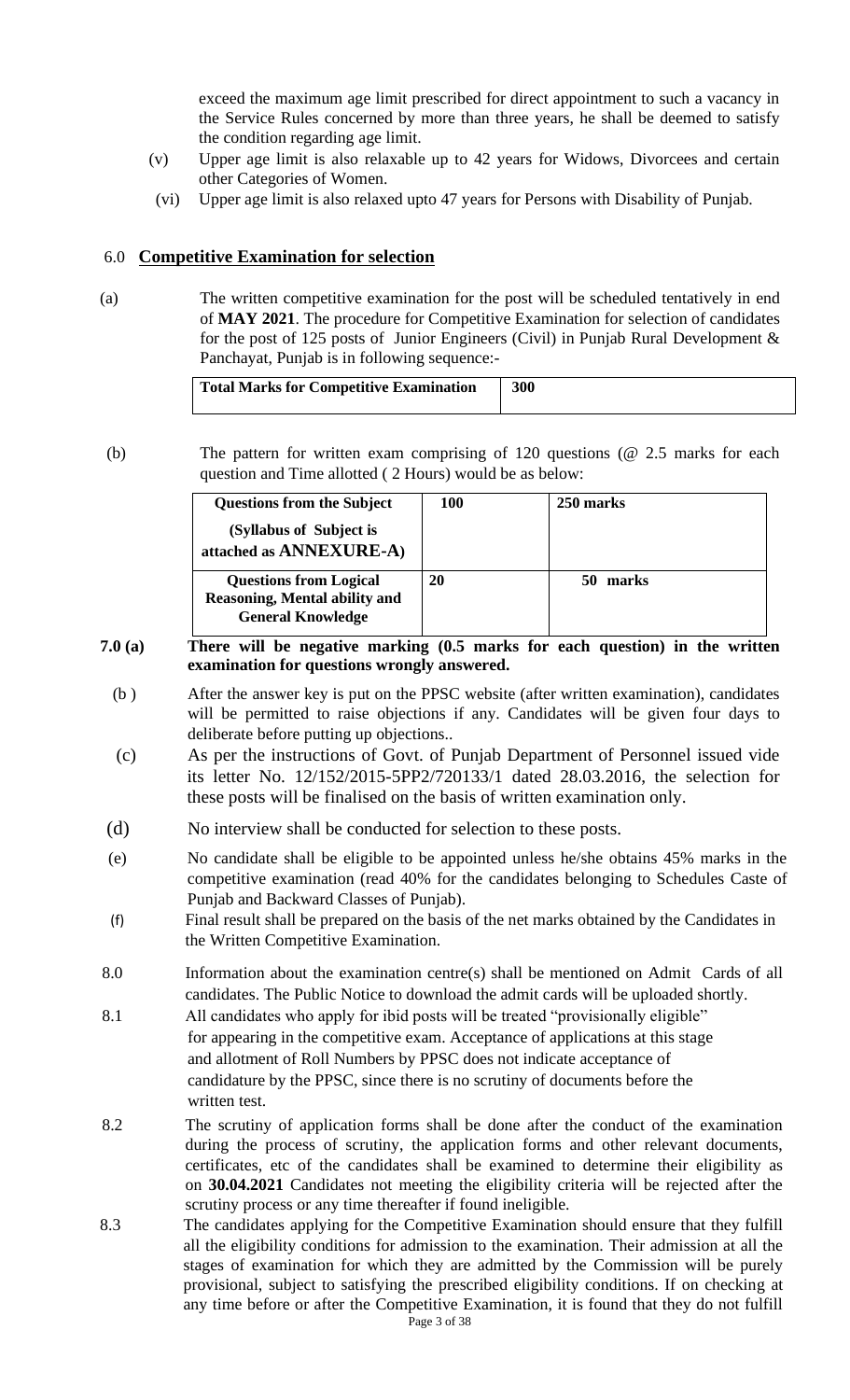any of the eligibility conditions; their candidature for the examination will be cancelled by the Commission. If any of their claims is found to be incorrect, they may render themselves liable to disciplinary action by the Commission or the civil court. Any attempt on the part of a candidate to obtain support for his candidature by any unfair means will render him/ her liable for disqualification and disciplinary action.

#### 9.0 Nationality:

- A candidate shall be a:
- i) Citizen of India; or
- ii) Citizen of Nepal; **or**
- iii) Subject of Bhutan; or
- iv) iv) Tibetan refugee who came over to India before the  $I<sup>st</sup>$  January. 1962, with the intention of permanently settling in India; or.
- v) A person of Indian origin who has migrated from Pakistan, Burma, Sri Lanka and East African countries of Kenya, Uganda and United Republic of Tanzania (formerly Tanganyika and Zanzibar) Zambia, Malawi, Zaire, Ethiopia and Vietnam with the intention of permanently settling in India;

Provided that a candidate belonging to categories (ii), (iii), (iv) and (v) shall be a person in whose favour a certificate of eligibility has been issued by the Government of Punjab in the Department of Home Affairs and Justice.

#### 10.0 **Submission of Application Form**

The candidates can ONLY apply by filling Online Application Form, a link of which isavailable on the website of the Commission http://ppsc.gov.in No other mode ofapplication will be accepted.

| <b>Process</b>                                                            | <b>Step</b> | <b>Last Date</b>                         |
|---------------------------------------------------------------------------|-------------|------------------------------------------|
| To make new registration for applying for the post.                       | $(Stop-1)$  | 20.04.2021<br>By 11:59:00 PM             |
| To deposit the Application fees by system generated<br>Bank Challan Form. | $(Step-2)$  | 27.04.2021<br>[During Banking]<br>Hours] |

- 10.0 (a) The candidates are NOT REQUIRED to send the Hard Copy of the Online Application Form to the Office of Punjab Public Service Commission. However, the candidates must take out the hard copy in soft form or print out at the time of applying otherwise he/she will not be able to take out the copy at the later stage. He/she must retain the hard/soft copy of online application form along with all eligibility documents ready to be sent at a short notice to PPSC whenever required by PPSC.
	- (b) However, candidates applying under the **Sports Category**will send a hard copy of 'On line Application Form' along with Sports Gradation Certificate and other certificates related to sports to establish his eligibility under the sports category by **27.04.2021.**
	- (c) Also, **Persons with disabilities** must submit the hardcopies of Online Application Form alongwith Disability Certificate and request for scribe, if any and other eligibility documents at the reception counter of PPSC by **27.04.2021.** For any assistance Persons with disabilities may contact Superintendent Examination : 0175-5014831, 0175-5014825..
	- (d) The following SELF ATTESTED CERTIFICATES shall be submitted by candidates when asked at short notice:
		- 1. Proof of Date of Birth : Certificate of Matriculation/Higher Secondary.
		- 2. Proof of having passed Punjabi Language.
		- 3. Relevant Degree and DMC Certificate.
		- 4. Reserved Category Certificate issued by the Competent Authority( If Applicable)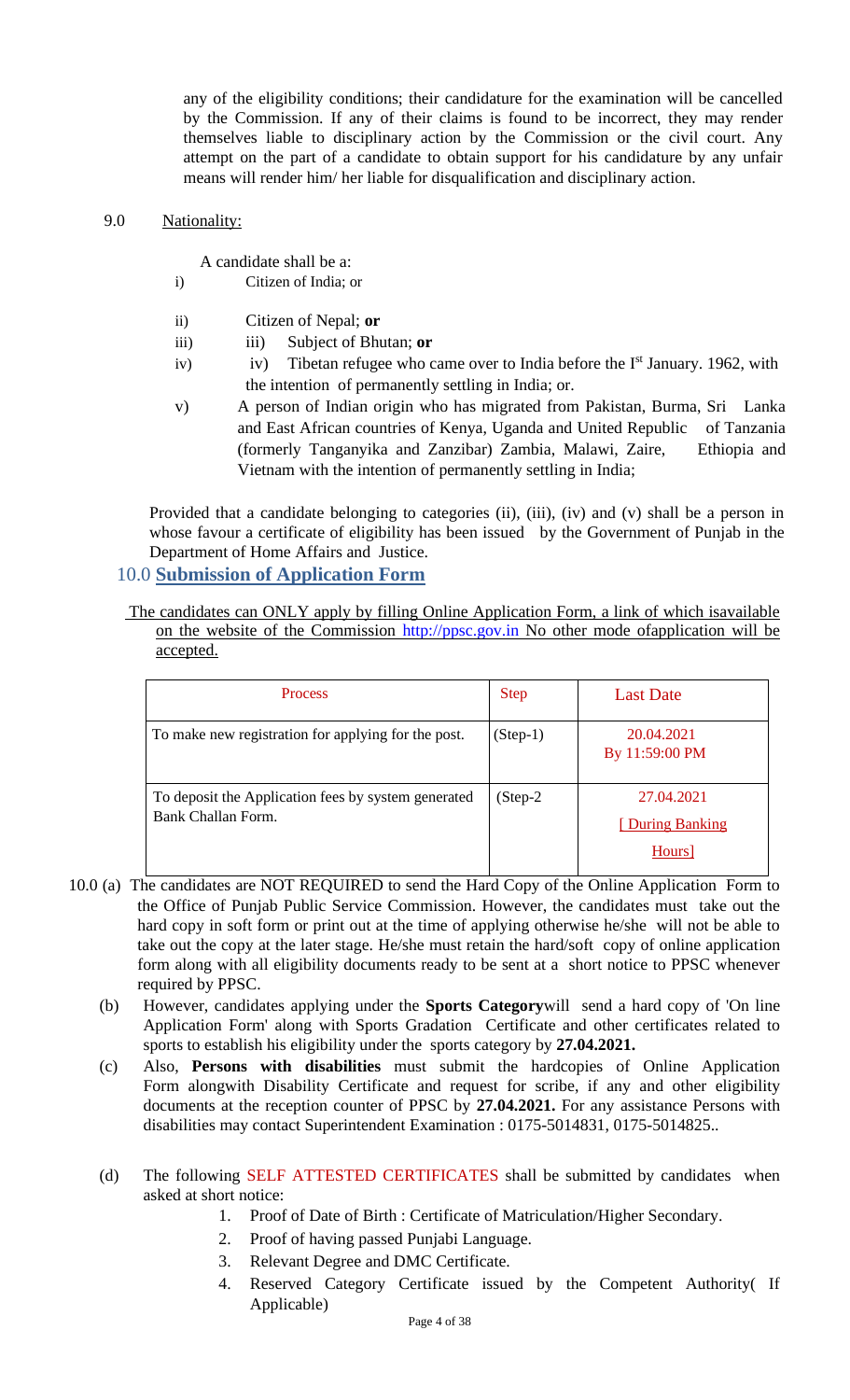- 5. If ESM, certificates/documents mentioning the following: i) Date of Enrolment ii) Date of Release/Discharge iii) Reason of Release/ Discharge
- 6. Certificate as proof of age relaxation claim. (If Applicable)
- 7. Certificate as proof of fee concession (If Applicable)
- 8. Proof of being Govt. Employee.
- 9. Copy of Bank Challan(PPSSC Copy only).
- (e) The Candidates SHALL sign the declaration on Page No. 2 of the print out of Online Application Form before submitting the same The Candidates SHALL sign the declaration on last page of the print out of Online Application Form before submitting the same.

#### 11.0 Application and Examination Fee

The candidates are required to pay the Application fee as per Govt. Letter No. 10/20/2007 3PP3/97751/1 dated 17-9-2013 as mentioned below:-

| Name of Category                                                                                        | Online<br>Application<br>charges | <b>Examination Fee</b> | Total    |
|---------------------------------------------------------------------------------------------------------|----------------------------------|------------------------|----------|
| Scheduled Castes/ Scheduled Tribes of all<br><b>Statesand Backward Classes of Punjab</b><br>State only. | $Rs. 500/-$                      | $Rs. 625/-$            | $1125/-$ |
| Ex-Servicemen of Punjab state only                                                                      | $Rs. 500/-$                      | No Fee to be paid      | $500/-$  |
| All Others Categories (including EWS<br>Lineal Descendent of Ex-servicemen,<br>Punjab)                  | $Rs 500/-$                       | $Rs. 2500/-$           | $3000/-$ |
| Person with Disability, (Physical<br>Handicapped) Punjab State only.                                    | $Rs. 500/-$                      | $Rs. 1250/-$           | $1750/-$ |

The candidates entitled to fee concession/exemption MUST submit with their ApplicationForm, a self attested copy of the certificate certifying their claim for feeconcession/exemption. Candidates who do not submit such a certificate shall not beentitled to fee concession/exemption under any circumstances.

Application fee MUST be submitted through any Branch of State Bank of India only.Candidate should carefully fill the details in the Online Application Form and click onthe "SUBMIT" button at the end of the Online Application Format. Before pressing the"SUBMIT" Button, candidates are advised to verify every detail filled in the application.After submitting the online application form, the candidate should take a printout of thesystem generated Bank challan. No Change/Edit will be allowed after Submitting theApplication Form. The application fee is non-refundable.

#### 12.0 Conditions which may render a candidate ineligible

12.1 The following conditions, among others, may render the candidates ineligible:

- a) Insufficient fee;
- b) Application fee deposited by means other than a Bank Challan.
- c) Late receipt of print out of Online Application Form;
- d) Wrong/incomplete information given in the application form;
- e) Candidates debarred by the PPSC/other Public Service Commissions;
- f) Non-fulfillment of any of the eligibility conditions, including those of age and educational qualifications.

#### Important Note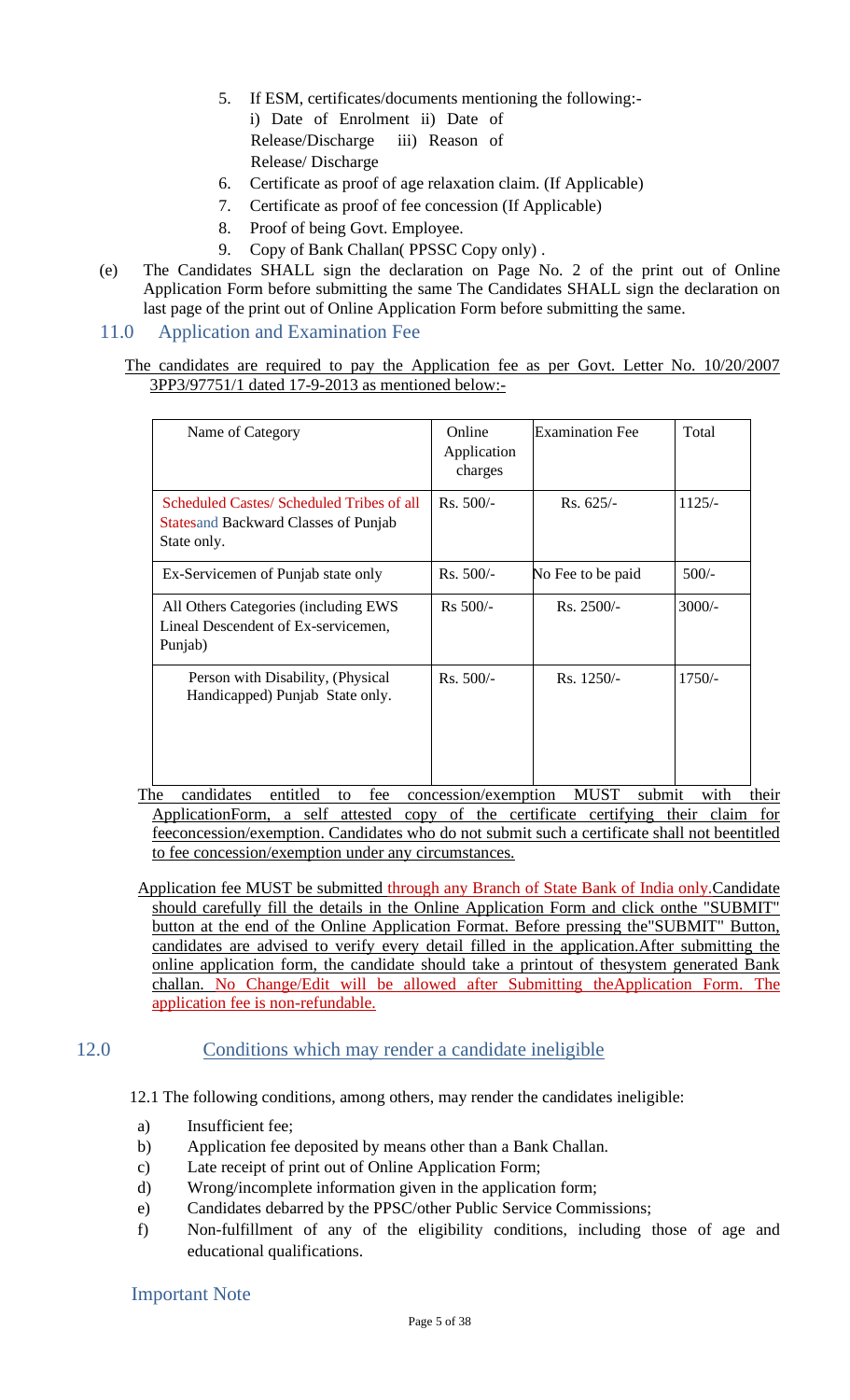- 12.2 Only Scheduled Castes, Backward Classes, Ex-Servicemen/ LDESM, Persons with disability, Freedom Fighter & Sports Persons of Punjab domicile are eligible for the benefit of reservation.
- 12.3 A candidate should indicate the specific category for which he/she wants tobe considered and category once opted cannot be changed under anycircumstances.
- 12.4 SC/ST Candidates belonging to other States are required to fill their Post Category as General Category (Code 71). They are entitled only to fee concession but not entitled to avail reservation/age relaxation.
- 12.5 Ex-servicemen/Lineal Descendent of Ex-Servicemen (LDESM)/Grand children of Gallantry Award Winners who have domicile of Punjab are eligible for reservation under the Ex-Servicemen category. LDESM/Grand children of Gallantry Award Winners shall be considered against the vacancies for Ex-servicemen ONLY IF no Exservicemen are available. In case sufficient numbers of Ex-servicemen are available, then LDESM shall be treated in his/her basic category.

#### 13.0 **Definition Of Categories**

Candidates should select their categories carefully, because candidates belonging to categories other than category 71 (General), are entitled to fee concession/exemption, age relaxation and job reservation. The category onceselected by a candidate will not be changed under any circumstances. Candidates shall submit certificates issued by the Competent Authority in support of their claim to a particular category.

|  | <b>Categories and Category Code</b> |  |
|--|-------------------------------------|--|
|  |                                     |  |

| <u>Code No.</u> | <b>Category Name</b>                                                                                      |  |  |
|-----------------|-----------------------------------------------------------------------------------------------------------|--|--|
| 71              | <b>General Category</b>                                                                                   |  |  |
| 72              | ESM, Punjab                                                                                               |  |  |
| 73              | LDESM, Punjab                                                                                             |  |  |
| 74              | Freedom Fighter, Punjab                                                                                   |  |  |
| 75              | Sports Person, Punjab                                                                                     |  |  |
| 76              | Person with Disability, Punjab:                                                                           |  |  |
|                 | : Blind and Low Vision<br>A<br>: Deaf and Hard of Hearing<br>B<br>$\mathsf{C}$<br>: Locomotive Disability |  |  |
|                 | : Intellectual Disability<br>D                                                                            |  |  |
| 77              | SC Others, Punjab                                                                                         |  |  |
| 78              | SC ESM, Punjab                                                                                            |  |  |
| 79              | SC LDESM, Punjab                                                                                          |  |  |
| 80              | SC Sports Person, Punjab                                                                                  |  |  |
| 81              | Balmiki/ Mazhbi Sikh, Punjab                                                                              |  |  |
| 82              | Balmiki/ Mazhbi Sikh ESM, Punjab                                                                          |  |  |
| 83              | Balmiki/ Mazhbi Sikh LDESM, Punjab                                                                        |  |  |
| 84              | Balmiki/ Mazhbi Sikh Sports Person, Punjab                                                                |  |  |
| 85              | BC, Punjab                                                                                                |  |  |
| 86              | BC ESM, Punjab                                                                                            |  |  |
| 87              | BC LDESM, Punjab                                                                                          |  |  |
| 88              | Economically Weaker Section.                                                                              |  |  |

#### **CODE FOR AGE RELAXATION (If claimed)**

Code No Category Name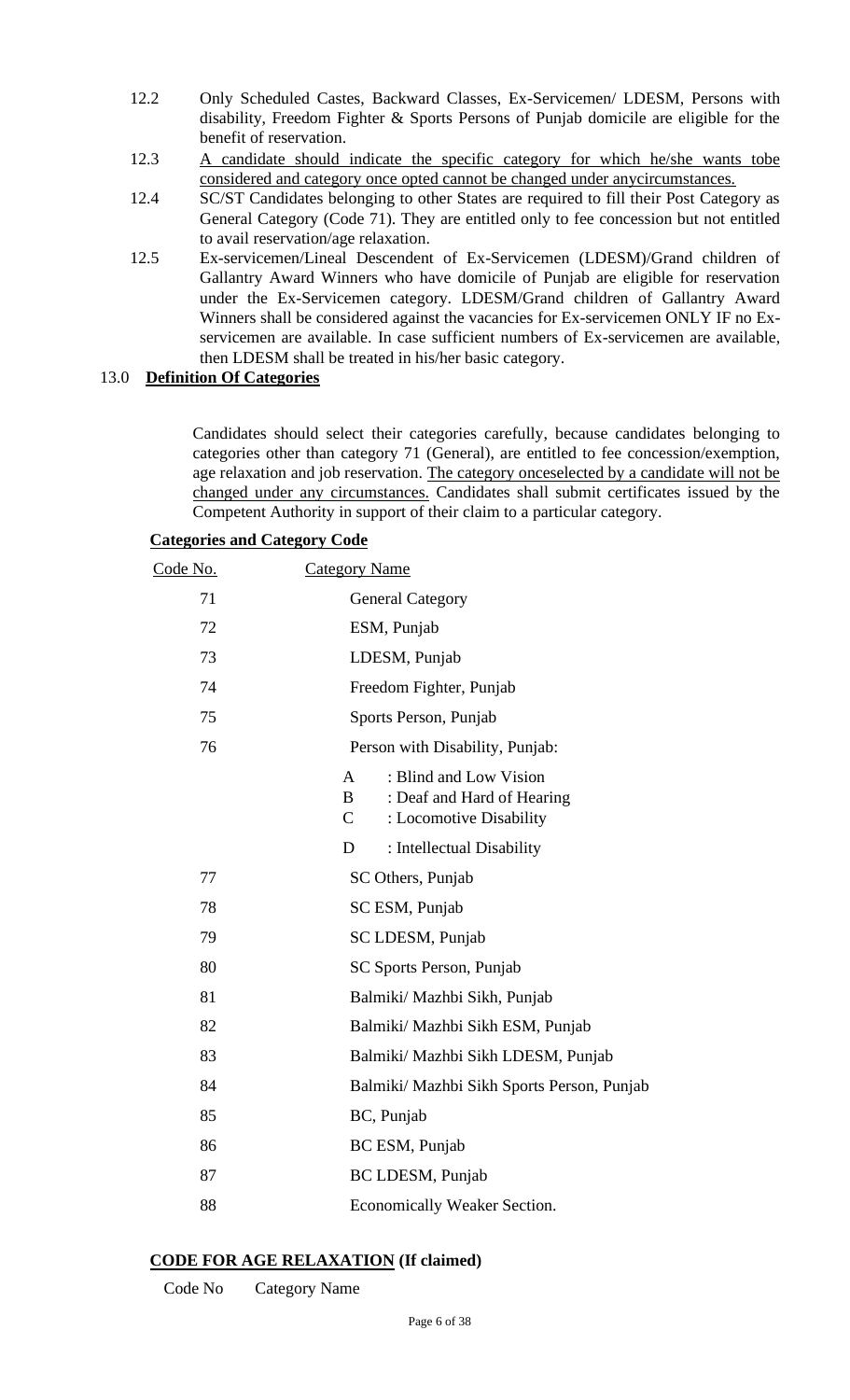- 91 State Government/Central Government Employees.
- 92 SC Punjab only
- 93 Balmiki/Mazhbi Sikh Punjab Only
- 94 Widows & certain other categories of women of Punjab.
- 95 B.C., Punjab Only
- 96 ESM, Punjab Only
- 97 Person with Disability, (Physical Handicapped) Punjab Only 98 SC Punjab only+ State Government/Central Government Employees.
- 99 SC Punjab only + ESM, Punjab.
- 100 SC Punjab only + Person with Disability, (Physical Handicapped) Punjab. Balmiki/Mazhbi Sikh Punjab only+ State Government/Central Government
	- Employees.

101

103

- 102 Balmiki/Mazhbi Sikh Punjab only + ESM, Punjab.
	- Balmiki/Mazhbi Sikh Punjab only + Person with Disability, (Physical
- Handicapped) Punjab.
- 104 B.C., Punjab. + State Government/Central Government Employees.
- 105 B.C., Punjab. + ESM, Punjab
- 106 B.C., Punjab. + Person with Disability, (Physical Handicapped) Punjab.

## 14.1 **BACKWARD CLASSES (PUNJAB)**

- 14.1.1 The candidates desiring to be considered for the Backward Classes category are required to submit a certificate as per Punjab Government letter No.1/41/93 . RCI/459 dated 17/1/1994, No. 1/41/93RC-1/1597, dated 17-8-2005, No.1/41/93 RCI/209, dated 24.2.2009 and No.1/41/93 RCI/609 dated 24.10.2013 in the Section of prescribed proforma.
- 14.1.2 The BC Certificate in proforma other than the prescribed proforma will not be accepted. The candidates belonging to Backward Classes are required to attach a declaration (**ANNEXURE-E**) along with Backward Class certificate that no change occurred in their status and they do not fall in the section of creamy-layer as per Govt. letter No.10/9/2009-RCI/62 Dated 08/1/2010.
- 14.1.3 The Competent Authorities to issue the necessary certificate are:
	- a) Deputy Commissioner
	- b) Additional Deputy Commissioner
	- c) Sub-Divisional Magistrate
	- d) Executive Magistrate (PCS Officers only)
	- e) Tehsildar

### 14.2 **SON/DAUGHTER/GRAND SON/GRAND DAUGHTER OF FREEDOM FIGHTERS (PUNJAB)**

- 14.2.1 Candidates claiming to be son/grandson/daughter/granddaughter of Freedom Fighters are required to submit a certificate issued by the competent authority (i.e., Deputy Commissioner of the district concerned) as per Punjab Government Instructions No.9 (13) 3P-II-84/5822 dated 4/4/1985, No.1(135)-8PII/7/310/20,dated 19.6.91 and No. 4-13-8 P-11-97/10112 dated 22/8/1997.
- 14.2.2 Only those Freedom Fighters and their son/daughter/grand-son/grand-daughter are eligible for consideration for reservation under this category who:
	- a) belong to the State of Punjab; and
	- b) have either been granted a Freedom Fighter pension by the Punjab Government or have been awarded TamraPatra by the Government of India; or
	- c) are otherwise eligible for the grant of Freedom Fighter pension and TamraPatra but for any reason whatsoever did not apply for Freedom Fighter pension and TamraPatra but can obtain Freedom Fighter/ son/daughter/grandson/grand-daughter of Freedom Fighter certificate from the General Administration (Political wing) of the Punjab Government.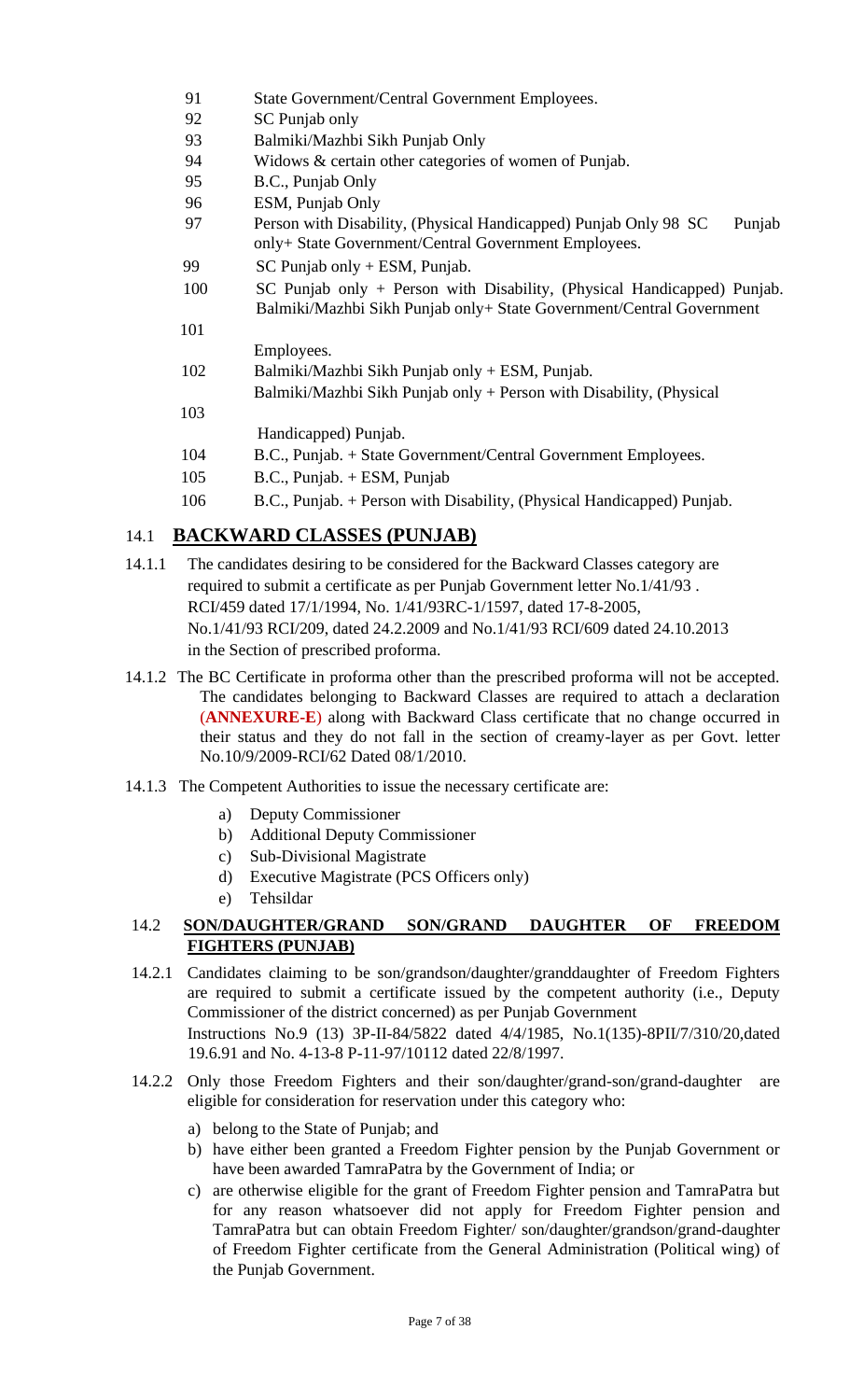#### 14.3 **EX-SERVICEMEN (PUNJAB)**

- 14.3.1 "Ex-serviceman" means a person who has served in any rank, whether as a combatant 4or a non combatant, in the Naval, Military and Air Force of the Union of India (herein-after referred to as the Armed forces of the Union of India), and who has:
	- a) retired or released from such service at his or her own request after earning his or her pension; or
	- b) been released from such service on medical grounds attributable to military service or circumstances beyond his control and awarded medical or other disability pension; or
	- c) been released otherwise than on his own request from such service as a result of reduction in establishment; or
	- d) been released from such service after completing the specific period of engagement otherwise than at his own request or by way of dismissal or discharge on account of misconduct or inefficiency and has been given a gratuity;
- 14.3.2 "but does not include a person who has served in the Defence Security Corps, the Reserve Engineering Force, the LokSahayakSena and the Para Military Forces, but includes personnel of the LokSahayakSena of the following categories namely:
	- a) Pension holders for continuous embodied service
	- b) Persons with disability attributable to military service; and
	- c) Gallantry award winners
- 14.3.3 Ex-servicemen should be of Punjab domicile and they should submit a Punjab Resident Certificate from the competent authority, failing which would result in cancellation of their candidature.
- **Explanation**: The persons serving in the Armed Forces of the Union, who on retirement from service would come under the category of "Ex-servicemen", may be permitted to apply for reemployment one year before the completion of specified terms of engagement and avail themselves of all concessions available to Ex-servicemen but shall not be permitted to leave the uniform until they complete the specified terms of engagement in the Armed Forces of the Union.
	- 14.3.4 As per Punjab Govt. letter No.15/25/2001-4DW/1591 dated 21/5/2002 an Exserviceman is allowed the benefit of Reservation for the second time and eventhereafter in subsequent recruitment in according with the provisions ofthese Rules.
	- 14.3.5 Provided that where an Ex-serviceman is not available for recruitment against a reserved category, such a vacancy shall be reserved to be filled in by recruitment of either the wife or one descendent child of an Ex-serviceman.
	- 14.3.6 Provided further that the wife or the Lineal Descendent child of the Ex serviceman shall be recruited against the reserved vacancy subject to the conditions that:
		- (i) he or she possesses the prescribed qualifications and the within the prescribed age limit,
		- (ii) he or she is not already in service;
		- (iii) he or she will be eligible to avail the benefit only once in life.

Provided further that one grand Child of the Gallantry Award Winner shall be recruited against the reserved vacancy, in case the benefit or reservation has not been availed of by any of the children or dependents such winner or by the winner himself subject to the conditions specified in the second proviso. For the purpose ofl this proviso Gallantry Award Winner includes the winner of the ParamvirChakra,TheMahavir Chakra, the Vir Chakra, the Sena or NaoSena or VayuSena Medal and Mention-in-Despatches.

- 14.3.7 As per Punjab Government notification No.GSR9/Const./ Art309, 234 and 318/Amd(5)/2003 dated 06/11/2002 and letter No. 1/28/92-3ET/2805 dated 14/05/2003 and;
	- a) "Lineal Descendent" means sons/daughters (married/un-married/widowed legally divorced) of the re-employed/ unemployed Ex-Serviceman.
	- b) "Wife" shall include the widow of an Ex-serviceman, provided she has not remarried up to the date of the issue of the appointment letter."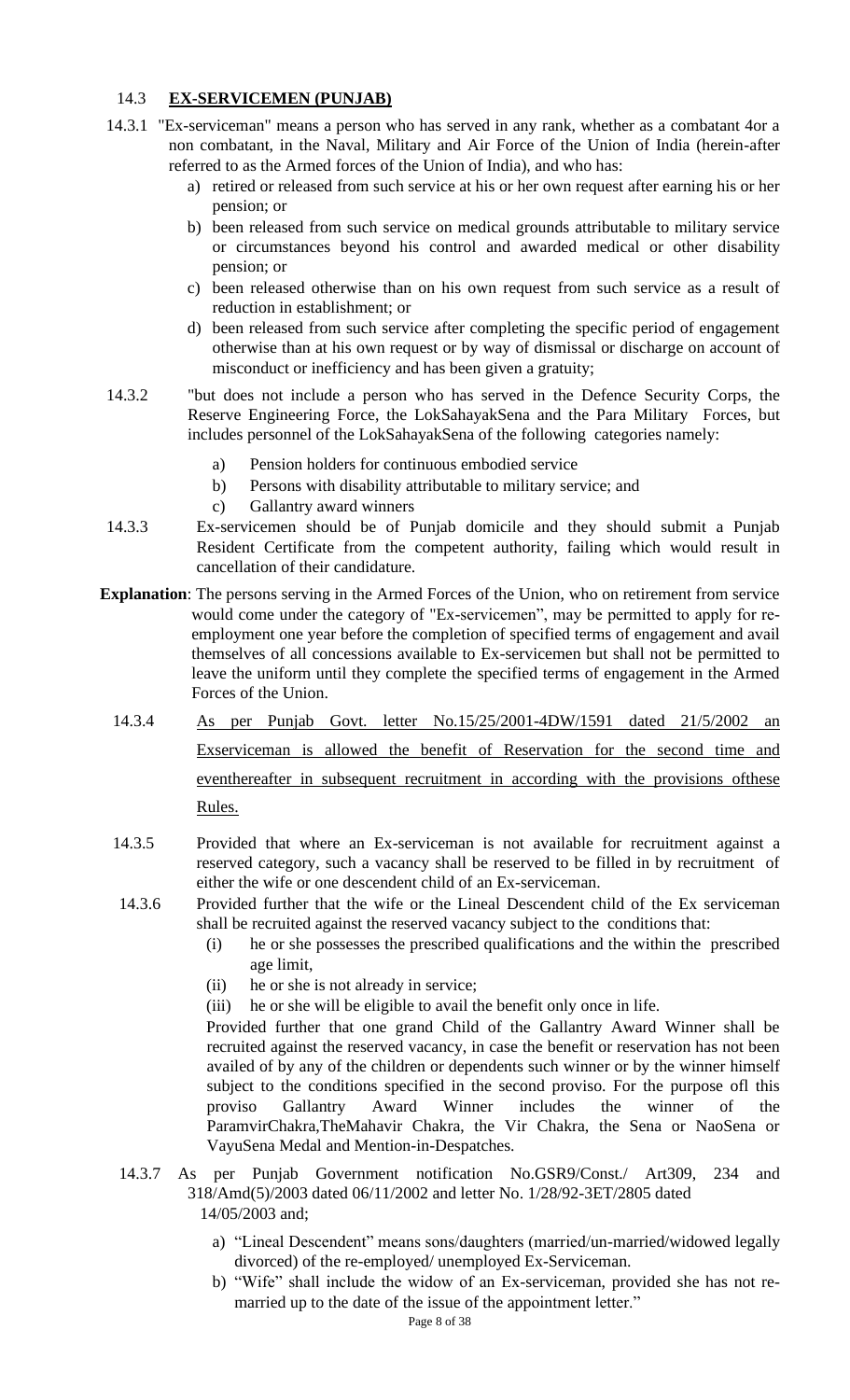c) In any case, including the case where the Ex-Serviceman has died, his sons/daughters shall be treated as "Lineal descendent" only if a certificate to this effect has been issued by the authority appointed by the Government.

#### 14.3.8 **Definition of War Hero:-**

(i) "War hero" means a defence services personnel or a para-military forces personnel, who is a bona fide resident of Punjab State and has been killed or discharged from service on account of disability suffered by him on or after 1st January, 1999, while fighting in war declared so by Government of India, in operations in Kargil or any other sector in J. and K. in the on going conflict with Pakistan other operations which may be notified by the State

Government to have been undertaken for preserving the unity and integrity of the Country ; or

- (ii) A defence services personnel or a para-military forces personnel who was a bona fide resident of Punjab State and was posthumously decorated with Parmvir Chakra, Mahavir or Vir Chakra : provided that,—
- (a) In exceptional instances, the cases of such War Heroes may also be covered, with the prior approval of the Department of Personnel who though bona fide residents of Punjab State are closely connected to the State of Punjab;
- (b) In the case of War Heroes, falling in the category (II), the benefits to be given by the State Government will be restricted only to first generation dependent member/next of the kin. Note.- The Government reserves the right to include any other category of Awardees for the purpose of providing employment to the category of War Heroes, as may be notified.

#### 14.4 **SPORTS PERSON (PUNJAB)**

A candidate can claim reservation under the Sports Person category only if:

- 14.4.1 a)He/ She belongs to State of Punjab; and
	- b) He/ She has won Gold, Silver or Bronze Medal in Senior National Championship or National Games in team or individual events while representing the State of Punjab in such sports events as have been conducted by such respective National Sports federations as are affiliated or recognized to the Indian Olympic Association;
		- or
	- c) He/ She has won first, second or third position in team or individual events and or he/she won Gold or Silver or Bronze Medals at International Sports meets, conducted by Sports Federation affiliated or recognized by the International Olympic Committee or by the International Olympic Committee itself.
- 14.4.2 If candidate belongs to Sports Person, Punjab Category, an attested copy of Gradation Certificate strictly in accordance with the Punjab Sportsman Rules, 1988 as amended on 20.07.2020 issued by the competent authority should be attached with the application form.
- 14.4.3 Director Sports, Punjab is the competent authority to issue Sports Gradation Certificate and any other Sports Certificate issued by any other authority will not be accepted a valid Certificate for claim of reservation under the Sports Person, Punjab Category.
- 14.4.4 Applicants claiming reservation under Sports Person, Punjab Category must submit Resident Certificate from the competent authority, failing which would result in cancellation of their candidature.

#### 14.5 **SCHEDULED CASTE, (PUNJAB)/ SCHEDULEDTRIBES**

The competent authorities for issuing Scheduled Castes/Scheduled Tribes certificates are:

- 15.5.1 District Magistrate/Additional District Magistrate/ Collector/Deputy Commissioner/ Additional Deputy Commissioner/ Deputy Collector/ Ist Class Stipendiary Magistrate/ City Magistrate/ Sub Divisional Magistrate/ Taluka Magistrate/ Executive Magistrate/Extra Assistant Commissioner (Not below the rank of Ist Class Stipendiary Magistrate);
	- 14.5.2 Chief Presidency Magistrate/Additional Chief Presidency Magistrate/ Presidency Magistrate;
	- 14.5.3 Revenue Officer not below the rank of Tehsildar;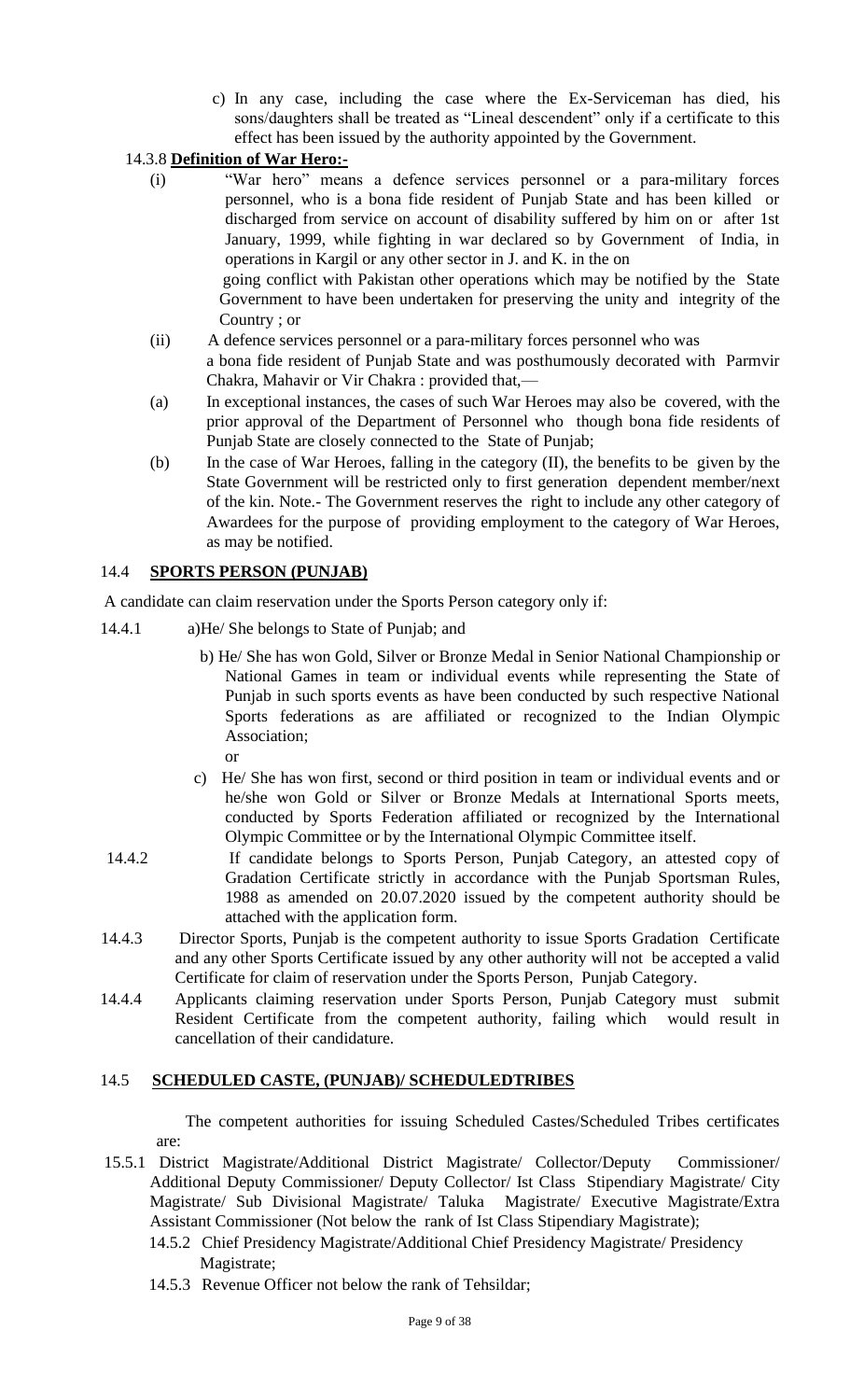- 14.5.4 Sub Divisional Officer (C) of the area where the candidate and or his family formally resides;
- 14.5.5 Administrator/Secretary to Administrator/Development Officer Lakshadweep Islands;
- 14.5.6 As per para-3 of Punjab Govt. Instructions No. 1/8/2007-RC-1/815, dated 10<sup>th</sup> July, 2008, Head of Department or Head of Offices are competent to issue Scheduled Castes Certificates to those applicants whose parents are serving or residing in Chandigarh/Mohali on the basis of their parents service record.

#### 14.6 **WIDOWS AND CERTAIN OTHER CATEGORIES OF WOMEN**

14.6.1 The definitions as per Government Instructions issued vide letter No. 1/50/83 5PP(1368)/3454 dated 23-4-84 as amended from time to time the widows and certain other categories of women for reservation in employment is as under: ,Widows;

14.6.2 Women who are legally separated from their husbands or have been divorced; 14.6.3 Women whose husbands have been ordered by Civil or Criminal Courts to pay maintenance to them;

14.6.4 Women whose husbands have remarried; and

14.6.5 Wives of serving military personnel or those who are disabled while in military service.

#### 14.7 **DISABLED PERSONS :**

As per the Instructions of Govt. of Punjab, Department of Social Security and Women and Child Development issued vide letter No. 1/1/2017-3DC/1588894/1 dated 03-102019, the reservation for Disabled persons under Section 34 of the Rights of Persons with Disabilities Act-2016 is as under :-

| Sr.<br>No. | <b>Types of Disability</b>                                                                                                            | Percentage |
|------------|---------------------------------------------------------------------------------------------------------------------------------------|------------|
| 1          | Blind and Low Vision                                                                                                                  | 1%         |
| 2          | Deaf and Hard of Hearing                                                                                                              | 1%         |
| 3          | <b>Locomotive Disability</b><br>(including Cerebral palsy, Leprosy<br>cured, Dwarfism, Acid attack<br>victims and Muscular dystrophy) | $1\%$      |
| 4          | Intellectual Disability<br>(including Autism, and Specific disability) and Mental illness                                             | $1\%$      |
|            | Multiple disabilities specified in Serial No. 1 to 4 above, including<br>deaf-blindness                                               |            |

For definition of the above mentioned categories, please refer the Schedule appended to the Right of Persons with Disabilities Act-2016 attached as **ANNEXURE-B**

- Note: As per the list of Posts identified to be reserved for Persons with disability in Group-A issued by the Ministry of Social Justice and Empowerment, Govt. of India notified vide No. 16-16/2010-/dd-III dated 29/7/2013 and adopted by Govt. of Punjab vide order No. 3/39/2014-3dis Br/972-980 dated 10/7/2014, only one leg/one Arm disable persons are eligible in the category of Locomotive disability for the posts of Junior Engineers.
- a) For Persons with disability(with 40% more disability) compensatory time of 20 minutes per hour is allowed.
- b) Persons with disability (with 40% more disability) who apply for scribe in a prescribed format attached as **ANNEXURE-C**.
- c) Punjab Public Service Commission has framed a panel of scribes having qualification matriculation & above. The eligible candidates may request the PPSC for scribe, if needed alongwith submission of hardcopies of Online Application Form by 23/03/2021 in the office of PPSC . On receipt of request from the candidates, the candidate will be allotted scribe by PPSC and he/she will be allowed to meet scribe 02 days before the examination. However, if the candidate wants to bring his/her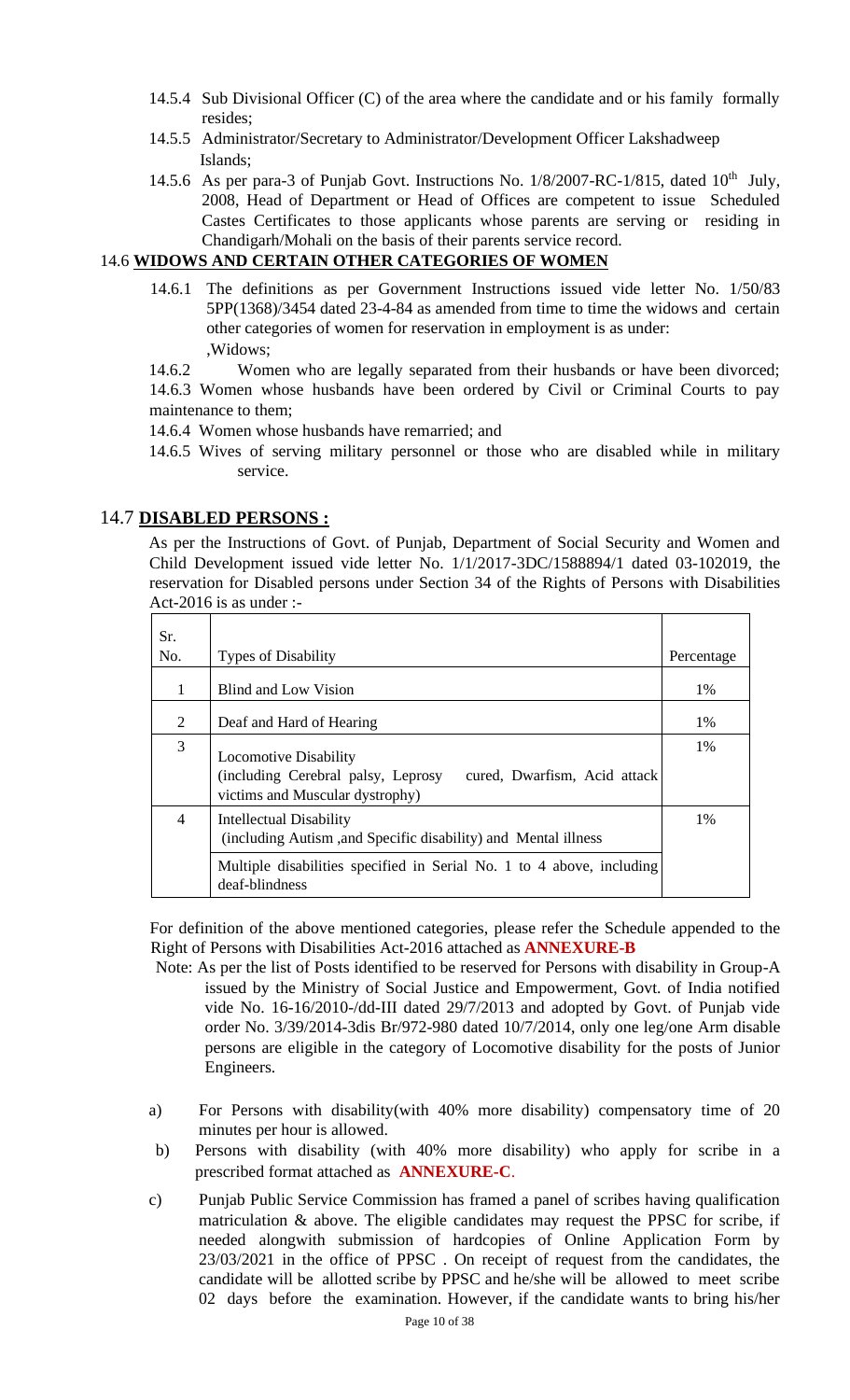own scribe, the qualification of scribe should be one step below the minimum prescribed qualification for the post. The candidate opting for his/her own scribe should submit an affidavit annexed as **ANNEXURE-D**.

NOTE :- Persons with disabilities must submit the hardcopies of Online Application Form alongwith Disability Certificate and request for scribe, if any and other eligibility documents at the reception counter of PPSC by **27.04.2021**

#### 14.8**Economically Weaker Section** :

Residents of Punjab belonging of Economically Weaker Section (whose family income is less that Rs. 8.00 lac per annum) who are not covered under the existing scheme of reservation for Scheduled Castes and Backward Classes.

For this purpose \*Family\* will include the person who seeks benefit of reservation, his/her parents, sibling below the age of 18 years, as also his/herspouse and children below the age of 18 year. "Income" will include all sources for the financial year prior to the year of application. Further a person will be excluded whose family owns/possesses any of the following assets:

i) 5 acres Agricultural Land and above.

ii) Residential flat of 1000 sq.ft. and above

ii) Residential plot of 100 sq.yards and above in notified municipalities/nagar

Panchatyat.

iv) Residential plot of 200 sq.yards and above in other than the notified municipalities/nagarPanchayat.

- 
- Note: (1) For any General query, candidates may contact the Commission's Office on telephone number 0175-5014825, 5014829 &5014831 or by sending email with subject as "GENERAL QUERY REGARDING THE POST OF JUNIOR ENGINEER (Civil) scrutiny.ppsc@gmail.com
- Note: (2) Candidates are advised in their own interest to apply using Online Application Form much before the closing date and not to wait till the last date to avoid congestion on the web server on account of heavy load on Internet/Website.
- Note : (3) Candidates are advised to go through the 'General Information for the candidates' and 'Instructions for filling Online Application Form' carefully before filling up Online Application Form. The Commission will not be responsible for any consequence arising out of incorrect filling up of Application

Sd/-

**Dated : 30.03.2021**

**Navreet Kaur Sekhon, PCS Secretary (Examinations) Punjab Public Service Commission**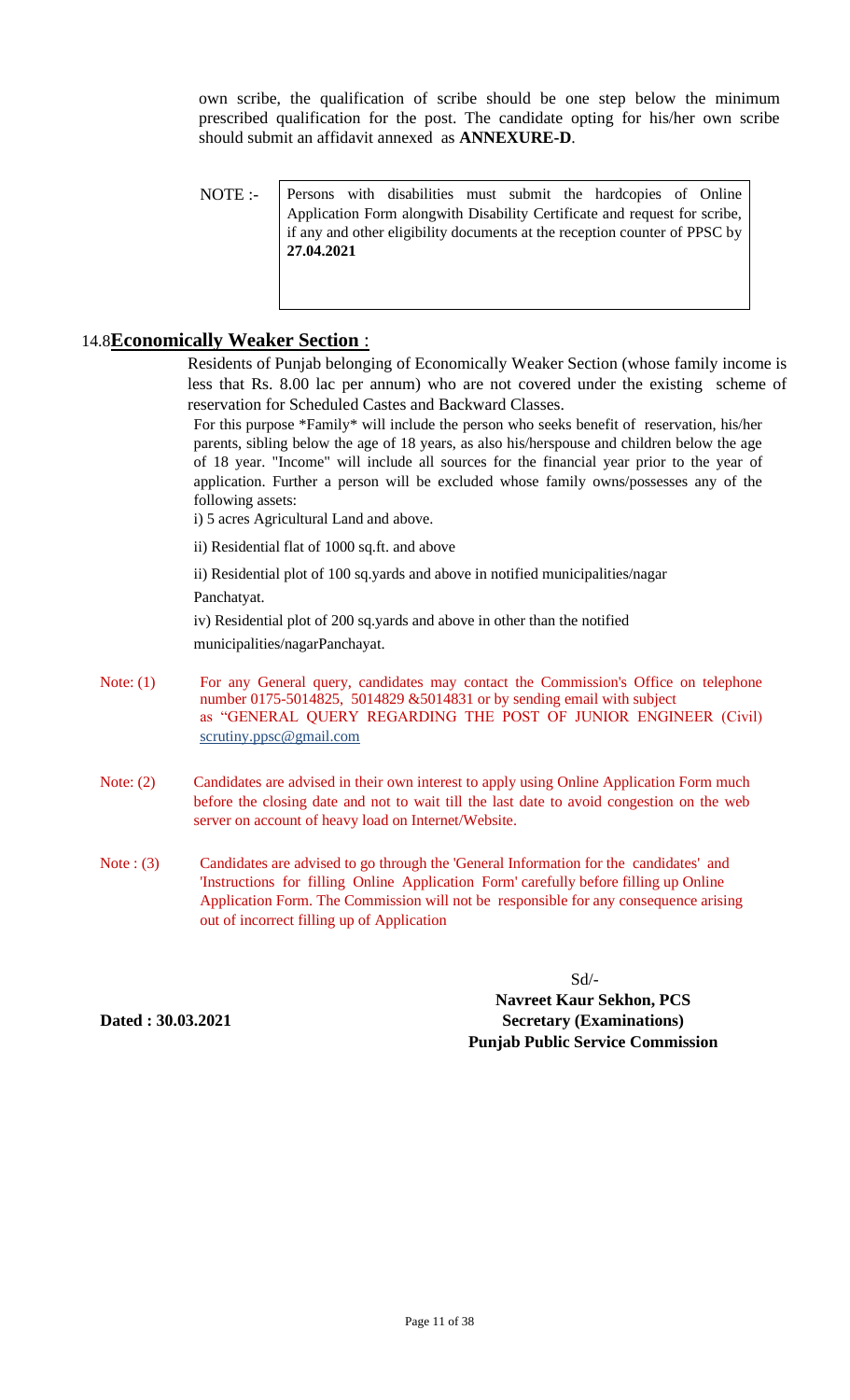#### **ANNEXURE-A**

#### **SYLLABUS FOR THE POST OF JUNIOR ENGINEER (CIVIL)**

- **1) ENGINEERING DRAWING:** Lettering Technique and Practice, Dimensioning Techniques (Necessity of dimensioning, method and principles of dimensioning etc.), Scales (need and importance of scales, Drawing of plain and diagonal scales etc.), Projections, Sections, Symbols and Conventions.
- **2) APPLIED MECHANICS:** Introduction, Laws of forces, Moment, Friction, Centre of Gravity etc.
- **3) FLUID MECHANICS:** Introduction, Properties of Fluids, Hydrostatic Pressure, Measurement of Pressure, Fundamentals of Fluid Flow (Types of Flow, Discharge, hydraulic energy, Bernoulli's theorem etc.), Flow Measurements (brief description with simple numerical problems, Venturimeter, Pitot tube, Orifice, Current meters, Notches etc.), Flow through Pipes (Definition of pipe flow; Reynolds number, laminar and turbulent flow, Critical velocity and velocity distributions in a pipe for laminar flow, Head loss in pipe lines, Hydraulic gradient line and total energy line, Pipes in series and parallel, Water hammer phenomenon etc.), Flow through open channels (uniform and non-uniform flow, discharge through channels using Chezy's formula and Manning's formula,Most economical sections, rectangular, trapezoidal and circular etc.), Hydraulic Pumps and motors (types, uses and efficiency etc.)
- **4) SURVEYING:**Basic principles of surveying, Concept and purpose, Instruments used for taking these measurements etc., Chain surveying, Compass surveying, Levelling, Plane Table Surveying, Total Station Method,Auto Level, Contouring, Theodolite Surveying, Tacho-metric surveying, Curves, Digital Survey,Introduction to the use of Modern Surveying equipment and techniques, Total Stations etc.
- **5) CONSTRUCTION MATERIALS& BUILDING CONSTRUCTION:** General characteristics of stones, Requirements of good building stones, Identification of common building stones, Bricks and Tiles, Cement (Various types of Cements, Properties of cement etc.), Lime, Timber and Wood Based Products, Paints and Varnishes, Miscellaneous Materials etc., Introduction to Building Construction, Foundation, Walls, Masonry, Arches and Lintels, Doors, Windows and Ventilators, Damp Proofing and Water Proofing, Floors, Roofs, Stairs, Anti Termite Measures, Building Planning etc. Concrete, uses of concrete in comparison to other building materials, Ingredients of Concrete, Properties of Concrete, proportioning for Normal Concrete, Introduction to Admixtures for improving performance of concrete, Special Concretes (Concreting under special conditions, difficulties and precautions before, during and after concreting, Ready mix concrete, Fibre reinforced concrete, Polymer Concrete, Fly ash concrete, Sillica fume concrete etc.), Concreting Operations (Storing of Cement, Storing of Aggregate, Batching, Mixing, Transportation of concrete, Placement of concrete, Compaction, Curing, Jointing, Defects in concrete etc.).
- **6) STRUCTURAL ENGINEERING**: Simple stresses and strains, Elasticity, Hooke's Law, Moduli of Elasticity and Rigidity. Stresses and strains of homogeneous materials and composite sections. Types of beams and supports and loads, Concept of bending moment and shear force. Bending moment and shear force diagrams for simple cases. Deflection in beams. Moment area theorem, Bending and shear stresses in circular, rectangular, T and L sections, Introduction to I.S:456 (latest edition), Design of singly and doubly Reinforced beams, Design of Columns-Types of Columns. Short and long column, load carrying capacity, effective length of column, lateral and helical ties. I.S. Specifications for reinforcement detailing. Design of slabs types of slabs, one- way slab, two-way slab, I.S. specifications for Reinforcement detailing method of design as per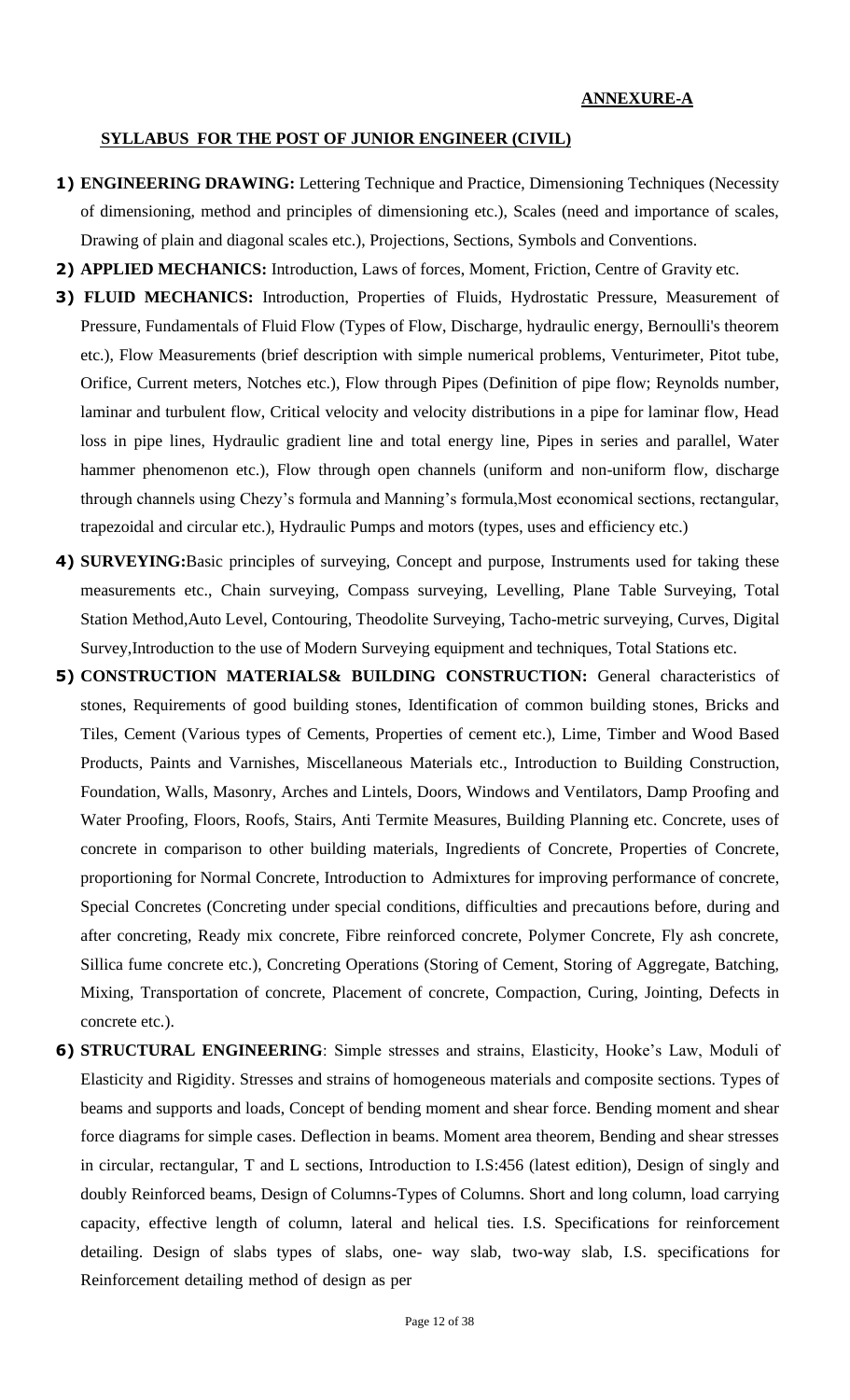I.S. code. Design of foundations-isolated footing rectangular footing, square footings, circular footings. Design of tension members in structural steel, gross area, net area, tension splice,Design of compression members, column splice, load carrying capacities.Design of beams in structural steel, Basic concept of prestressed concrete, advantages of prestressed concrete in comparison with RCC application of prestressed to various building elements, bridges, water tanks and precast elements, Materials, Prestressing Methods, Bending and Shear Capacity, Losses in Prestressing etc.

- **7) EARTHQUAKE RESISTANT BUILDING CONSTRUCTION:** Elements of Engineering Seismology, Performance of building during earthquakes and Mode of failure, Special construction method, tips and precautions to be observed while planning, designing and construction of earthquake resistant building, Introduction to IS: 4326, IS: 13828, IS: 1893(Part 1), 154326 and IS: 13920 (latest edition), Seismic Provision of Strengthening and Retrofitting Measures for Traditionally- Built Constructions, Brick and RCC Structures, Provision of reinforcement detailing in masonry and RC constructions.
- **8) WATER SUPPLY AND WASTE WATER ENGINEERING: Water Supply-** Water requirement, Rate of demand and supply, Per capita consumption, Population Forecasting etc., Physical, Chemical and bacteriological properties, Standard of potable water as per Indian Standard etc., Water Treatment including Sedimentation, Coagulation, flocculation, Filtration, disinfection of

water, chlorination, Water treatment plants, R.O.s etc., Different types of pipes, fire hydrants, water meters their working and uses, Distribution system etc., Laying out Pipes

**Waste Water Engineering-**Definition of terms in sanitary engineering, Surface drains, Types of sewage, Sewerage, Laying and Construction of Sewers, Sewage characteristics (Properties of sewage as per IS standards), Natural Methods of Sewerage Disposal, Sewage Treatment, BOD, COD, Building Drainage (Different sanitary fittings and installations, Traps, seals, Testing of house drainage etc.), Drains and Sewers, Traps, inspection chamber, Septic Tank and Soak Pit, Bath room and W.C connections etc.

- **9) SOIL AND FOUNDATION ENGINEERING:** Physical Properties of Soils, Classification and Identification of Soils, Permeability and its importance, Effective Stress, Strength Characteristics of Soils, Compaction, Bearing Capacity of soil, Concept of shallow and deep foundation; types of shallow foundations and their suitability. Factors affecting the depth of shallow foundations, deep foundations, type of piles and their suitability; pile classification on the basis of material, pile group and pile cap etc.
- **10) TRANSPORTATION ENGINEERING**: Introduction of Transportation Engineering, Traffic Engineering, Road materials, Geometric design, Design of flexible and rigid pavements, Road maintenance, Railway Engineering Rails, Sleepers, ballast, points and crossing, Track laying and track maintenance.
- **11) IRRIGATION ENGINEERING**: Introduction to irrigation, methods of irrigation, tube well irrigation, tank irrigation, sprinkler irrigation, drip irrigation, water logging, design of irrigation canals and irrigation outlets.
- **12) ENVIRONMENTAL ENGINEERING:** Importance of Environmental Engineering, Water Pollution (Causes lakes and its preventing measure, BIS standards for water quality etc.), Air Pollution, Noise Pollution, Effects of mining, blasting and deforestation, Land Use (land use and natural disasters, landslides etc.) soil degradation problems - erosion, water logging, soil pollution etc.), Environmental Impact Assessment, Legislation to Control Environmental Pollution (Indian legislative acts for water, land and air pollution control – provisions, scope and implementation etc.), Renewable Source of Energy etc.
- **13) QUANTITY SURVEYING AND VALUATION**: Introduction to quantity surveying and its importance, duties of quantity surveyor, types of estimates, measurement, preparation of detailed and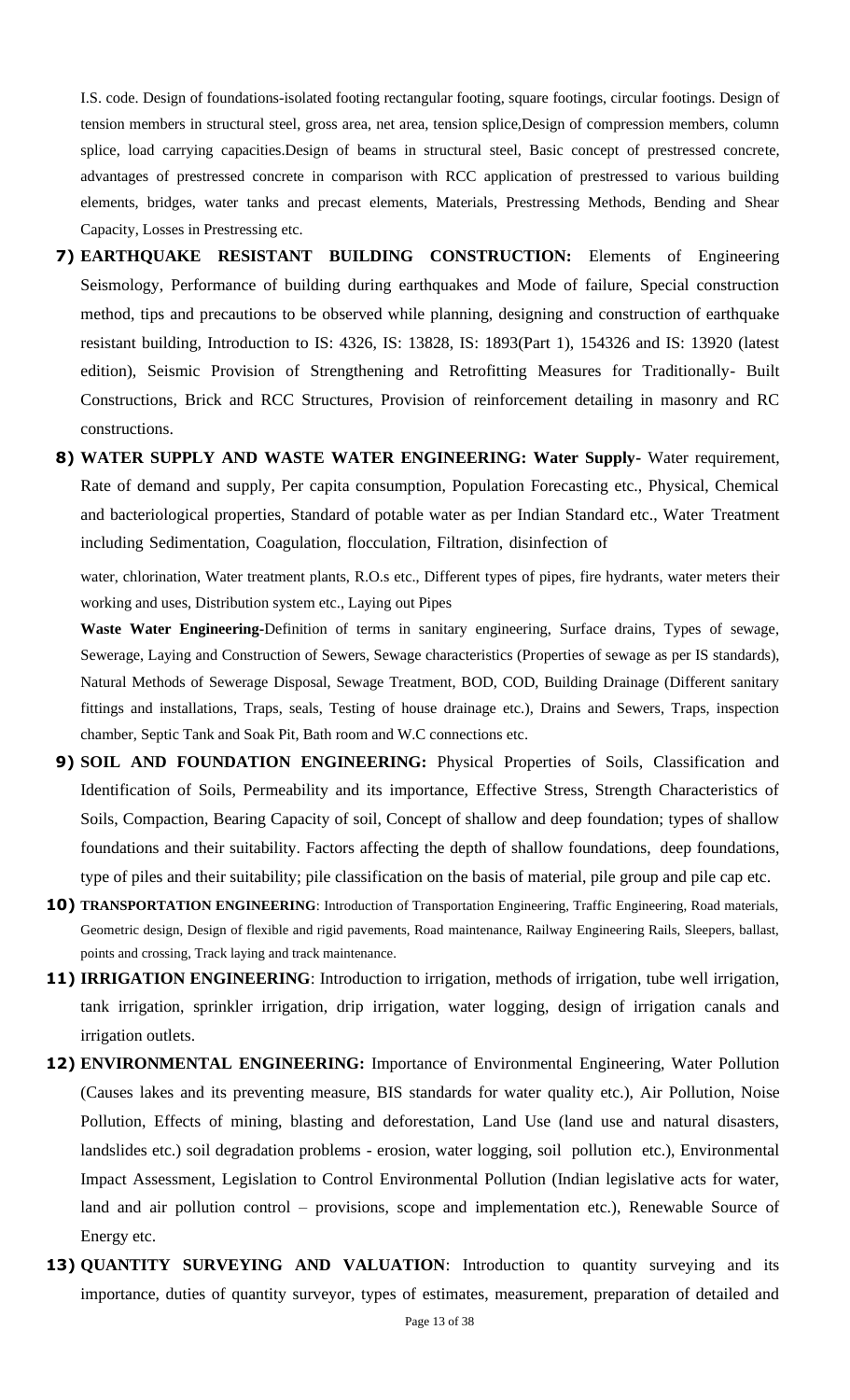abstract, estimates from drawings, calculation of quantities of materials, analysis of rates, contractorship, preparation of tender document based on Common Schedule of Rates (CSR).

- **14) REPAIR AND MAINTENANCE OF BUILDINGS**: Need for maintenance, agencies causing deterioration (sources, causes, effects), investigation and diagnosis of defects, defects and their root causes, materials for repair, maintenance and protection, remedial measures for building defects, surface preparation techniques for repair, crack repair methods, repair of surface defects of concrete, repair of corrosion in RCC elements, repair of DPC against rising dampness, repair of walls, waterproofing of wet areas and roofs, repair of joints in buildings etc.
- **15) CONSTRUCTION MANAGEMENT AND ACCOUNTS:** Construction Planning, CPM, PERT, site organization, Construction Labour (Labour Welfare Fund Act 1936 (as amended), Payment of Wages Act 1936 (as amended), Minimum Wages Act 1948 (as amended), control of progress, inspection and quality control, accidents and safety in construction, accounts, public work accounts, request for quotation, bill of quantities, measurement book, indent book, material at site register.
- **16) BASICS OF MANAGEMENT:** Introduction, Leadership, Motivation, Ethics and Values, Team related skills- sympathy, empathy, co-operation, concern, lead and negotiate, work well with people from culturally diverse background, Communication in group - conversation and listening skills, Task Initiation, Task Planning, Task execution, Task close out, Customer Relationship Management (CRM), Need, various types of customers, customer satisfaction, life- long customer, Customer Satisfaction Index (CSI) and its significance, Elementary knowledge of Income Tax, Sales Tax, Excise Duty, Provident Fund, Employees State Insurance Act, Labour welfare schemes, Labour laws, worker and public safety techniques, systems of wage payment, incentives, Factory Act 1948 with special reference to health, safety and welfare measures, working hours, annual leave with wages, Payment of Wages Act1936, Minimum Wages Act 1948, safeguards in construction practices, Introduction to Total Quality Management (TQM), Community Participation in Water Supply and Sanitation, Roll of Women in Water Supply and Sanitation etc.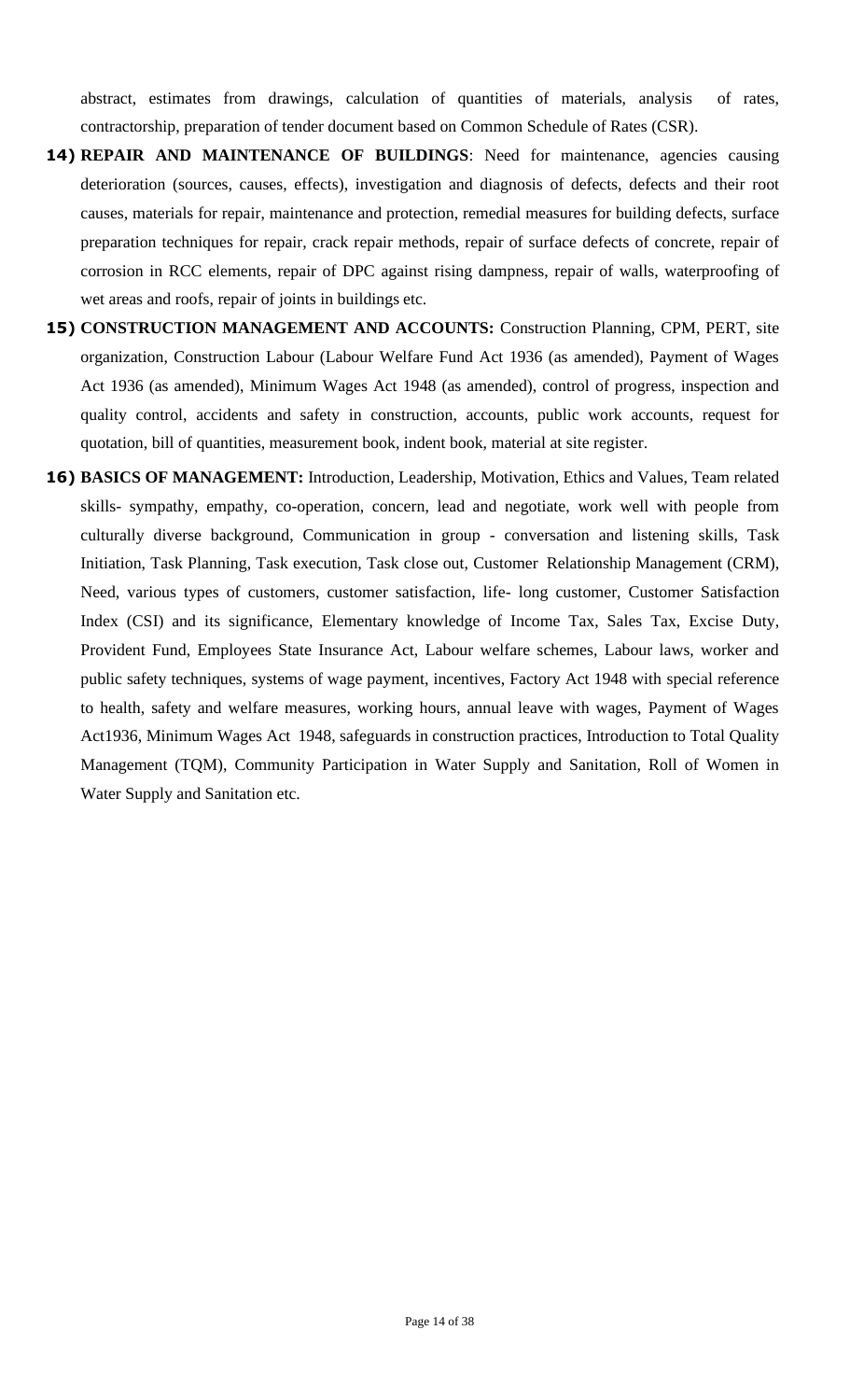## THE SCHEDULE [See clause (zc) of section 2] SPECIFIED DISABILITY

1. Physical disability.—

A. Locomotor disability (a person's inability to execute distinctive activities associated with movement of self and objects resulting from affliction of musculoskeletal or nervous system or both), including—

(a) "leprosy cured person" means a person who has been cured of leprosy but is suffering from—

(i) loss of sensation in hands or feet as well as loss of sensation and paresis in the eye and eye-lid but with no manifest deformity;

(ii) manifest deformity and paresis but having sufficient mobility in their hands and feet to enable them to engage in normal economic activity;

(iii) extreme physical deformity as well as advanced age which prevents him/her from undertaking any gainful occupation, and the expression "leprosy cured" shall construed accordingly;

(b) "cerebral palsy" means a Group of non-progressive neurological condition affecting body movements and muscle coordination, caused by damage to one or more specific areas of the brain, usually occurring before, during or shortly after birth;

(c) "dwarfism" means a medical or genetic condition resulting in an adult height of 4 feet 10 inches (147 centimeters) or less;

(d) "muscular dystrophy" means a group of hereditary genetic muscle disease that weakens the muscles that move the human body and persons with multiple dystrophy have incorrect and missing information in their genes, which prevents them from making the proteins they need for healthy muscles. It is characterised by progressive skeletal muscle weakness, defects in muscle proteins, and the death of muscle cells and tissue;

(e) "acid attack victims" means a person disfigured due to violent assaults by throwing of acid or similar corrosive substance.

B. Visual impairment—

(a) "blindness" means a condition where a person has any of the following conditions, after best correction— (i) total absence of sight; or

(ii) visual acuity less than 3/60 or less than 10/200 (Snellen) in the better eye with best possible correction; or

(iii) limitation of the field of vision subtending an angle of less than 10 degree.

(b) "low-vision" means a condition where a person has any of the following conditions, namely:—

(i)visual acuity not exceeding 6/18 or less than 20/60 upto 3/60 or upto

10/200 (Snellen) in the better eye with best possible corrections; or

(ii) limitation of the field of vision subtending an angle of less than 40 degree up to 10 degree.

C. Hearing impairment —

(a) "deaf" means persons having 70 DB hearing loss in speech frequencies in both ears;

(b) "hard of hearing" means person having 60 DB to 70 DB hearing loss in speech frequencies in both ears;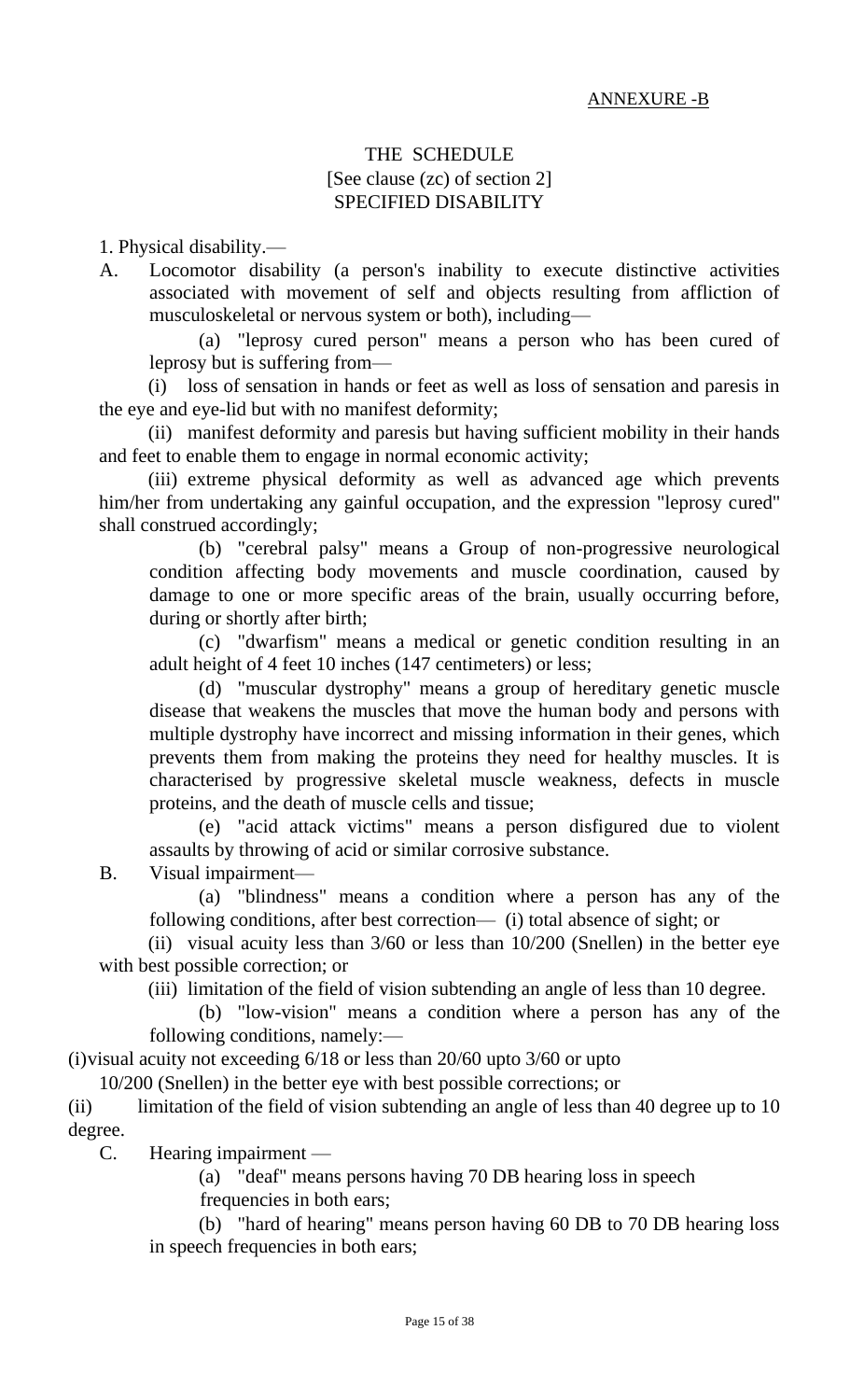- D. "speech and language disability" means a permanent disability arising out of conditions such as laryngectomy or aphasia affecting one or more components of speech and language due to organic or neurological causes.
- 2. Intellectual disability, a condition characterised by significant limitation both in intellectual functioning (reasoning, learning, problem solving) and in adaptive behaviour which covers a range of every day, social and practical skills, including—

(a) "specific learning disabilities" means a heterogeneous group of conditions wherein there is a deficit in processing language, spoken or written, that may manifest itself as a difficulty to comprehend, speak, read, write, spell, or to do mathematical calculations and includes such conditions as perceptual disabilities, dyslexia, dysgraphia, dyscalculia, dyspraxia and developmental aphasia;

(b) "autism spectrum disorder" means a neuro-developmental condition typically appearing in the first three years of life that significantly affects a person's ability to communicate, understand relationships and relate to others, and is frequently associated with unusal or stereotypical rituals or behaviours.

3. Mental behaviour,—

"mental illness" means a substantial disorder of thinking, mood, perception, orientation or memory that grossly impairs judgment, behaviour, capacity to recognise reality or ability to meet the ordinary demands of life, but does not include retardation which is a conditon of arrested or incomplete development of mind of a person, specially characterised by subnormality of intelligence.

- 4. Disability caused due to—
	- (a) chronic neurological conditions, such as—

(i) "multiple sclerosis" means an inflammatory, nervous system disease in which the myelin sheaths around the axons of nerve cells of the brain and spinal cord are damaged, leading to demyelination and affecting the ability of nerve cells in the brain and spinal cord to communicate with each other;

(ii) "parkinson's disease" means a progressive disease of the nervous system marked by tremor, muscular rigidity, and slow, imprecise movement, chiefly affecting middle-aged and elderly people associated with degeneration of the basal ganglia of the brain and a deficiency of the neurotransmitter dopamine.

(b) Blood disorder—

(i) "haemophilia" means an inheritable disease, usually affecting only male but transmitted by women to their male children, characterised by loss or impairment of the normal clotting ability of blood so that a minor would may result in fatal bleeding;

(ii) "thalassemia" means a group of inherited disorders characterised by reduced or absent amounts of haemoglobin.

(iii) "sickle cell disease" means a hemolytic disorder characterised by chronic anemia, painful events, and various complications due to associated tissue and organ damage; "hemolytic" refers to the destruction of the cell membrane of red blood cells resulting in the release of hemoglobin.

- 5. Multiple Disabilities (more than one of the above specified disabilities) including deaf blindness which means a condition in which a person may have combination of hearing and visual impairments causing severe communication, developmental, and educational problems.
- 6. Any other category as may be notified by the Central Government.

DR. G. NARAYANA RAJU, Secretary to the Govt. of India.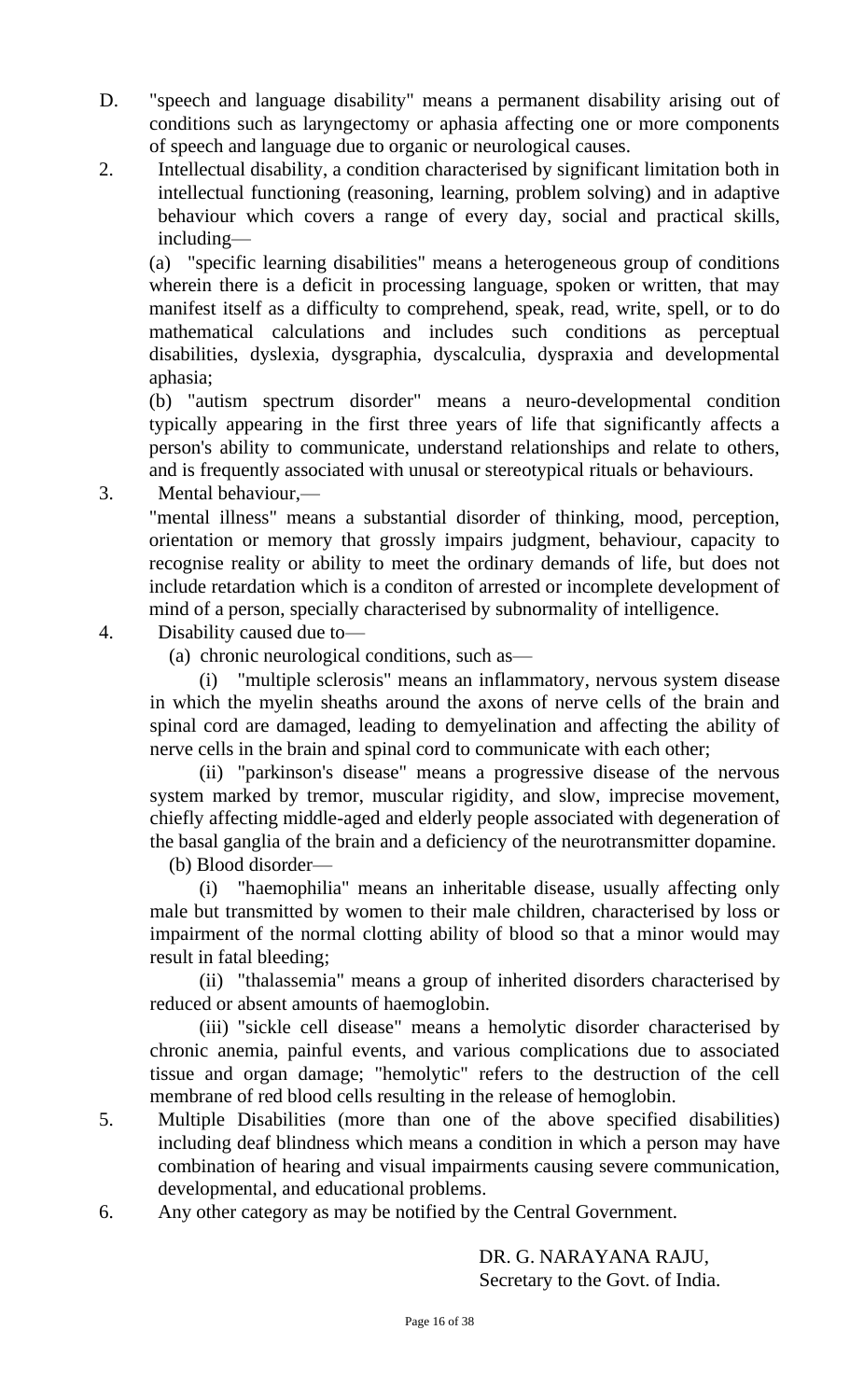### ANNEXURE-C

### AFFIDAVIT

|       |                              |     |     |             | a  | candidate                                   | with     |     |
|-------|------------------------------|-----|-----|-------------|----|---------------------------------------------|----------|-----|
|       | (name                        | of  | the | disability) |    | appearing                                   | for      | the |
|       |                              |     |     |             |    | (name of the examination) bearing Roll. No. |          |     |
|       | at                           |     |     |             |    |                                             |          |     |
| (name | of                           | the |     | centre)     | in | the                                         | District |     |
|       |                              |     |     |             |    | (name of the State). My qualification       |          |     |
| is    |                              |     |     |             |    |                                             |          |     |
|       | I do hereby state that _____ |     |     |             |    | (name of the scribe) will                   |          |     |

provide the service of scribe for the undersigned for taking the aforesaid examination.

I do hereby undertake that his qualification is\_\_\_\_\_\_\_\_\_\_\_\_\_\_\_In case, subsequently it is found that his/her qualification is not as declared by the undersigned and is beyond my qualification. I shall forfeit my right to the post and claims relating thereto.





(Signature of Scribe) (Signature of the candidate with Disability)

Place:

Date: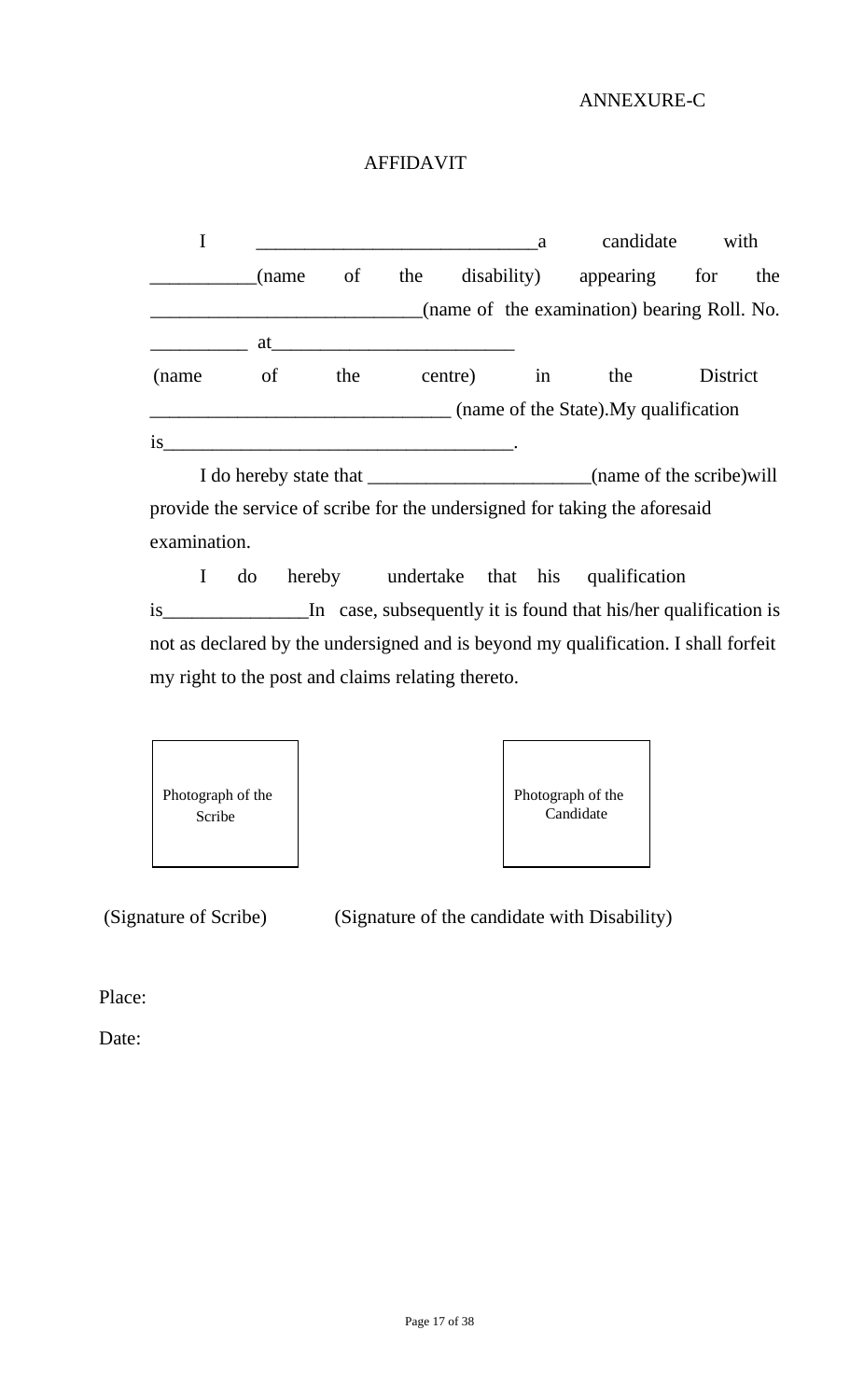ANNEXURE-D

# PUNJAB PUBLIC SERVICE COMMISSION, PATIALA

Recruitment of ........... Post/Posts of .......................................................... in the

department of ..............................., Govt. of Punjab. SCRIBE

Valid for

Examination Centre Name:

Name: Photo

Scribe for Roll No: .............

 The above mentioned scribe has been allowed by Punjab Public Service Commission Patiala for the Candidate ................................& bearing Roll No......

> Superintendent (Examinations)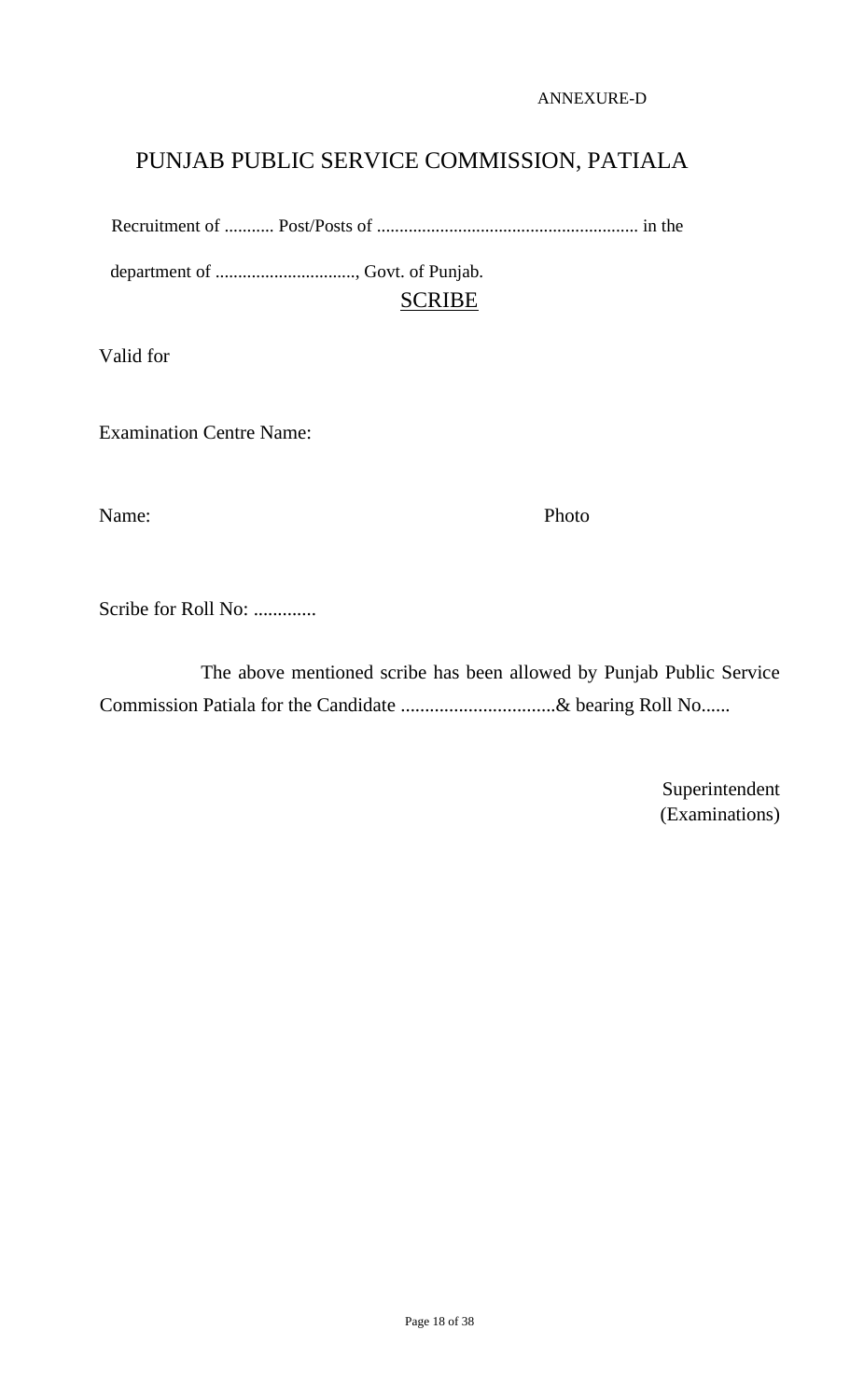## **Annexure-E**

## ਭਰਤੀ/ਦਾਖਲੇ ਸਮੇਂ ਲਏ ਜਾਣਵਾਲੇ ਪੱਛੜੀ ਸ੍ਰੇਣੀ ਨਾਲ ਸਬੰਧਤ ਵਿਅਕਤੀ ਤੋਂ ਲਏ ਜਾਣ ਵਾਲੇ ਸਵੈ ਘੋਸਣਾ ਪੱਤਰ ਦਾ ਪਰਫਾਰਮਾ

1H w?A…………………............…g[Zso\$g[Zsoh ;qh.............……………tk;h…………....……… fgzv \$e;pk\$;afjo…........…………fiabQk…….......………x';aDk eodk\$eodh jK fe w?A…………………… iksh ਨਾਲ ਸਬੰਧ ਰੱਖਦਾ/ਰੱਖਦੀ ਹਾਂ ਤੇ ਇਹ ਜਾਤੀ ਪੰਜਾਬ ਸਰਕਾਰ ਵੱਲੋਂ ਪੱਤਰ BzL……......………fwsh………………okjhA gZSVh ;qa/Dh eoko fdZsh rJh j?.

2. ਮੈਂ ਇਹ ਵੀ ਘੋਸ਼ਣਾ ਕਰਦਾ/ਕਰਦੀ ਹਾਂ ਕਿ ਮੈਂ ਪੰਜਾਬ ਸਰਕਾਰ ਵੱਲੋਂ ਜਾਰੀ ਹਦਾਇਤਾਂ ਨੰ:1/41/  $93$ –ਰਸ1/459,ਮਿਤੀ 17-01-1994, ਜਿਸ ਨੂੰ ਬਾਅਦ ਵਿੱਚ ਪੱਤਰ ਮਿਤੀ 1/41/93–ਰਸ1/1597ਮਿਤੀ 17-08-2005 ਨੰਬਰ 4/41/93-ਰਸ1/209,ਮਿਤੀ 4-02-2009 ਅਤੇ ਪੱਤਰ ਨੰ:1/41/93-ਰਸ1/609 ਮਿਤੀ 24-10-2013 ਨਾਲ ਸੋਧਿਆ ਗਿਆ ਹੈ, ਦੀ ਅਨੁਸੁਚਿਤ ਵਿੱਚ ਦਰਜ ਕਾਲਮ 3 ਦੇ ਅਧੀਨ ਨਹੀਂ ਆਉਂਦਾ।

#### ਘੋਸਨਾਕਰਤਾ

ਸਥਾਨ:

ਮਿਤੀ $\pm$ 

#### ਵੈਰੀਫਿਕੇਸ਼ਨ :-

ਮੈਂ ਇਥੇ ਇਹ ਘੋਸ਼ਣਾ ਕਰਦਾ/ਕਰਦੀ ਹਾਂ ਕਿ ਉਪਰੋਕਤ ਦਿੱਤੀ ਗਈ ਜਾਣਕਾਰੀ ਮੇਰੀ ਸਮਝ ਅਨੁਸਾਰ ਸਹੀ ਵਾ ਦਰੁਸਤ ਹੈ ਅਤੇ ਇਸ ਵਿੱਚ ਕੁੱਝ ਵੀ ਛੁਪਾਇਆ ਨਹੀਂ ਗਿਆ ਹੈ। ਮੈਂ ਇਨ੍ਹਾਂ ਤੱਥਾਂ ਤੋਂ ਜਾਣੂ ਹਾਂ ਕਿ ਜੇਕਰ ਮੇਰੀ ਕੋਈ ਵੀ ਦਿੱਤੀ ਸੂਚਨਾਂ ਗਲਤ ਨਿਕਲਦੀ ਹੈ ਤਾਂ ਮੈਂ ਕਾਨੂੰਨ ਵਿੱਚ ਦਰਜ ਸਜ਼ਾ ਦਾ/ਦੀ ਹੱਕਦਾਰ ਹੋਵਾਂਗਾ/ਹੋਵਾਂਗੀ ਅਤੇ ਪ੍ਰਾਰਥੀ ਨੂੰ ਇਸ ਸੁਚਨਾਂ ਦੇ ਆਧਾਰ ਤੇ ਦਿੱਤੇ ਗਏ ਲਾਭ ਵਾਪਿਸ ਲੈ ਲਏ ਜਾਣਗੇ।

ਘੋਸ਼ਨਾਕਰਤਾ

 $H^{\text{HT}}$ :

ਮਿਤੀ $:$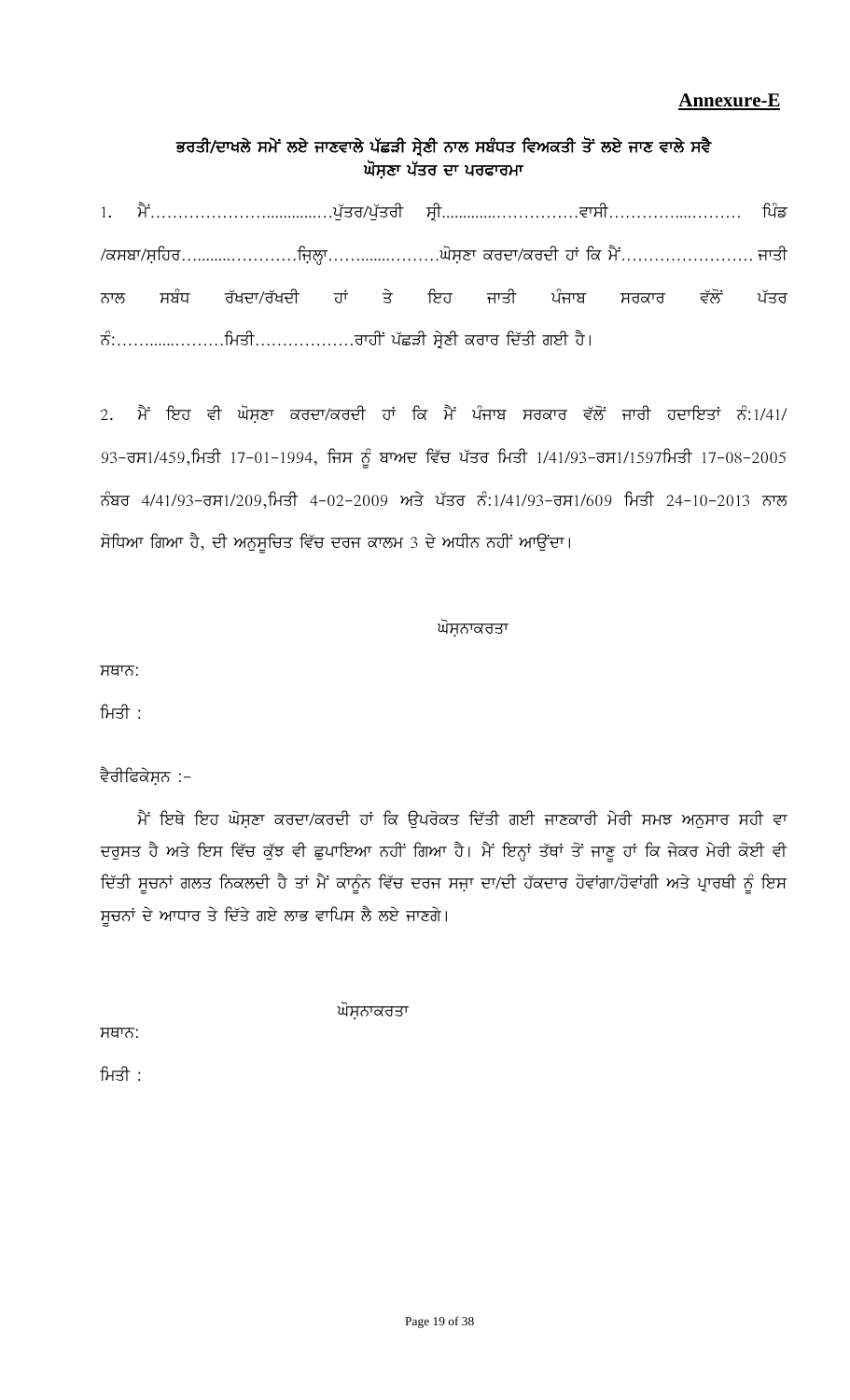

## PUNJAB PUBLIC SERVICE COMMISSION BARADARI GARDEN, PATIALA- 147001 WEBSITE : http://ppsc.gov.in

Advt. No.

 $24$ 

## General Information for the Candidates

## **02 posts of Junior Engineers (Electrical) in Rural Development & Panchayat**

## **Introduction**.

 The Punjab Public Service Commission (PPSC) has been established under Article 315 of the Constitution of India, with the basic purpose of recruiting officials in various departments ofthe Government as per the requisitions sent by the Government in this regard from time to time.

- **1.** The Punjab Public Service Commission invites **Online Application Forms** from eligible candidates for recruitment of 02 posts of Junior Engineers (Electrical) the Department of Rural Development & Panchayat, Govt of Punjab.
- **Note :** This Advertisement is being published as per requisition received from the Department of department of rural development & panchayat, govt. of punjab, Government of Punjab according to the Punjab (Group-B) Service Rules-2021 vide letter No. H. ट्रि. (ਪਰ)/ਅਮਲਾ/2021/  $(22)/392$  dated 04.03.2021 & vide letter No.  $\vec{H}$ .  $E^2$ . (40)/MH $\vec{\sigma}$ /2021/ (22)/868 dated 18.03.2021 and notification of Department of Personnel, Govt. of Punjab vide No. GSR.24/Const/Art .320/Amd.(93)2021 dated 17.3.2021.

## **2.0 RESERVATION OF THE POSTS:-**

| Category<br>Code | Category               | Total No. of posts | Out of Total posts,<br>posts reserved for<br>Women |
|------------------|------------------------|--------------------|----------------------------------------------------|
| 72/73            | Ex-Serviceman/LDESM    | 01                 | 01                                                 |
| 75               | Sports Persons, Punjab | 01                 | 01                                                 |
|                  | <b>Total</b>           | 02                 | 02                                                 |

#### **(i) Junior Engineer (Electrical)**

Note 1: The number of posts may be increased or decreased by the Govt. at any time before the selection process is complete without giving any prior notice to the candidates.

Note 2:The Punjab Civil Services (Reservation for women) Rules 2020 issued by the Department of Social Security that provides for 33% reservation for women is attached as **ANNEXURE-F** with General Information for candidates.

#### **3.0 PAY SCALE:** Rs. **35400/**- initial Pay.

The minimum pay admissible for the ibid posts shall be as per the notification of Finance department dated 04/11/2020 and as per Notification No. 7/204/2012-4FP1/66, Dated 15/01/2015 Govt. of Punjab, Department of Finance (Finance Personnel-I Branch) Chandigarh, and Notification No. 1/62016-4P.P.1/834680/1 dated 07/09/2016 Govt. of Punjab,Department of Personnel PP-I Branch Chandigarh, fixed emolument equal to Minimum Pay without any allowance will be paid during the probation period of 3 years.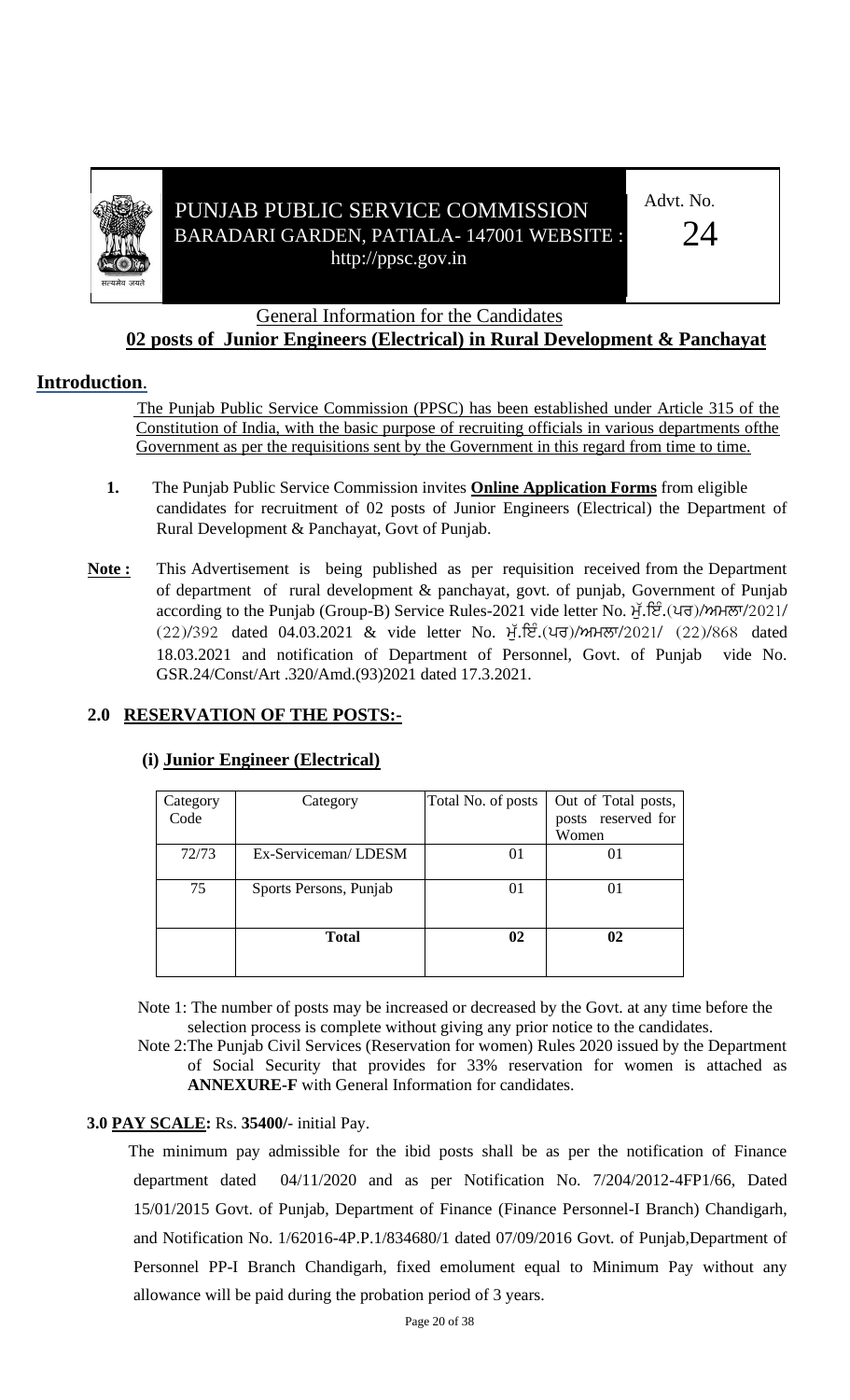#### **4.0 ESSENTIAL QUALIFICATIONS :-**

| 4.1 | (i)  | <b>Junior Engineers (Electrical),</b>                                           |
|-----|------|---------------------------------------------------------------------------------|
|     |      | Should possess Diploma in Electrical Engineering of the State Board of          |
|     |      | Technical Education or it is equivalent or any other equivalent/higher          |
|     |      | qualification recognized by the Govt.                                           |
|     | (ii) | Punjabi of Matric or its equivalent Standard.                                   |
|     |      | Provided further that where a ward of Defence Service Personnel, who is a       |
|     |      | bonafide resident of Punjab State, is appointed by direct appointment, he shall |
|     |      | have to pass an examination of Punjabi Language equivalent to Matriculation     |
|     |      | Standard or he shall have to qualify a test conducted by the Language Wing of   |
|     |      | the Department of Education of Punjab Government within a period of two         |
|     |      | years from the date of his appointment. Provided further that where a War       |
|     |      | Hero, who has been discharged from defence services or paramilitary forces      |
|     |      | on account of disability suffered by him and his widow or dependent member      |
|     |      | of his family, is appointed under the instructions issued in this behalf by the |
|     |      | Government, the person so appointed will not be required to possess aforesaid   |
|     |      | knowledge of Punjabi language:                                                  |

**Important Note:** The candidates MUST possess the requisite qualification **before 30.04.2021** 

5.0 **AGE**

(i) Cand

(ii) The Upper age limit may be relaxed up to 42 years for Scheduled Castes and Backward Classes of Punjab.

idates should not be below 18 years and above 37 years of age as on 01.01.2021

(iii) Upper age limit may be relaxed up to 45 years for Punjab Govt. and its Board/Corporation/Commission and Authorities employees, all States/ Central Government employees.

(iv) Ex-servicemen of Punjab Domicile shall be allowed to deduct the period of his service in the Armed Forces of Union from his actual age and if the resultant age does not exceed the maximum age limit prescribed for direct appointment to such a vacancy in the Service Rules concerned by more than three years, he shall be deemed to satisfy the condition regarding age limit.

(v) Upper age limit is also relaxable up to 42 years for Widows, Divorcees and certain other Categories of Women.

(vi) Upper age limit is also relaxed upto 47 years for Persons with Disability of Punjab.

## 6.0 **Competitive Examination for selection**

(a) The written competitive examination for the post will be scheduled tentatively in end of **May 2021** The procedure for Competitive Examination for selection of candidates for the post of **02 POSTS OF JUNIOR ENGINEERS (ELECTRICAL)** in Punjab Rural Development & Panchayat, Punjab is in following sequence:-

| Total Marks for Competitive Examination | 300 |
|-----------------------------------------|-----|
|-----------------------------------------|-----|

(b) The pattern for written exam comprising of 120 questions (@ 2.5 marks for each question and Time allotted ( 2 Hours) would be as below:

| <b>Questions from the Subject</b>                                                                 | 100 | 250 marks |  |
|---------------------------------------------------------------------------------------------------|-----|-----------|--|
| (Syllabus of Subject is<br>attached as ANNEXURE-A)                                                |     |           |  |
| <b>Questions from Logical</b><br><b>Reasoning, Mental ability and</b><br><b>General Knowledge</b> | 20  | marks     |  |

**7.0 (a) There will be negative marking (0.5 marks for each question) in the written examination for questions wrongly answered.**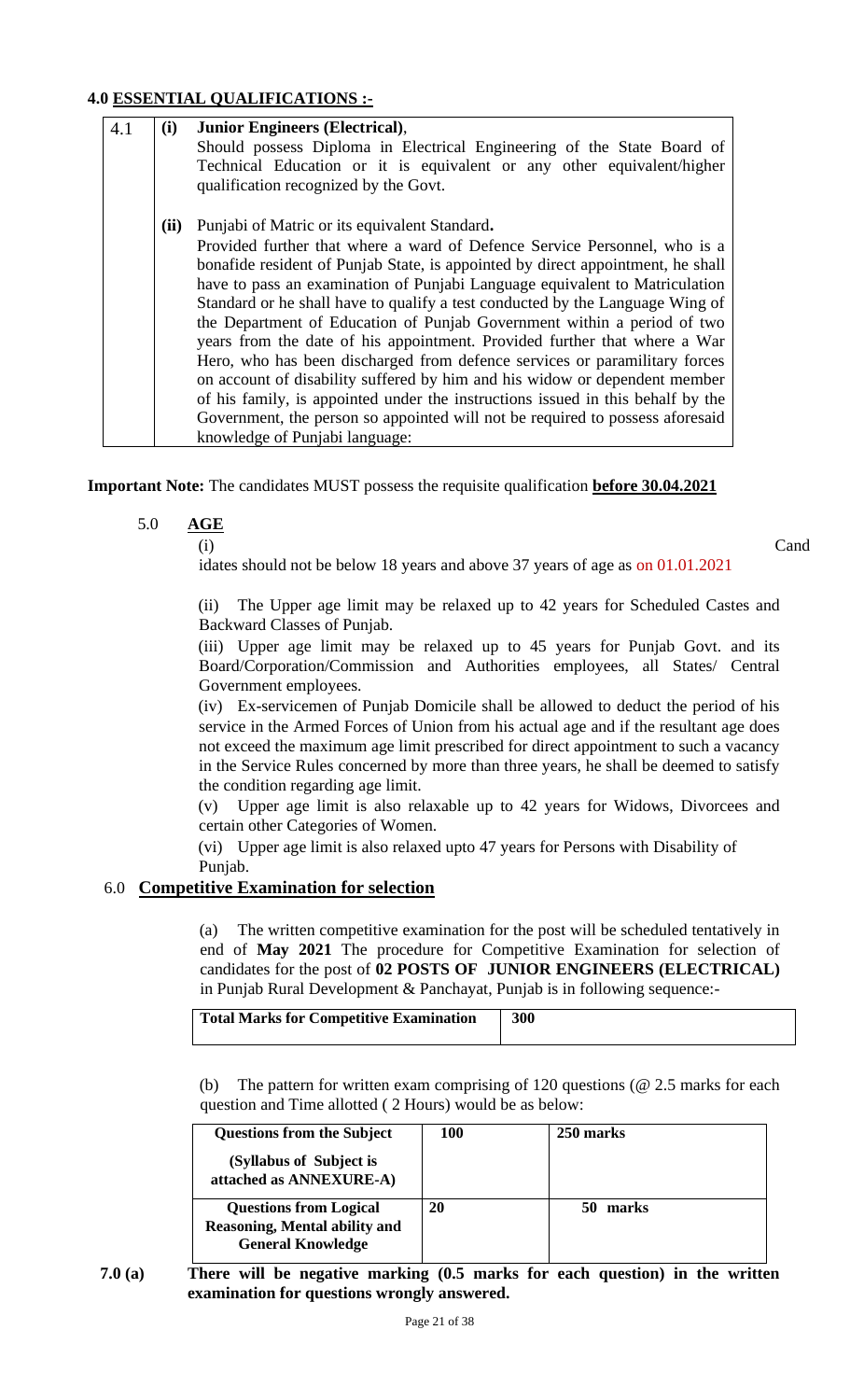- (b ) After the answer key is put on the PPSC website (after written examination), candidates will be permitted to raise objections if any. Candidates will be given four days to deliberate before putting up objections..
- (c) As per the instructions of Govt. of Punjab Department of Personnel issued vide its letter No. 12/152/2015-5PP2/720133/1 dated 28.03.2016, the selection for these posts will be finalised on the basis of written examination only.
- (d) No interview shall be conducted for selection to these posts.
- (e) No candidate shall be eligible to be appointed unless he/she obtains 45% marks in the competitive examination (read 40% for the candidates belonging to Schedules Caste of Punjab and Backward Classes of Punjab).
- (f) Final result shall be prepared on the basis of the net marks obtained by the Candidates in the Written Competitive Examination.

8.0 Information about the examination centre(s) shall be mentioned on Admit Cards of all candidates. The Public Notice to download the admit cards will be uploaded shortly.

8.1 All candidates who apply for ibid posts will be treated "provisionally eligible" for appearing in the competitive exam. Acceptance of applications at this stage and allotment of Roll Numbers by PPSC does not indicate acceptance of candidature by the PPSC, since there is no scrutiny of documents before the written test.

8.2 The scrutiny of application forms shall be done after the conduct of the examination during the process of scrutiny, the application forms and other relevant documents, certificates, etc of the candidates shall be examined to determine their eligibility as on **27.04.2021** Candidates not meeting the eligibility criteria will be rejected after the scrutiny process or any time thereafter if found ineligible.

8.3 The candidates applying for the Competitive Examination should ensure that they fulfill all the eligibility conditions for admission to the examination. Their admission at all the stages of examination for which they are admitted by the Commission will be purely provisional, subject to satisfying the prescribed eligibility conditions. If on checking at any time before or after the Competitive Examination, it is found that they do not fulfill any of the eligibility conditions; their candidature for the examination will be cancelled by the Commission. If any of their claims is found to be incorrect, they may render themselves liable to disciplinary action by the Commission or the civil court. Any attempt on the part of a candidate to obtain support for his candidature by any unfair means will render him/ her liable for disqualification and disciplinary action.

#### 9.0 Nationality:

A candidate shall be a:

- i) Citizen of India; or
- ii) Citizen of Nepal; **or**
- iii) iii) Subject of Bhutan; **or**
- iv) iv) Tibetan refugee who came over to India before the  $I<sup>st</sup>$  January. 1962, with the intention of permanently settling in India; or.
- v) A person of Indian origin who has migrated from Pakistan, Burma, Sri Lanka and East African countries of Kenya, Uganda and United Republic of Tanzania (formerly Tanganyika and Zanzibar) Zambia, Malawi, Zaire, Ethiopia and Vietnam with the intention of permanently settling in India;

Provided that a candidate belonging to categories (ii), (iii), (iv) and (v) shall be a **person in whose favour a certificate of eligibility has been issued by the Government of Punjab in the Department of Home Affairs and Justice.** 

## 10.0 **Submission of Application Form**

The candidates can ONLY apply by filling Online Application Form, a link of which isavailable on the website of the Commission http://ppsc.gov.in No other mode ofapplication will be accepted.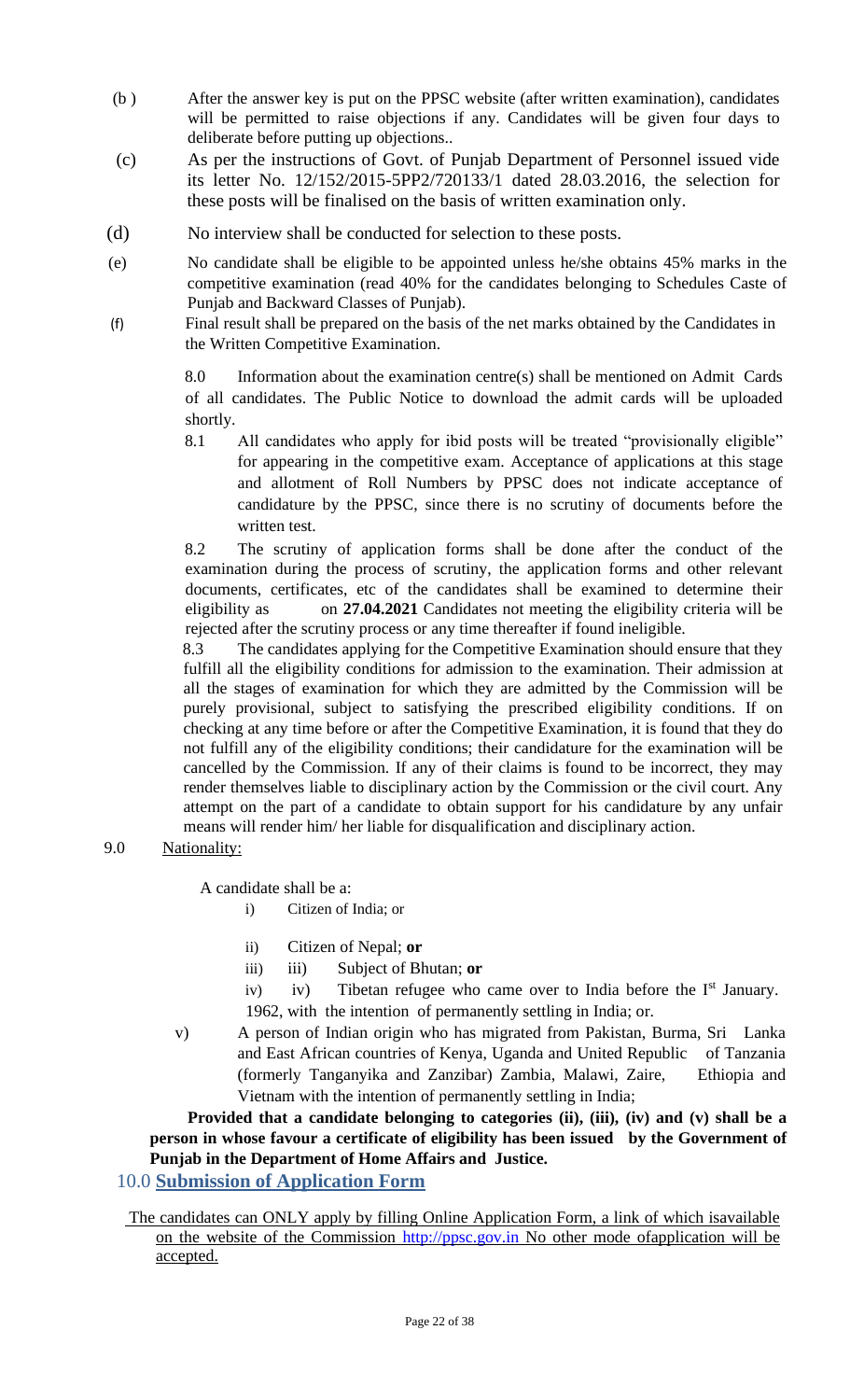| <b>Process</b>                                                            | <b>Step</b> | Last Date                                |
|---------------------------------------------------------------------------|-------------|------------------------------------------|
| To make new registration for applying for the post.                       | $(Step-1)$  | 20.04.2021<br>By 11:59:00 PM             |
| To deposit the Application fees by system generated<br>Bank Challan Form. | $(Step-2)$  | 27.04.2021<br>[During Banking]<br>Hours] |

10.0 (a) The candidates are NOT REQUIRED to send the Hard Copy of the Online Application Form to the Office of Punjab Public Service Commission. However, the candidates must take out the hard copy in soft form or print out at the time of applying otherwise he/she will not be able to take out the copy at the later stage. He/she must retain the hard/soft copy of online application form along with all eligibility documents ready to be sent at a short notice to PPSC whenever required by PPSC.

> (b) However, candidates applying under the **Sports Category**will send a hard copy of 'On line Application Form' along with Sports Gradation Certificate and other certificates related to sports to establish his eligibility under the sports category by **27.04.2021.**

> (c) Also, **Persons with disabilities** must submit the hardcopies of Online Application Form alongwith Disability Certificate and request for scribe, if any and other eligibility documents at the reception counter of PPSC by **27.04.2021** For any assistance Persons with disabilities may contact Superintendent Examination : 0175-5014831, 0175-5014825..

> (d) The following SELF ATTESTED CERTIFICATES shall be submitted by candidates when asked at short notice:

- 1. Proof of Date of Birth : Certificate of Matriculation/Higher Secondary.
- 2. Proof of having passed Punjabi Language.
- 3. Relevant Degree and DMC Certificate.

4. Reserved Category Certificate issued by the Competent Authority( If Applicable)

5. If ESM, certificates/documents mentioning the following:-

i) Date of Enrolment ii) Date of

Release/Discharge iii) Reason of Release/ Discharge

- 6. Certificate as proof of age relaxation claim. (If Applicable)
- 7. Certificate as proof of fee concession (If Applicable)
- 8. Proof of being Govt. Employee.
- 9. Copy of Bank Challan(PPSSC Copy only).

(e) The Candidates SHALL sign the declaration on Page No. 2 of the print out of Online Application Form before submitting the same The Candidates SHALL sign the declaration on last page of the print out of Online Application Form before submitting the same.

#### 11.0 Application and Examination Fee

The candidates are required to pay the Application fee as per Govt. Letter No. 10/20/2007 3PP3/97751/1 dated 17-9-2013 as mentioned below:-

| Name of Category                                                                                         | Online<br>Application<br>charges | <b>Examination Fee</b> | Total    |
|----------------------------------------------------------------------------------------------------------|----------------------------------|------------------------|----------|
| Scheduled Castes/ Scheduled Tribes of all<br><b>States and Backward Classes of Punjab</b><br>State only. | Rs. 500/-                        | $Rs. 625/-$            | $1125/-$ |
| Ex-Servicemen of Punjab state only                                                                       | Rs. 500/-                        | No Fee to be paid      | $500/-$  |
| All Others Categories (including EWS<br>Lineal Descendent of Ex-servicemen,<br>Punjab)                   | $Rs 500/-$                       | $Rs. 2500/-$           | $3000/-$ |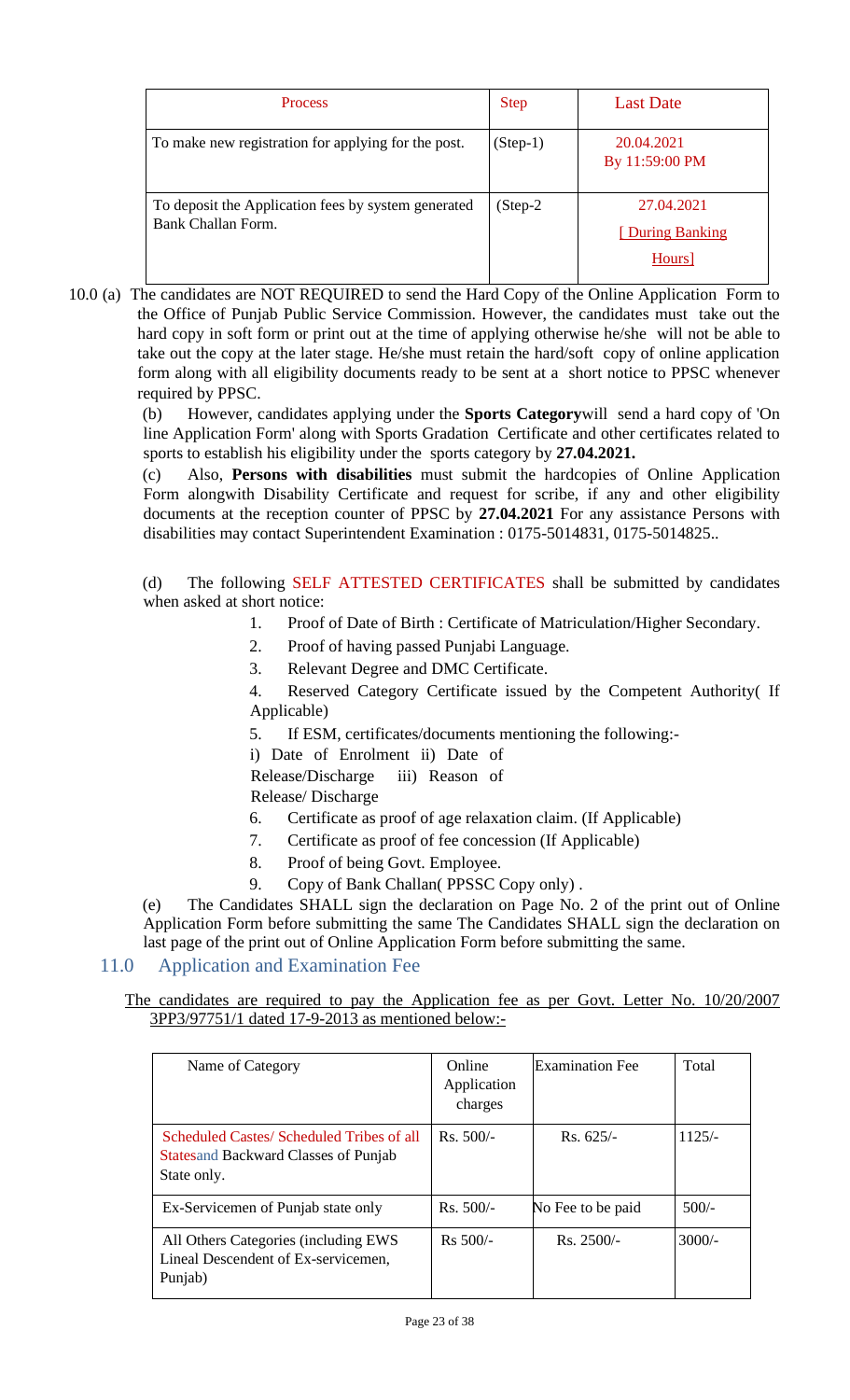| Person with Disability, (Physical<br>Handicapped) Punjab State only. | $Rs. 500/-$ | $Rs. 1250/-$ | $1750/-$ |
|----------------------------------------------------------------------|-------------|--------------|----------|
|                                                                      |             |              |          |
|                                                                      |             |              |          |

The candidates entitled to fee concession/exemption MUST submit with their ApplicationForm, a self attested copy of the certificate certifying their claim for feeconcession/exemption. Candidates who do not submit such a certificate shall not beentitled to fee concession/exemption under any circumstances.

Application fee MUST be submitted through any Branch of State Bank of India only.Candidate should carefully fill the details in the Online Application Form and click onthe "SUBMIT" button at the end of the Online Application Format. Before pressing the"SUBMIT" Button, candidates are advised to verify every detail filled in the application.After submitting the online application form, the candidate should take a printout of thesystem generated Bank challan. No Change/Edit will be allowed after Submitting theApplication Form. The application fee is non-refundable.

## 12.0 Conditions which may render a candidate ineligible

12.1 The following conditions, among others, may render the candidates ineligible:

- a) Insufficient fee;
- b) Application fee deposited by means other than a Bank Challan.
- c) Late receipt of print out of Online Application Form;
- d) Wrong/incomplete information given in the application form;
- e) Candidates debarred by the PPSC/other Public Service Commissions;

f) Non-fulfillment of any of the eligibility conditions, including those of age and educational qualifications.

#### Important Note

12.2 Only Scheduled Castes, Backward Classes, Ex-Servicemen/ LDESM, Persons with disability, Freedom Fighter & Sports Persons of Punjab domicile are eligible for the benefit of reservation.

12.3 A candidate should indicate the specific category for which he/she wants tobe considered and category once opted cannot be changed under anycircumstances.

12.4 SC/ST Candidates belonging to other States are required to fill their Post Category as General Category (Code 71). They are entitled only to fee concession but not entitled to avail reservation/age relaxation.

12.5 Ex-servicemen/Lineal Descendent of Ex-Servicemen (LDESM)/Grand children of Gallantry Award Winners who have domicile of Punjab are eligible for reservation under the Ex-Servicemen category. LDESM/Grand children of Gallantry Award Winners shall be considered against the vacancies for Ex-servicemen ONLY IF no Exservicemen are available. In case sufficient numbers of Ex-servicemen are available, then LDESM shall be treated in his/her basic category.

#### 13.0 **Definition Of Categories**

Candidates should select their categories carefully, because candidates belonging to categories other than category 71 (General), are entitled to fee concession/exemption, age relaxation and job reservation. The category onceselected by a candidate will not be changed under any circumstances. Candidates shall submit certificates issued by the Competent Authority in support of their claim to a particular category.

#### **Categories and Category Code**

Code No. Category Name

- 71 General Category
- 72 ESM, Punjab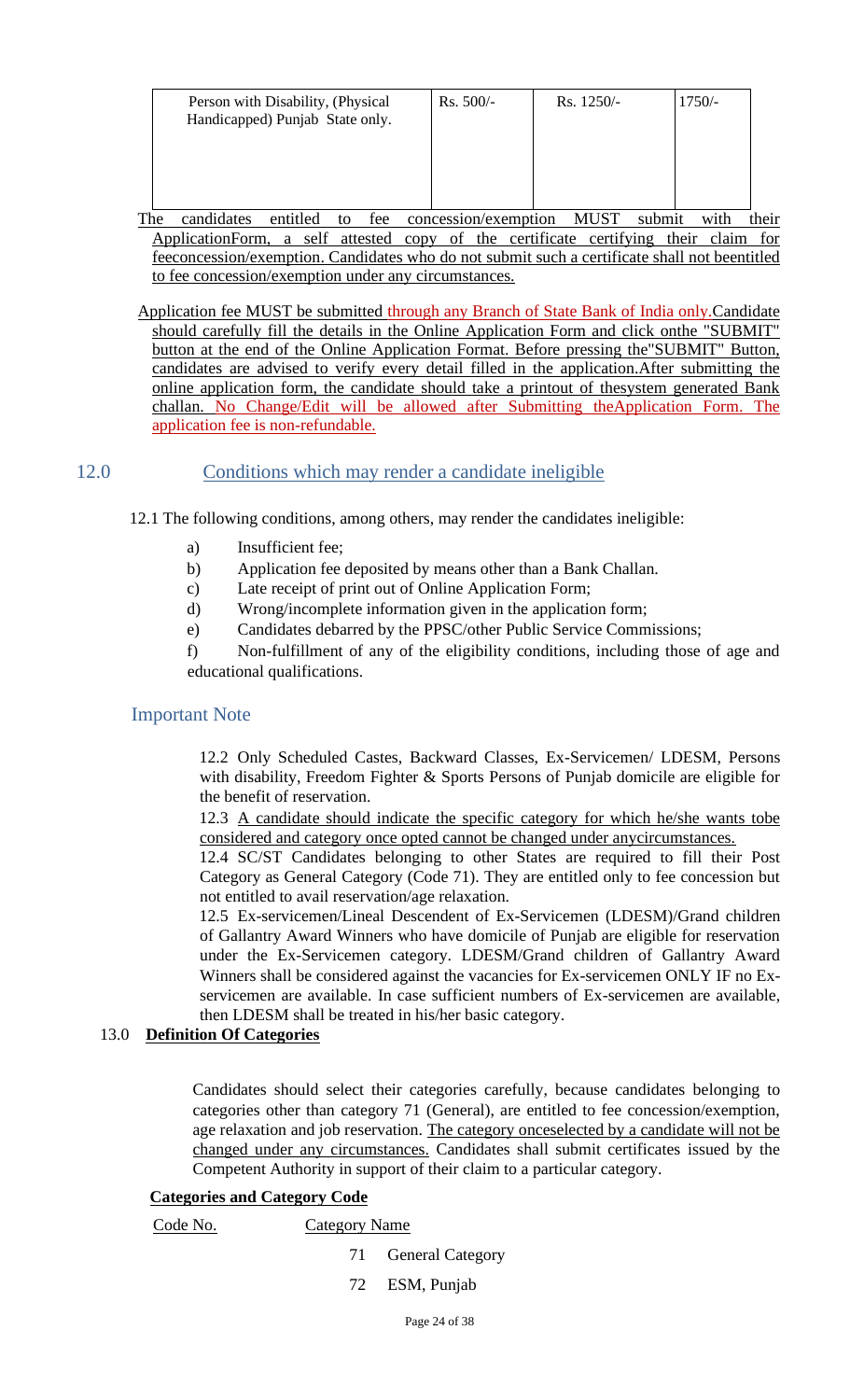- 73 LDESM, Punjab
- 74 Freedom Fighter, Punjab
- 75 Sports Person, Punjab
- 76 Person with Disability, Punjab:
- A : Blind and Low Vision
- B : Deaf and Hard of Hearing
- C : Locomotive Disability
- D : Intellectual Disability
	- 77 SC Others, Punjab
	- 78 SC ESM, Punjab
	- 79 SC LDESM, Punjab
	- 80 SC Sports Person, Punjab
	- 81 Balmiki/ Mazhbi Sikh, Punjab
	- 82 Balmiki/ Mazhbi Sikh ESM, Punjab
	- 83 Balmiki/ Mazhbi Sikh LDESM, Punjab
	- 84 Balmiki/ Mazhbi Sikh Sports Person, Punjab
	- 85 BC, Punjab
	- 86 BC ESM, Punjab
	- 87 BC LDESM, Punjab
	- 88 Economically Weaker Section.

### **CODE FOR AGE RELAXATION (If claimed)**

Code No Category Name 91 State Government/Central Government Employees. 92 SC Punjab only 93 Balmiki/Mazhbi Sikh Punjab Only 94 Widows & certain other categories of women of Punjab. 95 B.C., Punjab Only 96 ESM, Punjab Only 97 Person with Disability, (Physical Handicapped) Punjab Only 98 SC Punjab only+ State Government/Central Government Employees. 99 SC Punjab only + ESM, Punjab. 100 SC Punjab only + Person with Disability, (Physical Handicapped) Punjab. Balmiki/Mazhbi Sikh Punjab only+ State Government/Central Government 101 Employees. 102 Balmiki/Mazhbi Sikh Punjab only + ESM, Punjab. Balmiki/Mazhbi Sikh Punjab only + Person with Disability, (Physical 103 Handicapped) Punjab. 104 B.C., Punjab. + State Government/Central Government Employees. 105 B.C., Punjab. + ESM, Punjab 106 B.C., Punjab. + Person with Disability, (Physical Handicapped) Punjab.

## 14.1 **BACKWARD CLASSES (PUNJAB)**

14.1.1 The candidates desiring to be considered for the Backward Classes category are required to submit a certificate as per Punjab Government letter No.1/41/93 . RCI/459 dated 17/1/1994, No. 1/41/93RC-1/1597, dated 17-8-2005, No.1/41/93 RCI/209, dated 24.2.2009 and No.1/41/93 RCI/609 dated 24.10.2013 in the Section of prescribed proforma.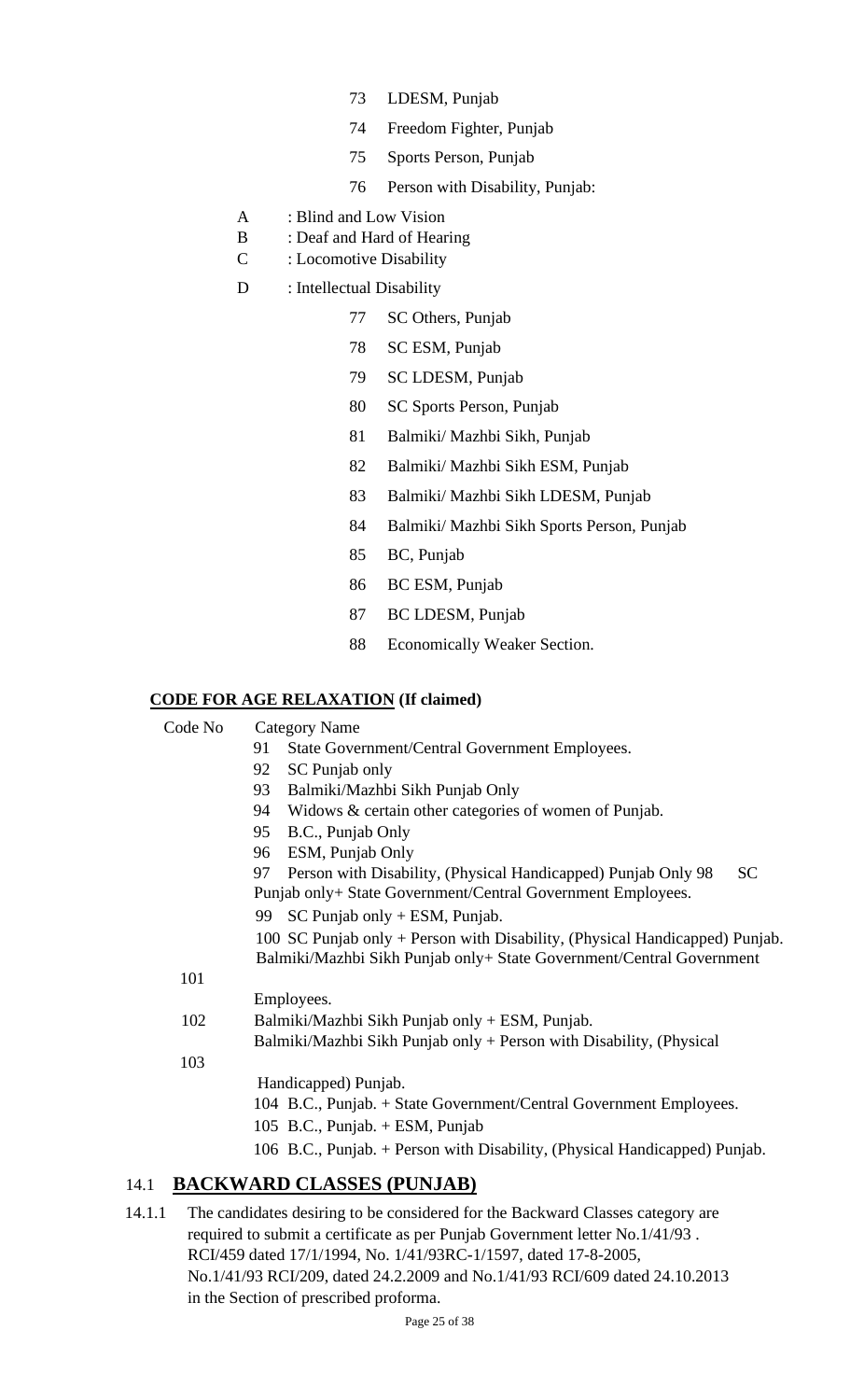- 14.1.2 The BC Certificate in proforma other than the prescribed proforma will not be accepted. The candidates belonging to Backward Classes are required to attach a declaration (**ANNEXURE-E**) along with Backward Class certificate that no change occurred in their status and they do not fall in the section of creamy-layer as per Govt. letter No.10/9/2009-RCI/62 Dated 08/1/2010.
- 14.1.3 The Competent Authorities to issue the necessary certificate are:
	- a) Deputy Commissioner
	- b) Additional Deputy Commissioner
	- c) Sub-Divisional Magistrate
	- d) Executive Magistrate (PCS Officers only)
	- e) Tehsildar

#### 14.2 **SON/DAUGHTER/GRAND SON/GRAND DAUGHTER OF FREEDOM FIGHTERS (PUNJAB)**

14.2.1 Candidates claiming to be son/grandson/daughter/granddaughter of Freedom Fighters are required to submit a certificate issued by the competent authority (i.e., Deputy Commissioner of the district concerned) as per Punjab Government

Instructions No.9 (13) 3P-II-84/5822 dated 4/4/1985, No.1(135)-8PII/7/310/20,dated 19.6.91 and No. 4-13-8 P-11-97/10112 dated 22/8/1997.

14.2.2 Only those Freedom Fighters and their son/daughter/grand-son/grand-daughter are eligible for consideration for reservation under this category who:

- a) belong to the State of Punjab; and
- b) have either been granted a Freedom Fighter pension by the Punjab Government or have been awarded TamraPatra by the Government of India; or

c) are otherwise eligible for the grant of Freedom Fighter pension and TamraPatra but for any reason whatsoever did not apply for Freedom Fighter pension and TamraPatra but can obtain Freedom Fighter/ son/daughter/grandson/grand-daughter of Freedom Fighter certificate from the General Administration (Political wing) of the Punjab Government.

#### 14.3 **EX-SERVICEMEN (PUNJAB)**

14.3.1 "Ex-serviceman" means a person who has served in any rank, whether as a combatant 4or a non combatant, in the Naval, Military and Air Force of the Union of India (herein-after referred to as the Armed forces of the Union of India), and who has:

> a) retired or released from such service at his or her own request after earning his or her pension; or

> b) been released from such service on medical grounds attributable to military service or circumstances beyond his control and awarded medical or other disability pension; or

> c) been released otherwise than on his own request from such service as a result of reduction in establishment; or

> d) been released from such service after completing the specific period of engagement otherwise than at his own request or by way of dismissal or discharge on account of misconduct or inefficiency and has been given a gratuity;

- 14.3.2 "but does not include a person who has served in the Defence Security Corps, the Reserve Engineering Force, the LokSahayakSena and the Para Military Forces, but includes personnel of the LokSahayakSena of the following categories namely:
	- a) Pension holders for continuous embodied service
	- b) Persons with disability attributable to military service; and
	- c) Gallantry award winners

14.3.3Ex-servicemen should be of Punjab domicile and they should submit a Punjab Resident Certificate from the competent authority, failing which would result in cancellation of their candidature.

**Explanation**: The persons serving in the Armed Forces of the Union, who on retirement from service would come under the category of "Ex-servicemen", may be permitted to apply for reemployment one year before the completion of specified terms of engagement and avail themselves of all concessions available to Ex-servicemen but shall not be permitted to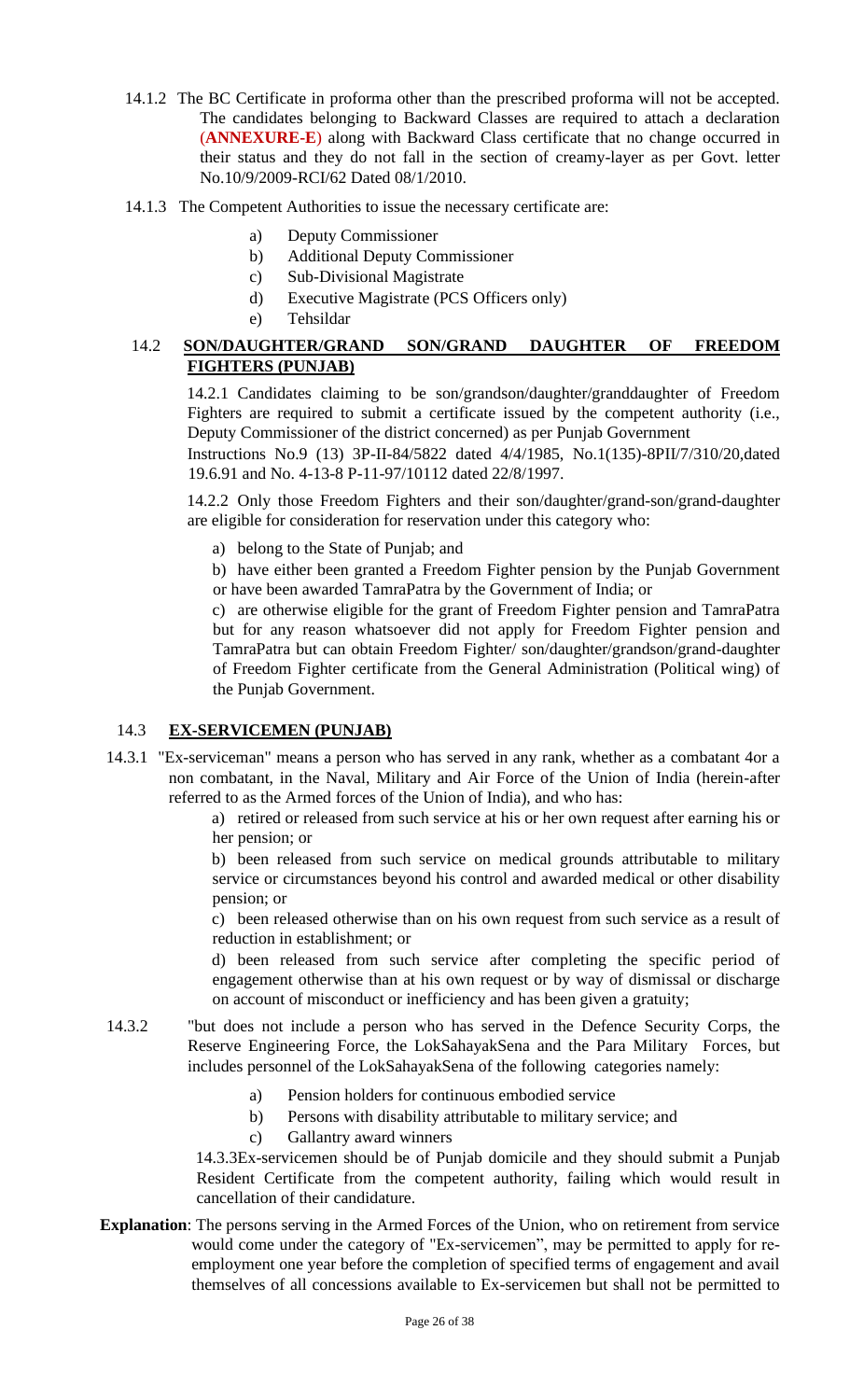leave the uniform until they complete the specified terms of engagement in the Armed Forces of the Union.

14.3.4As per Punjab Govt. letter No.15/25/2001-4DW/1591 dated 21/5/2002 an Exserviceman is allowed the benefit of Reservation for the second time and eventhereafter in subsequent recruitment in according with the provisions ofthese Rules.

14.3.5Provided that where an Ex-serviceman is not available for recruitment against a reserved category, such a vacancy shall be reserved to be filled in by recruitment of either the wife or one descendent child of an Ex-serviceman.

14.3.6Provided further that the wife or the Lineal Descendent child of the Ex serviceman shall be recruited against the reserved vacancy subject to the conditions that:

(i) he or she possesses the prescribed qualifications and the within the prescribed age limit,

- (ii) he or she is not already in service;
- (iii) he or she will be eligible to avail the benefit only once in life.

Provided further that one grand Child of the Gallantry Award Winner shall be recruited against the reserved vacancy, in case the benefit or reservation has not been availed of by any of the children or dependents such winner or by the winner himself subject to the conditions specified in the second proviso. For the purpose ofl this proviso Gallantry Award Winner includes the winner of the ParamvirChakra,TheMahavir Chakra, the Vir Chakra, the Sena or NaoSena or VayuSena Medal and Mention-in-Despatches.

14.3.7 As per Punjab Government notification No.GSR9/Const./ Art309, 234 and 318/Amd(5)/2003 dated 06/11/2002 and letter No. 1/28/92-3ET/2805 dated 14/05/2003 and;

a) "Lineal Descendent" means sons/daughters (married/unmarried/widowed legally divorced) of the re-employed/ unemployed Ex-Serviceman.

b) "Wife" shall include the widow of an Ex-serviceman, provided she has not re-married up to the date of the issue of the appointment letter."

c) In any case, including the case where the Ex-Serviceman has died, his sons/daughters shall be treated as "Lineal descendent" only if a certificate to this effect has been issued by the authority appointed by the Government.

#### 14.3.8 **Definition of War Hero:-**

(i) "War hero" means a defence services personnel or a para-military forces personnel, who is a bona fide resident of Punjab State and has been killed or discharged from service on account of disability suffered by him on or after 1st January, 1999, while fighting in war declared so by Government of India, in operations in Kargil or any other sector in J. and K. in the on

going conflict with Pakistan other operations which may be notified by the State Government to have been undertaken for preserving the unity and integrity of the Country ; or

(ii) A defence services personnel or a para-military forces personnel who was

a bona fide resident of Punjab State and was posthumously decorated with Parmvir Chakra, Mahavir or Vir Chakra : provided that,—

(a) In exceptional instances, the cases of such War Heroes may also be covered, with the prior approval of the Department of Personnel who though bona fide residents of Punjab State are closely connected to the State of Punjab;

(b) In the case of War Heroes, falling in the category (II), the benefits to be given by the State Government will be restricted only to first generation dependent member/next of the kin. Note.- The Government reserves the right to include any other category of Awardees for the purpose of providing employment to the category of War Heroes, as may be notified.

#### 14.4 **SPORTS PERSON (PUNJAB)**

A candidate can claim reservation under the Sports Person category only if: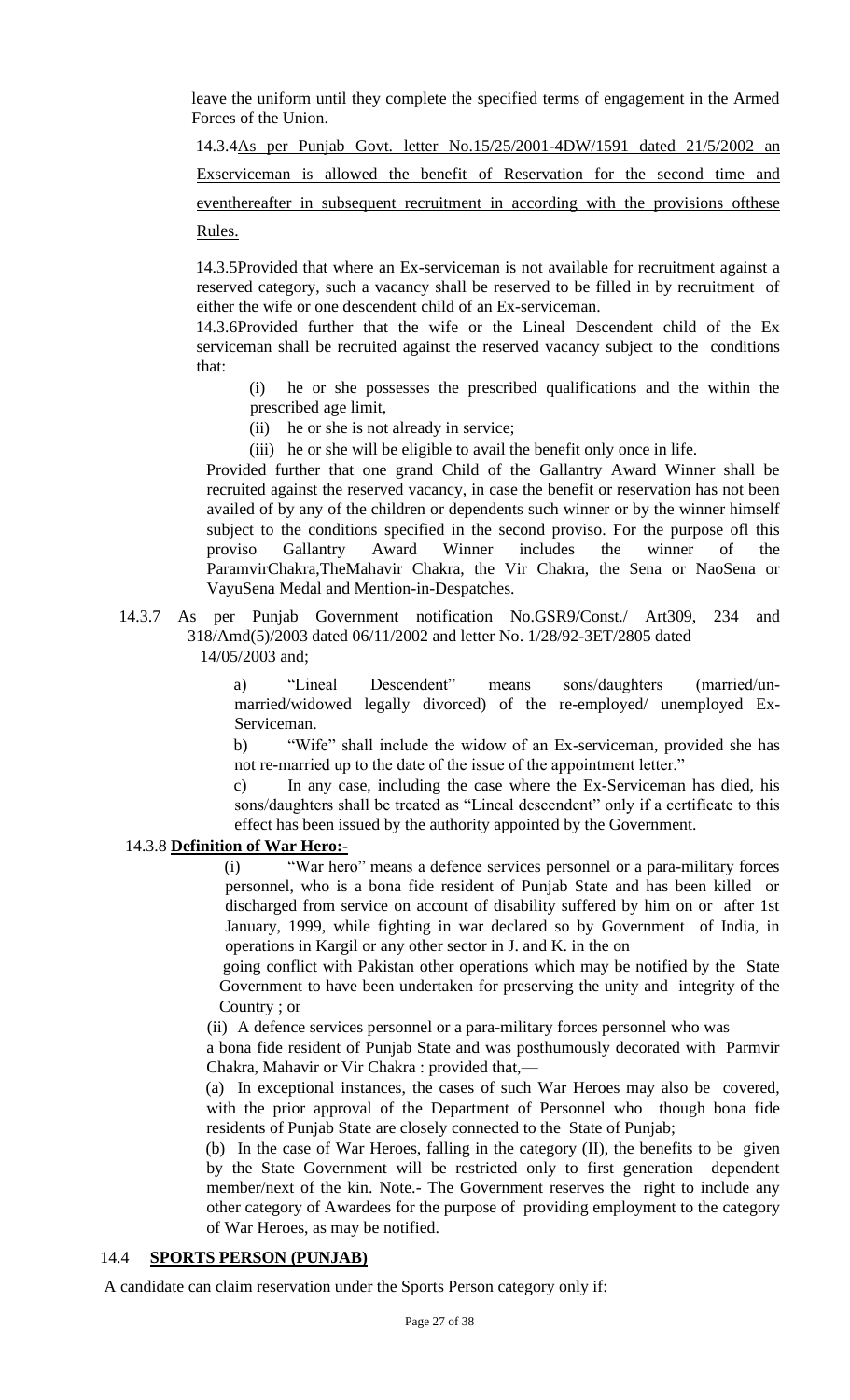14.4.1 a)He/ She belongs to State of Punjab; and

or

- b) He/ She has won Gold, Silver or Bronze Medal in Senior National Championship or National Games in team or individual events while representing the State of Punjab in such sports events as have been conducted by such respective National Sports federations as are affiliated or recognized to the Indian Olympic Association;
- c) He/ She has won first, second or third position in team or individual events and or he/she won Gold or Silver or Bronze Medals at International Sports meets, conducted by Sports Federation affiliated or recognized by the International Olympic Committee or by the International Olympic Committee itself.
- 14.4.2 If candidate belongs to Sports Person, Punjab Category, an attested copy of Gradation Certificate strictly in accordance with the Punjab Sportsman Rules, 1988 as amended on 20.07.2020 issued by the competent authority should be attached with the application form.
- 14.4.3 Director Sports, Punjab is the competent authority to issue Sports Gradation Certificate and any other Sports Certificate issued by any other authority will not be accepted a valid Certificate for claim of reservation under the Sports Person, Punjab Category.
- 14.4.4 Applicants claiming reservation under Sports Person, Punjab Category must submit Resident Certificate from the competent authority, failing which would result in cancellation of their candidature.

#### 14.5 **SCHEDULED CASTE, (PUNJAB)/ SCHEDULEDTRIBES**

The competent authorities for issuing Scheduled Castes/Scheduled Tribes certificates are:

15.5.1 District Magistrate/Additional District Magistrate/ Collector/Deputy Commissioner/ Additional Deputy Commissioner/ Deputy Collector/ Ist Class Stipendiary Magistrate/ City Magistrate/ Sub Divisional Magistrate/ Taluka Magistrate/ Executive Magistrate/Extra Assistant Commissioner (Not below the rank of Ist Class Stipendiary Magistrate);

> 14.5.2 Chief Presidency Magistrate/Additional Chief Presidency Magistrate/ Presidency

Magistrate;

14.5.3 Revenue Officer not below the rank of Tehsildar;

14.5.4 Sub Divisional Officer (C) of the area where the candidate and or his family formally resides;

14.5.5 Administrator/Secretary to Administrator/Development Officer Lakshadweep

Islands;

14.5.6 As per para-3 of Punjab Govt. Instructions No. 1/8/2007-RC-1/815, dated 10<sup>th</sup> July, 2008, Head of Department or Head of Offices are competent to issue Scheduled Castes Certificates to those applicants whose parents are serving or residing in Chandigarh/Mohali on the basis of their parents service record.

### 14.6 **WIDOWS AND CERTAIN OTHER CATEGORIES OF WOMEN**

14.6.1 The definitions as per Government Instructions issued vide letter No. 1/50/83 5PP(1368)/3454 dated 23-4-84 as amended from time to time the widows and certain other categories of women for reservation in employment is as under:

Widows;

14.6.2 Women who are legally separated from their husbands or have been divorced; 14.6.3 Women whose husbands have been ordered by Civil or Criminal Courts to pay maintenance to them;

14.6.4 Women whose husbands have remarried; and

14.6.5 Wives of serving military personnel or those who are disabled while in military service.

#### 14.7 **DISABLED PERSONS :**

As per the Instructions of Govt. of Punjab, Department of Social Security and Women and Child Development issued vide letter No. 1/1/2017-3DC/1588894/1 dated 03-102019, the reservation for Disabled persons under Section 34 of the Rights of Persons with Disabilities Act-2016 is as under :-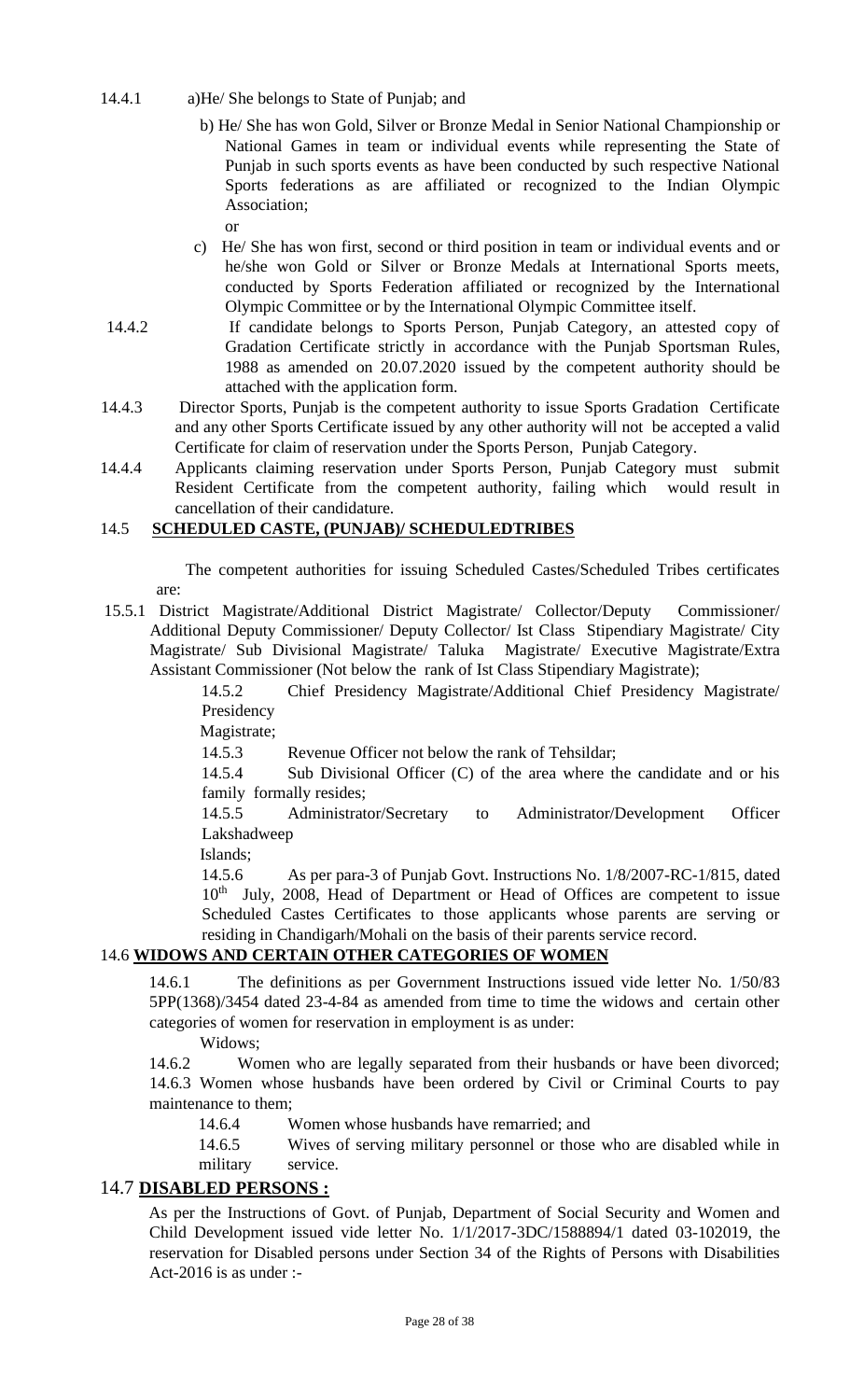| Sr.            |                                                                                                                                       |            |
|----------------|---------------------------------------------------------------------------------------------------------------------------------------|------------|
| No.            | <b>Types of Disability</b>                                                                                                            | Percentage |
| 1              | Blind and Low Vision                                                                                                                  | 1%         |
| $\overline{2}$ | Deaf and Hard of Hearing                                                                                                              | 1%         |
| 3              | <b>Locomotive Disability</b><br>(including Cerebral palsy, Leprosy<br>cured, Dwarfism, Acid attack<br>victims and Muscular dystrophy) | $1\%$      |
| 4              | <b>Intellectual Disability</b><br>(including Autism, and Specific disability) and Mental illness                                      | $1\%$      |
|                | Multiple disabilities specified in Serial No. 1 to 4 above, including<br>deaf-blindness                                               |            |

For definition of the above mentioned categories, please refer the Schedule appended to the Right of Persons with Disabilities Act-2016 attached as **ANNEXURE-B**

Note: As per the list of Posts identified to be reserved for Persons with disability in Group-A issued by the Ministry of Social Justice and Empowerment, Govt. of India notified vide No. 16-16/2010-/dd-III dated 29/7/2013 and adopted by Govt. of Punjab vide order No. 3/39/2014-3dis Br/972-980 dated 10/7/2014, only one leg/one Arm disable persons are eligible in the category of Locomotive disability for the posts of Junior Engineers.

a) For Persons with disability(with 40% more disability) compensatory time of 20 minutes per hour is allowed.

b) Persons with disability (with 40% more disability) who apply for scribe in a prescribed format attached as **ANNEXURE-C.**

c) Punjab Public Service Commission has framed a panel of scribes having qualification matriculation & above. The eligible candidates may request the PPSC for scribe, if needed alongwith submission of hardcopies of Online Application Form by 23/03/2021 in the office of PPSC . On receipt of request from the candidates, the candidate will be allotted scribe by PPSC and he/she will be allowed to meet scribe 02 days before the examination. However, if the candidate wants to bring his/her own scribe, the qualification of scribe should be one step below the minimum prescribed qualification for the post. The candidate opting for his/her own scribe should submit an affidavit annexed as **ANNEXURE-D.**

NOTE :-

Persons with disabilities must submit the hardcopies of Online Application Form alongwith Disability Certificate and request for scribe, if any and other eligibility documents at the reception counter of PPSC by **27.04.2021.**

#### 14.8**Economically Weaker Section** :

Residents of Punjab belonging of Economically Weaker Section (whose family income is less that Rs. 8.00 lac per annum) who are not covered under the existing scheme of reservation for Scheduled Castes and Backward Classes.

For this purpose \*Family\* will include the person who seeks benefit of reservation, his/her parents, sibling below the age of 18 years, as also his/herspouse and children below the age of 18 year. "Income" will include all sources for the financial year prior to the year of application. Further a person will be excluded whose family owns/possesses any of the following assets:

i) 5 acres Agricultural Land and above.

ii) Residential flat of 1000 sq.ft. and above

ii) Residential plot of 100 sq.yards and above in notified municipalities/nagar Panchatyat.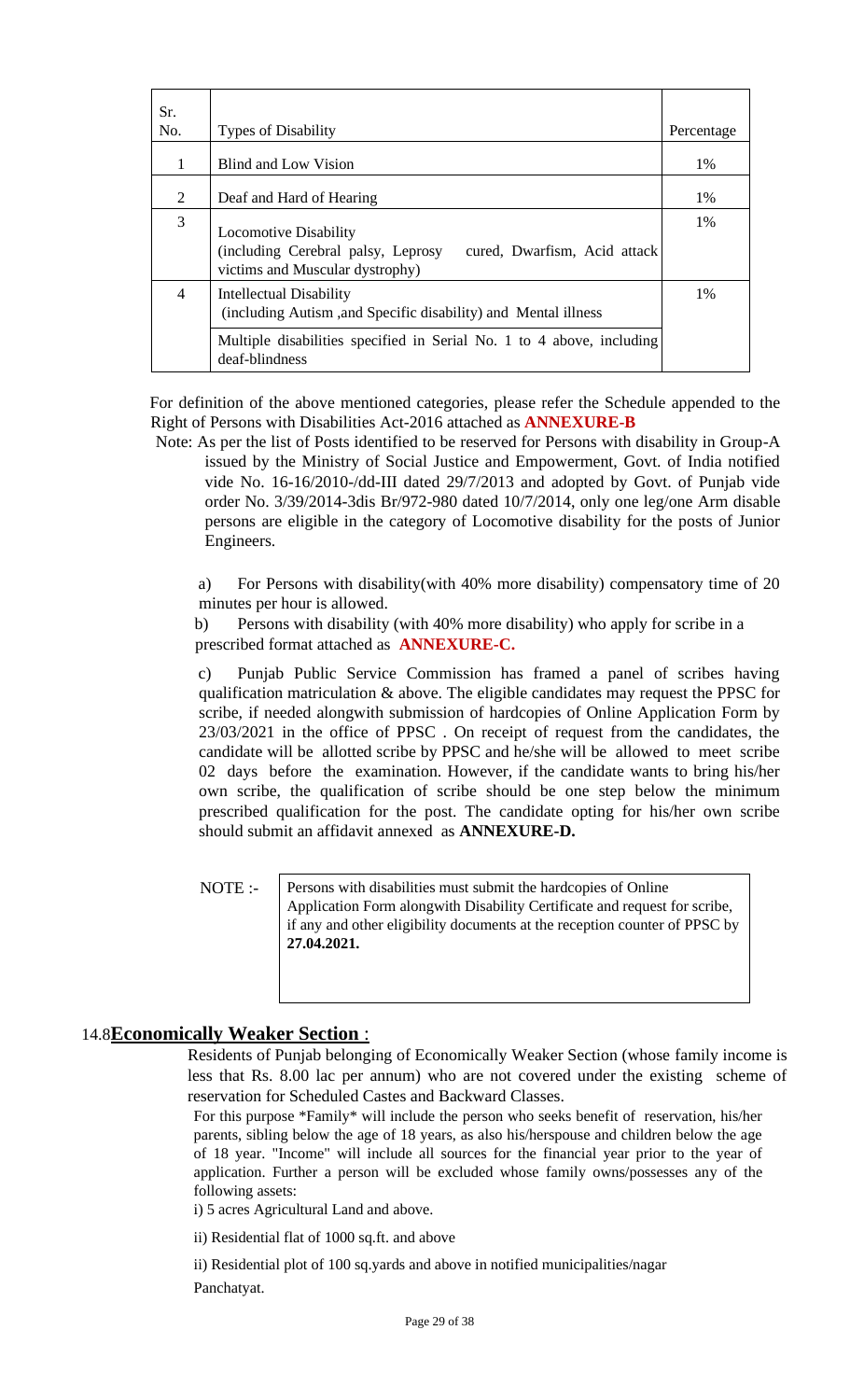iv) Residential plot of 200 sq.yards and above in other than the notified municipalities/nagarPanchayat.

- Note: (1) For any General query, candidates may contact the Commission's Office on telephone number 0175-5014825, 5014829 &5014831 or by sending email with subject as "GENERAL QUERY REGARDING THE POST OF JUNIOR ENGINEER (Electrical) scrutiny.ppsc@gmail.com
- Note: (2) Candidates are advised in their own interest to apply using Online Application Form much before the closing date and not to wait till the last date to avoid congestion on the web server on account of heavy load on Internet/Website.
- Note : (3) Candidates are advised to go through the 'General Information for the candidates' and 'Instructions for filling Online Application Form' carefully before filling up Online Application Form. The Commission will not be responsible for any consequence arising out of incorrect filling up of Application

Sd/- **Navreet Kaur Sekhon, PCS Secretary (Examinations) Punjab Public Service Commission**

**Dated : 30.03.2021**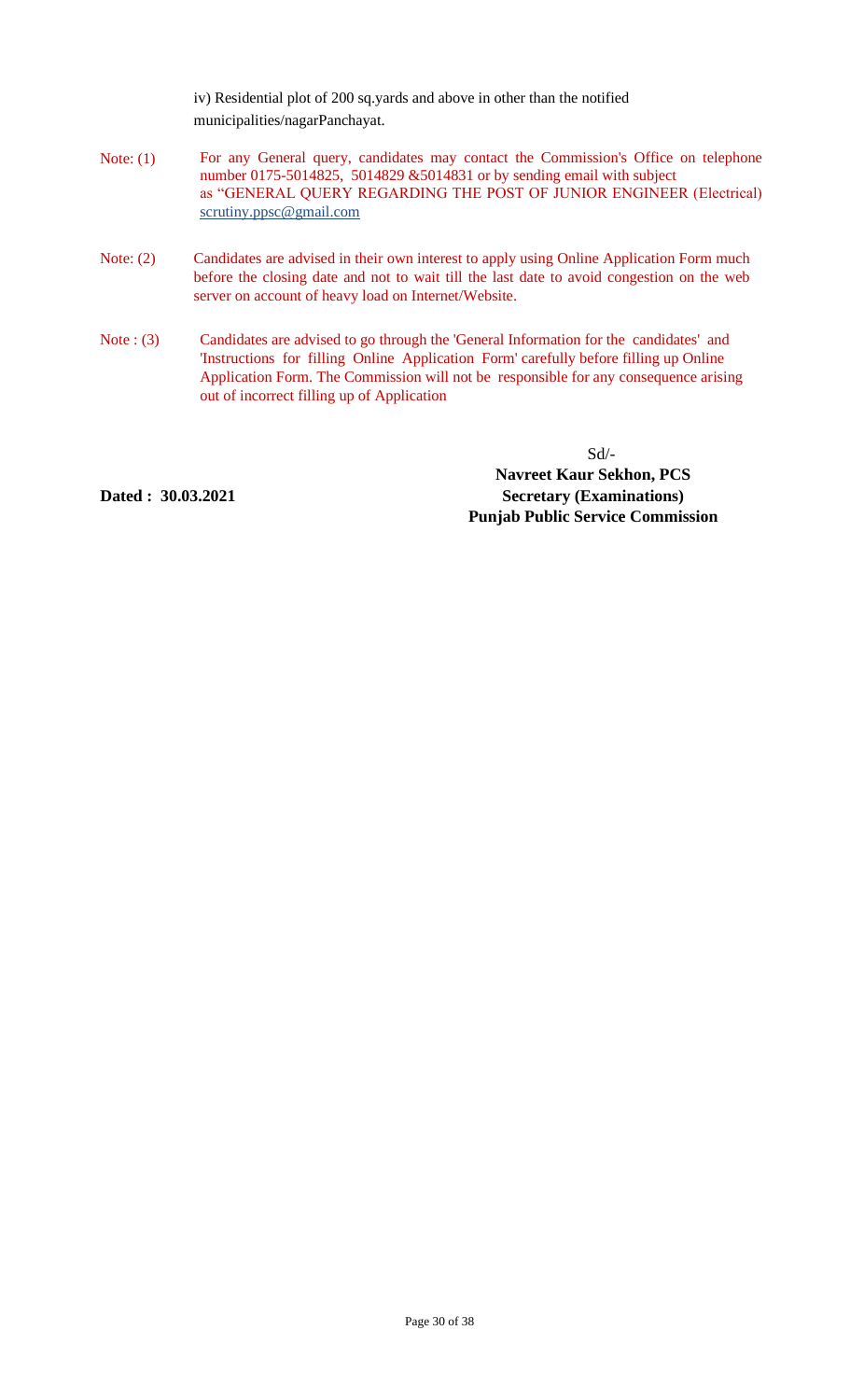# **Electrical Engineering Syllabus for JE Exam**

## **Basic concepts :**

Concepts of resistance, inductance, capacitance, and various factors affecting them.Concepts of current, voltage, power, energy and their units. Circuit law : Kirchhoff's law, Simple Circuit solution using network theorems. Magnetic Circuit : Concepts of flux, mmf, reluctance, Different kinds of magnetic materials, Magnetic calculations for conductors of different configuration e.g. straight, circular, solenoidal, etc. Electromagnetic induction, self and mutual induction. AC Fundamentals: Instantaneous, peak, R.M.S. and average values of alternating waves, Representation of sinusoidal wave form, simple series and parallel AC Circuits consisting of R.L. and C, Resonance, Tank Circuit. Poly Phase system – star and delta connection, 3 phase power, DC and sinusoidal response of R-Land R-C circuit. Measurement and measuring instruments: Measurement of power (1 phase and 3 phase, both active and re-active) and energy, 2 wattmeter method of 3 phase power measurement. Measurement of frequency and phase angle.Ammeter and voltmeter (both moving oil and moving iron type), extension of range wattmeter, Multimeters, Megger, Energy meter AC Bridges.Use of CRO, Signal Generator, CT, PT and their uses.Earth Fault detection.

## **Electrical Machines :**

(a) D.C. Machine – Construction, Basic Principles of D.C. motors and generators, their characteristics, speed control and starting of D.C. Motors. Method of braking motor, Losses and efficiency of D.C. Machines.

(b) 1 phase and 3 phase transformers – Construction, Principles of operation, equivalent circuit, voltage regulation, O.C. and S.C. Tests, Losses and efficiency.Effect of voltage, frequency and wave form on losses. Parallel operation of 1 phase /3 phase transformers. Auto transformers.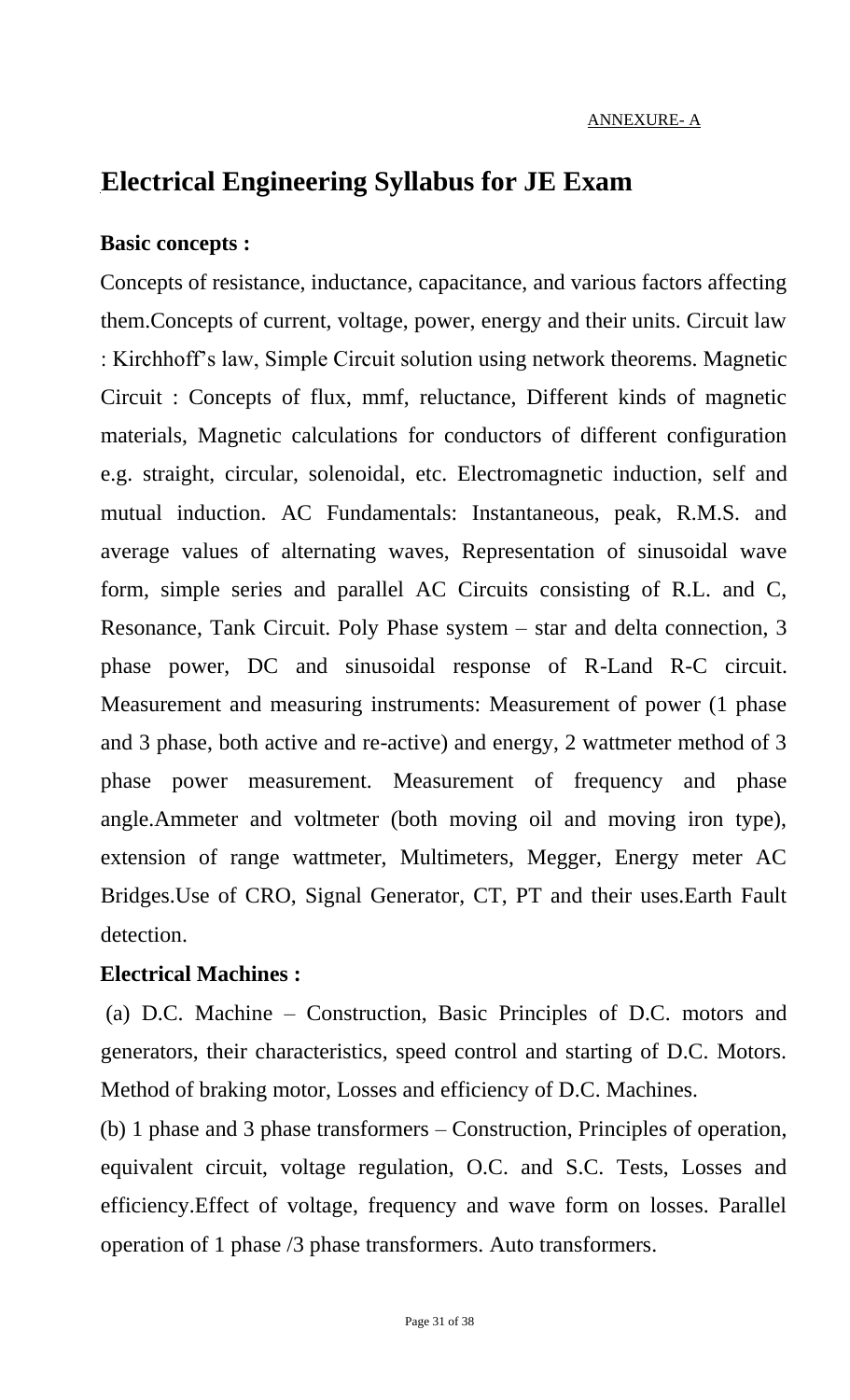(c) 3 phase induction motors, rotating magnetic field, principle of operation, equivalent circuit, torque-speed characteristics, starting and speed control of 3 phase induction motors. Methods of braking, effect of voltage and frequency variation on torque speed characteristics. Fractional Kilowatt Motors and Single Phase Induction Motors: Characteristics and applications. Synchronous Machines - Generation of 3-phase e.m.f. armature reaction, voltage regulation, parallel operation of two alternators, synchronizing, control of active and reactive power. Starting and applications of synchronous motors.

## **Generation, Transmission and Distribution –**

Different types of power stations, Load factor, diversity factor, demand factor, cost of generation, inter-connection of power stations. Power factor improvement, various types of tariffs, types of faults, short circuit current for symmetrical faults. Switchgears – rating of circuit breakers, Principles of arc extinction by oil and air, H.R.C. Fuses, Protection against earth leakage / over current, etc. Buchholz relay, Merz-Price system of protection of generators & transformers, protection of feeders and bus bars. Lightning arresters, various transmission and distribution system, comparison of conductor materials, efficiency of different system.Cable – Different type of cables, cable rating and derating factor.

## **Estimation and costing :**

Estimation of lighting scheme, electric installation of machines and relevant IE rules.Earthing practices and IE Rules. Utilization of Electrical Energy : Illumination, Electric heating, Electric welding, Electroplating, Electric drives and motors.

## **Electronics :**

Working of various electronic devices e.g. P N Junction diodes, Transistors (NPN and PNP type), BJT and JFET. Simple circuits using these devices.Industrial and Digital Electronics and PLCM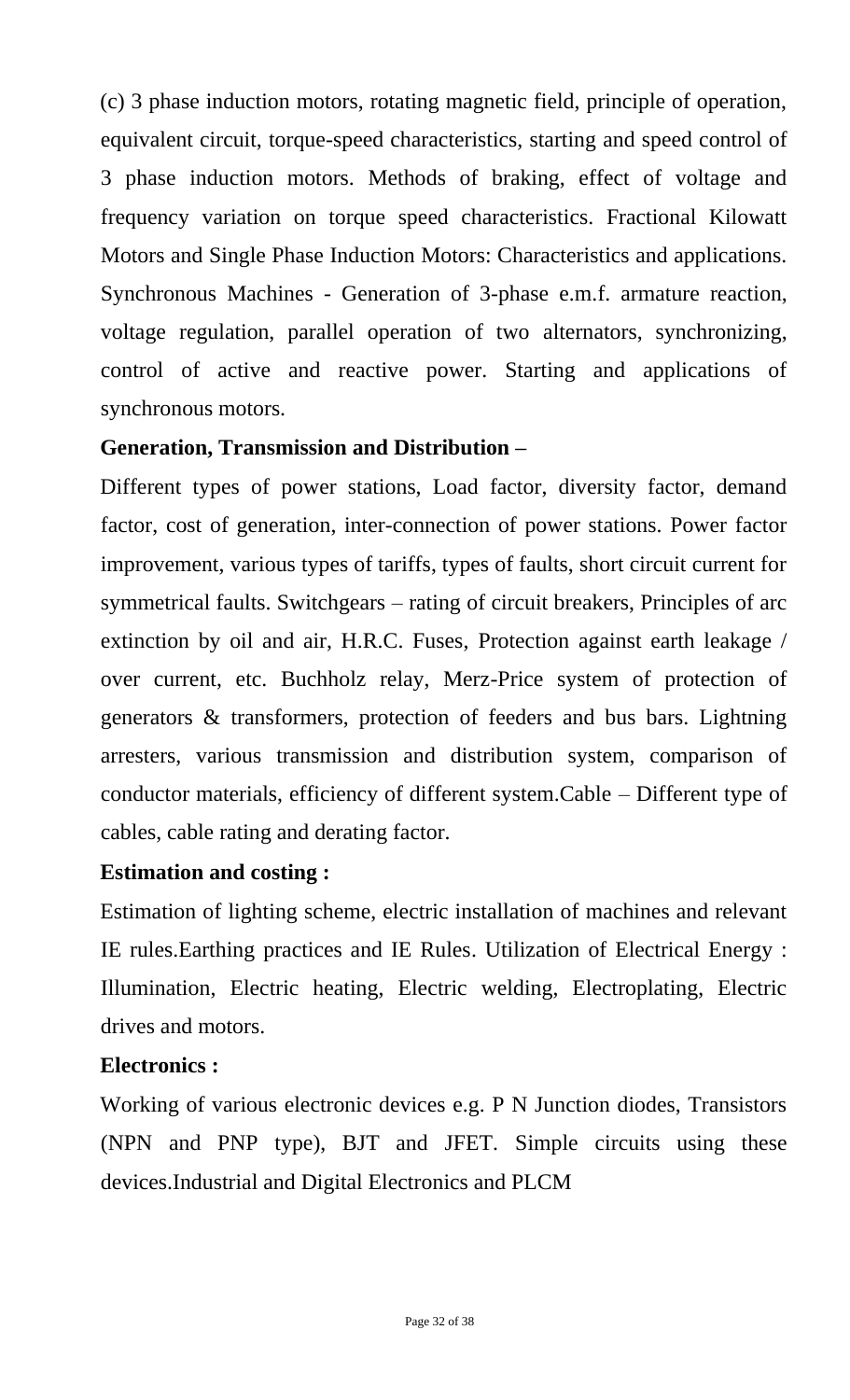## THE SCHEDULE [See clause (zc) of section 2] SPECIFIED DISABILITY

1. Physical disability.—

A. Locomotor disability (a person's inability to execute distinctive activities associated with movement of self and objects resulting from affliction of musculoskeletal or nervous system or both), including—

(a) "leprosy cured person" means a person who has been cured of leprosy but is suffering from—

(i) loss of sensation in hands or feet as well as loss of sensation and paresis in the eye and eye-lid but with no manifest deformity;

(ii) manifest deformity and paresis but having sufficient mobility in their hands and feet to enable them to engage in normal economic activity;

(iii) extreme physical deformity as well as advanced age which prevents him/her from undertaking any gainful occupation, and the expression "leprosy cured" shall construed accordingly;

(b) "cerebral palsy" means a Group of non-progressive neurological condition affecting body movements and muscle coordination, caused by damage to one or more specific areas of the brain, usually occurring before, during or shortly after birth;

(c) "dwarfism" means a medical or genetic condition resulting in an adult height of 4 feet 10 inches (147 centimeters) or less;

(d) "muscular dystrophy" means a group of hereditary genetic muscle disease that weakens the muscles that move the human body and persons with multiple dystrophy have incorrect and missing information in their genes, which prevents them from making the proteins they need for healthy muscles. It is characterised by progressive skeletal muscle weakness, defects in muscle proteins, and the death of muscle cells and tissue;

(e) "acid attack victims" means a person disfigured due to violent assaults by throwing of acid or similar corrosive substance.

B. Visual impairment—

(a) "blindness" means a condition where a person has any of the following conditions, after best correction— (i) total absence of sight; or

(ii) visual acuity less than 3/60 or less than 10/200 (Snellen) in the better eye with best possible correction; or

(iii) limitation of the field of vision subtending an angle of less than 10 degree.

(b) "low-vision" means a condition where a person has any of the following conditions, namely:—

(i)visual acuity not exceeding 6/18 or less than 20/60 upto 3/60 or upto

10/200 (Snellen) in the better eye with best possible corrections; or

(ii) limitation of the field of vision subtending an angle of less than 40 degree up to 10 degree.

C. Hearing impairment —

(a) "deaf" means persons having 70 DB hearing loss in speech frequencies in both ears;

(b) "hard of hearing" means person having 60 DB to 70 DB hearing loss in speech frequencies in both ears;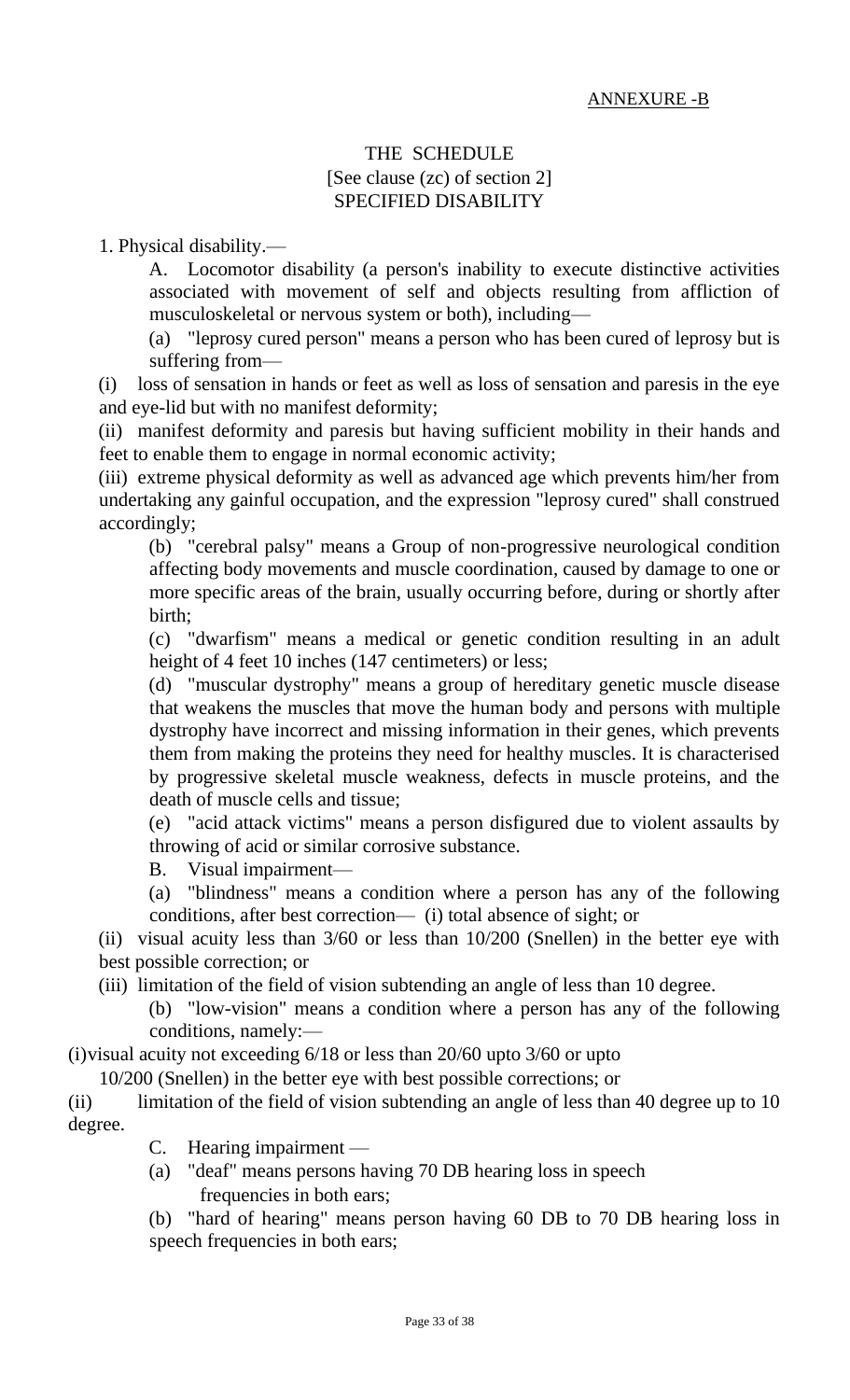D. "speech and language disability" means a permanent disability arising out of conditions such as laryngectomy or aphasia affecting one or more components of speech and language due to organic or neurological causes.

2. Intellectual disability, a condition characterised by significant limitation both in intellectual functioning (reasoning, learning, problem solving) and in adaptive behaviour which covers a range of every day, social and practical skills, including—

(a) "specific learning disabilities" means a heterogeneous group of conditions wherein there is a deficit in processing language, spoken or written, that may manifest itself as a difficulty to comprehend, speak, read, write, spell, or to do mathematical calculations and includes such conditions as perceptual disabilities, dyslexia, dysgraphia, dyscalculia, dyspraxia and developmental aphasia;

(b) "autism spectrum disorder" means a neuro-developmental condition typically appearing in the first three years of life that significantly affects a person's ability to communicate, understand relationships and relate to others, and is frequently associated with unusal or stereotypical rituals or behaviours.

3. Mental behaviour,—

"mental illness" means a substantial disorder of thinking, mood, perception, orientation or memory that grossly impairs judgment, behaviour, capacity to recognise reality or ability to meet the ordinary demands of life, but does not include retardation which is a conditon of arrested or incomplete development of mind of a person, specially characterised by subnormality of intelligence.

4. Disability caused due to—

(a) chronic neurological conditions, such as—

(i) "multiple sclerosis" means an inflammatory, nervous system disease in which the myelin sheaths around the axons of nerve cells of the brain and spinal cord are damaged, leading to demyelination and affecting the ability of nerve cells in the brain and spinal cord to communicate with each other;

(ii) "parkinson's disease" means a progressive disease of the nervous system marked by tremor, muscular rigidity, and slow, imprecise movement, chiefly affecting middle-aged and elderly people associated with degeneration of the basal ganglia of the brain and a deficiency of the neurotransmitter dopamine.

(b) Blood disorder—

(i) "haemophilia" means an inheritable disease, usually affecting only male but transmitted by women to their male children, characterised by loss or impairment of the normal clotting ability of blood so that a minor would may result in fatal bleeding;

(ii) "thalassemia" means a group of inherited disorders characterised by reduced or absent amounts of haemoglobin.

(iii) "sickle cell disease" means a hemolytic disorder characterised by chronic anemia, painful events, and various complications due to associated tissue and organ damage; "hemolytic" refers to the destruction of the cell membrane of red blood cells resulting in the release of hemoglobin.

5. Multiple Disabilities (more than one of the above specified disabilities) including deaf blindness which means a condition in which a person may have combination of hearing and visual impairments causing severe communication, developmental, and educational problems.

6. Any other category as may be notified by the Central Government.

DR. G. NARAYANA RAJU, Secretary to the Govt. of India.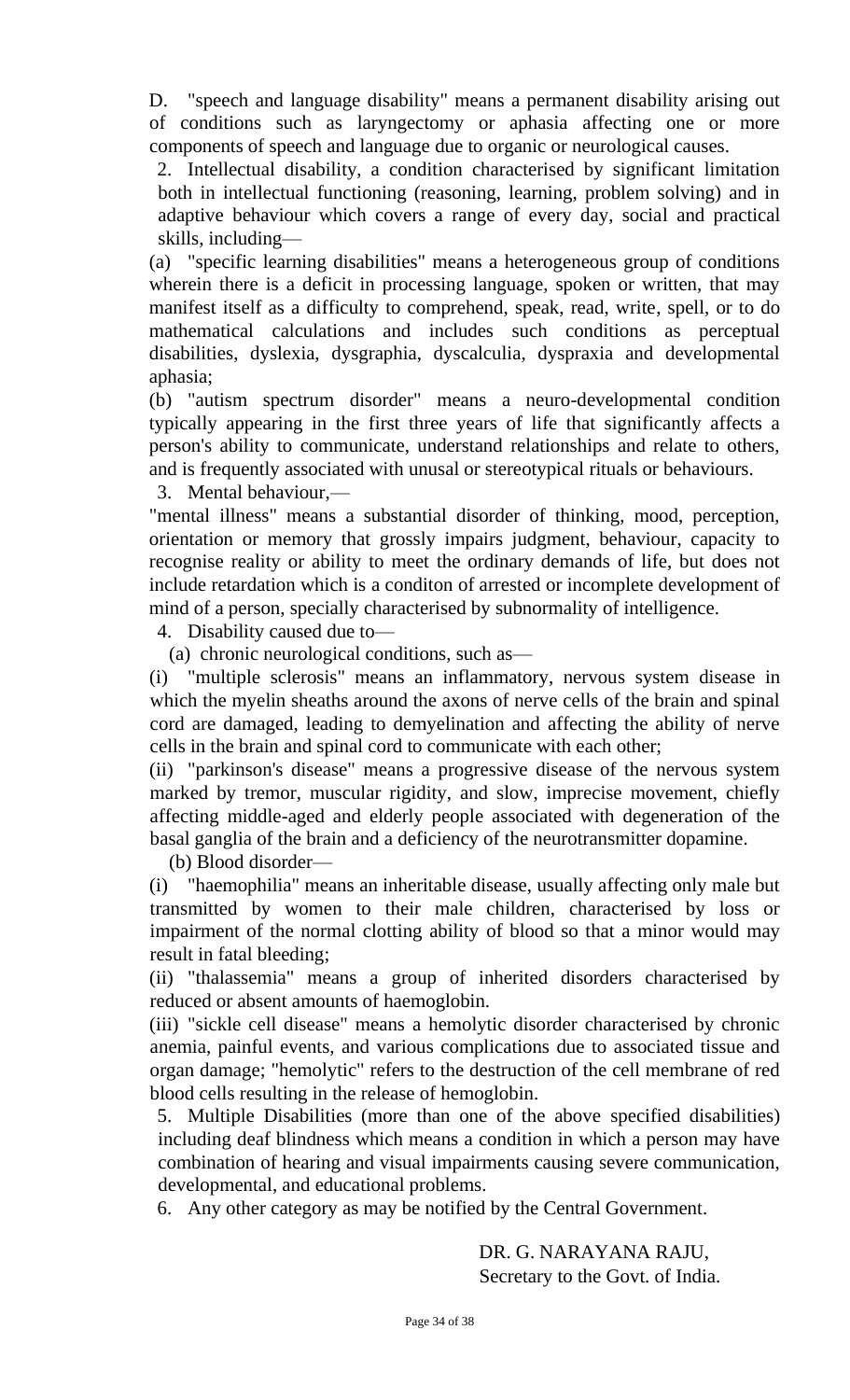## ANNEXURE-C

## AFFIDAVIT

|        |                        |     | a   |         |    | candidate                                                                                                                                    | with     |     |
|--------|------------------------|-----|-----|---------|----|----------------------------------------------------------------------------------------------------------------------------------------------|----------|-----|
|        | (name                  | of  | the |         |    | disability) appearing                                                                                                                        | for      | the |
|        |                        |     |     |         |    | (name of the examination) bearing Roll. No.                                                                                                  |          |     |
|        | at                     |     |     |         |    |                                                                                                                                              |          |     |
| (name) | <sub>of</sub>          | the |     | centre) | in | the                                                                                                                                          | District |     |
|        |                        |     |     |         |    | $\mu$ (name of the State). My qualification                                                                                                  |          |     |
| is     |                        |     |     |         |    |                                                                                                                                              |          |     |
|        | I do hereby state that |     |     |         |    | (name of the scribe) will                                                                                                                    |          |     |
|        |                        |     |     |         |    | $\pm$ 1. The same $\pm$ 1. $\pm$ 6. $\pm$ 1. $\pm$ 6. $\pm$ 1. $\pm$ 1. $\pm$ 1. $\pm$ 1. $\pm$ 1. $\pm$ 1. $\pm$ 1. $\pm$ 6. $\pm$ 1. $\pm$ |          |     |

provide the service of scribe for the undersigned for taking the aforesaid examination.

I do hereby undertake that his qualification is\_\_\_\_\_\_\_\_\_\_\_\_\_\_\_In case, subsequently it is found that his/her qualification is not as declared by the undersigned and is beyond my qualification. I shall forfeit my right to the post and claims relating thereto.

| Photograph of the<br>Scribe |
|-----------------------------|
|-----------------------------|

| Photograph of the<br>Candidate |
|--------------------------------|
|--------------------------------|

(Signature of Scribe) (Signature of the candidate with Disability)

Place:

Date: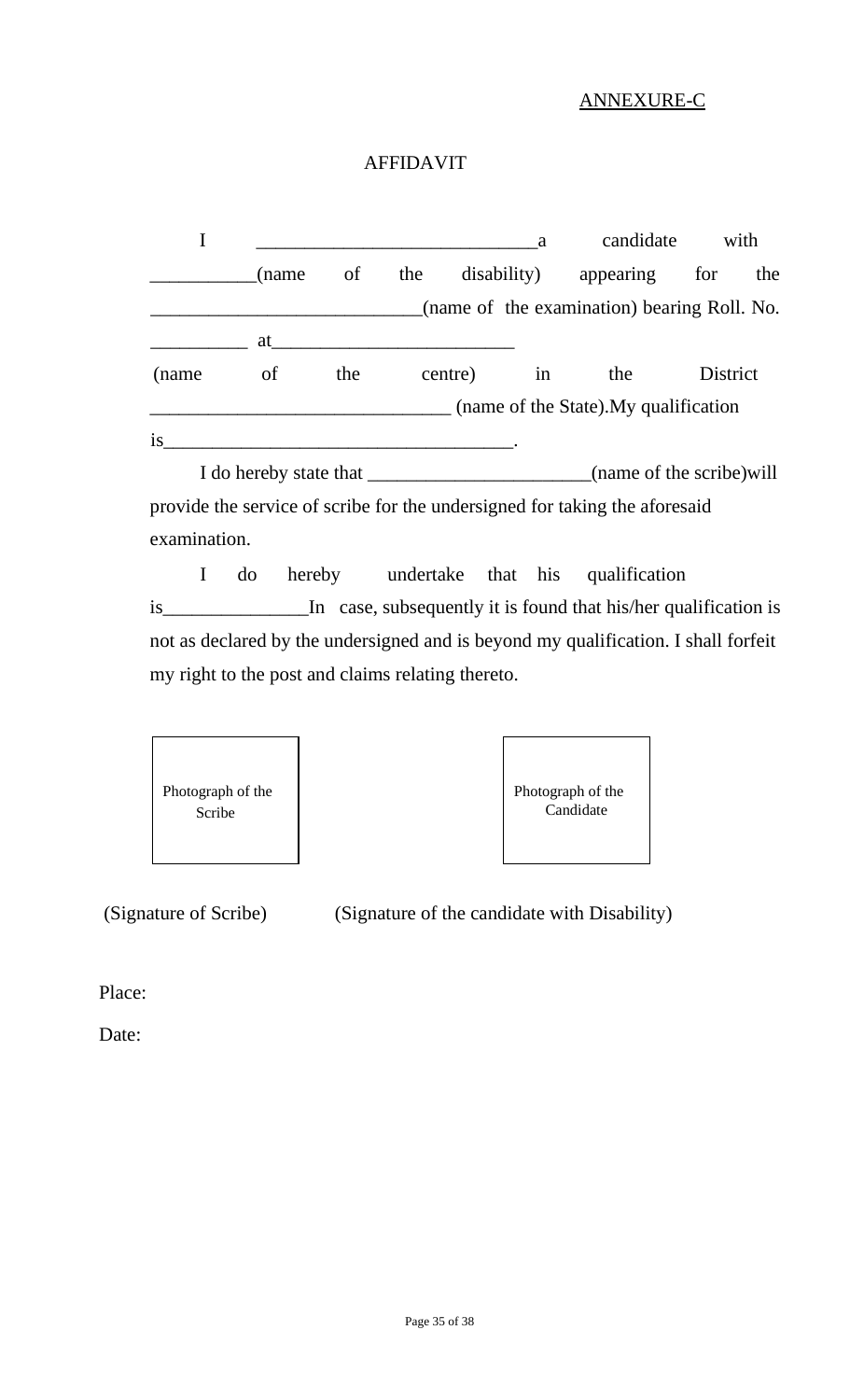ANNEXURE-D

# PUNJAB PUBLIC SERVICE COMMISSION, PATIALA

Recruitment of ........... Post/Posts of .......................................................... in the

department of ..............................., Govt. of Punjab. SCRIBE

Valid for

Examination Centre Name:

Name: Photo

Scribe for Roll No: .............

 The above mentioned scribe has been allowed by Punjab Public Service Commission Patiala for the Candidate ...............................& bearing Roll No......

> Superintendent (Examinations)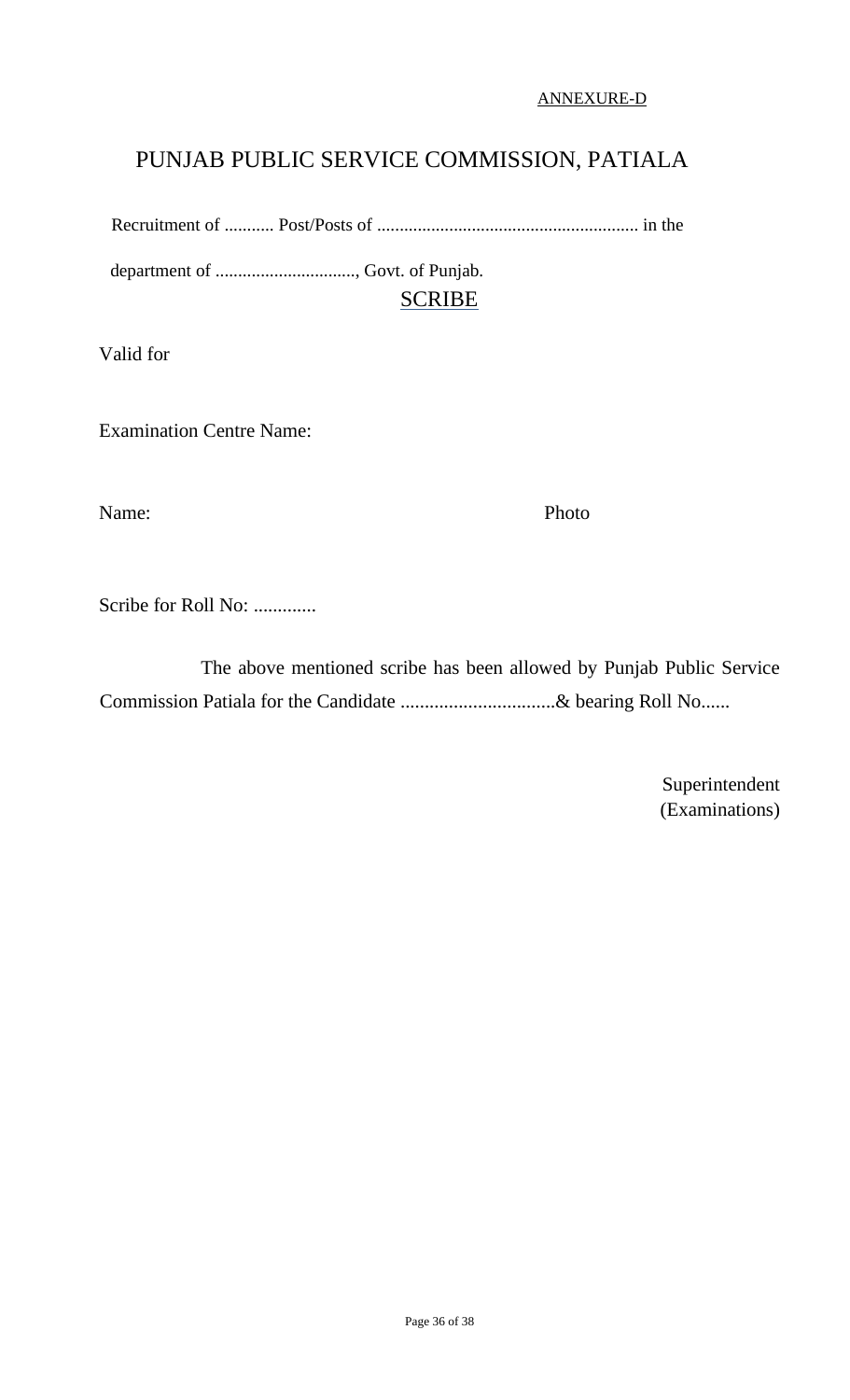## **Annexure-E**

## ਭਰਤੀ/ਦਾਖਲੇ ਸਮੇਂ ਲਏ ਜਾਣਵਾਲੇ ਪੱਛੜੀ ਸ੍ਰੇਣੀ ਨਾਲ ਸਬੰਧਤ ਵਿਅਕਤੀ ਤੋਂ ਲਏ ਜਾਣ ਵਾਲੇ ਸਵੈ ਘੋਸਣਾ ਪੱਤਰ ਦਾ ਪਰਫਾਰਮਾ

1. ਮੈਂ………………………………….ਪੁੱਤਰ/ਪੁੱਤਰੀ ਸ੍ਰੀ…………………………ਵਾਸੀ……………………… ਪਿੰਡ \$e;pk\$;afjo…........…………fiabQk…….......………x';aDk eodk\$eodh jK fe w?A…………………… iksh ਨਾਲ ਸਬੰਧ ਰੱਖਦਾ/ਰੱਖਦੀ ਹਾਂ ਤੇ ਇਹ ਜਾਤੀ ਪੰਜਾਬ ਸਰਕਾਰ ਵੱਲੋਂ ਪੱਤਰ BzL……......………fwsh………………okjhA gZSVh ;qa/Dh eoko fdZsh rJh j?.

2. ਮੈਂ ਇਹ ਵੀ ਘੋਸ਼ਣਾ ਕਰਦਾ/ਕਰਦੀ ਹਾਂ ਕਿ ਮੈਂ ਪੰਜਾਬ ਸਰਕਾਰ ਵੱਲੋਂ ਜਾਰੀ ਹਦਾਇਤਾਂ ਨੰ:1/41/ 93-ਰਸ1/459,ਮਿਤੀ 17-01-1994, ਜਿਸ ਨੂੰ ਬਾਅਦ ਵਿੱਚ ਪੱਤਰ ਮਿਤੀ 1/41/93-ਰਸ1/1597ਮਿਤੀ 17-08-2005 ਨੰਬਰ 4/41/93-ਰਸ1/209,ਮਿਤੀ 4-02-2009 ਅਤੇ ਪੱਤਰ ਨੰ:1/41/93-ਰਸ1/609 ਮਿਤੀ 24-10-2013 ਨਾਲ ਸੋਧਿਆ ਗਿਆ ਹੈ, ਦੀ ਅਨੁਸੂਚਿਤ ਵਿੱਚ ਦਰਜ ਕਾਲਮ 3 ਦੇ ਅਧੀਨ ਨਹੀਂ ਆਉਂਦਾ।

#### ਘੋਸ਼ਨਾਕਰਤਾ

ਸਥਾਨ:

ਸਿਤੀ $\colon$ 

#### ਵੈਰੀਫਿਕੇਸ਼ਨ :-

ਮੈਂ ਇਥੇ ਇਹ ਘੋਸ਼ਣਾ ਕਰਦਾ/ਕਰਦੀ ਹਾਂ ਕਿ ਉਪਰੋਕਤ ਦਿੱਤੀ ਗਈ ਜਾਣਕਾਰੀ ਮੇਰੀ ਸਮਝ ਅਨੁਸਾਰ ਸਹੀ ਵਾ ਦਰੁਸਤ ਹੈ ਅਤੇ ਇਸ ਵਿੱਚ ਕੁੱਝ ਵੀ ਛੁਪਾਇਆ ਨਹੀਂ ਗਿਆ ਹੈ। ਮੈਂ ਇਨ੍ਹਾਂ ਤੱਥਾਂ ਤੋਂ ਜਾਣੂ ਹਾਂ ਕਿ ਜੇਕਰ ਮੇਰੀ ਕੋਈ ਵੀ ਦਿੱਤੀ ਸੂਚਨਾਂ ਗਲਤ ਨਿਕਲਦੀ ਹੈ ਤਾਂ ਮੈਂ ਕਾਨੂੰਨ ਵਿੱਚ ਦਰਜ ਸਜ਼ਾ ਦਾ/ਦੀ ਹੱਕਦਾਰ ਹੋਵਾਂਗਾ/ਹੋਵਾਂਗੀ ਅਤੇ ਪ੍ਰਾਰਥੀ ਨੂੰ ਇਸ ਸੁਚਨਾਂ ਦੇ ਆਧਾਰ ਤੇ ਦਿੱਤੇ ਗਏ ਲਾਭ ਵਾਪਿਸ ਲੈ ਲਏ ਜਾਣਗੇ।

ਘੋਸਨਾਕਰਤਾ

ਸਥਾਨ:

ਮਿਤੀ $\colon$